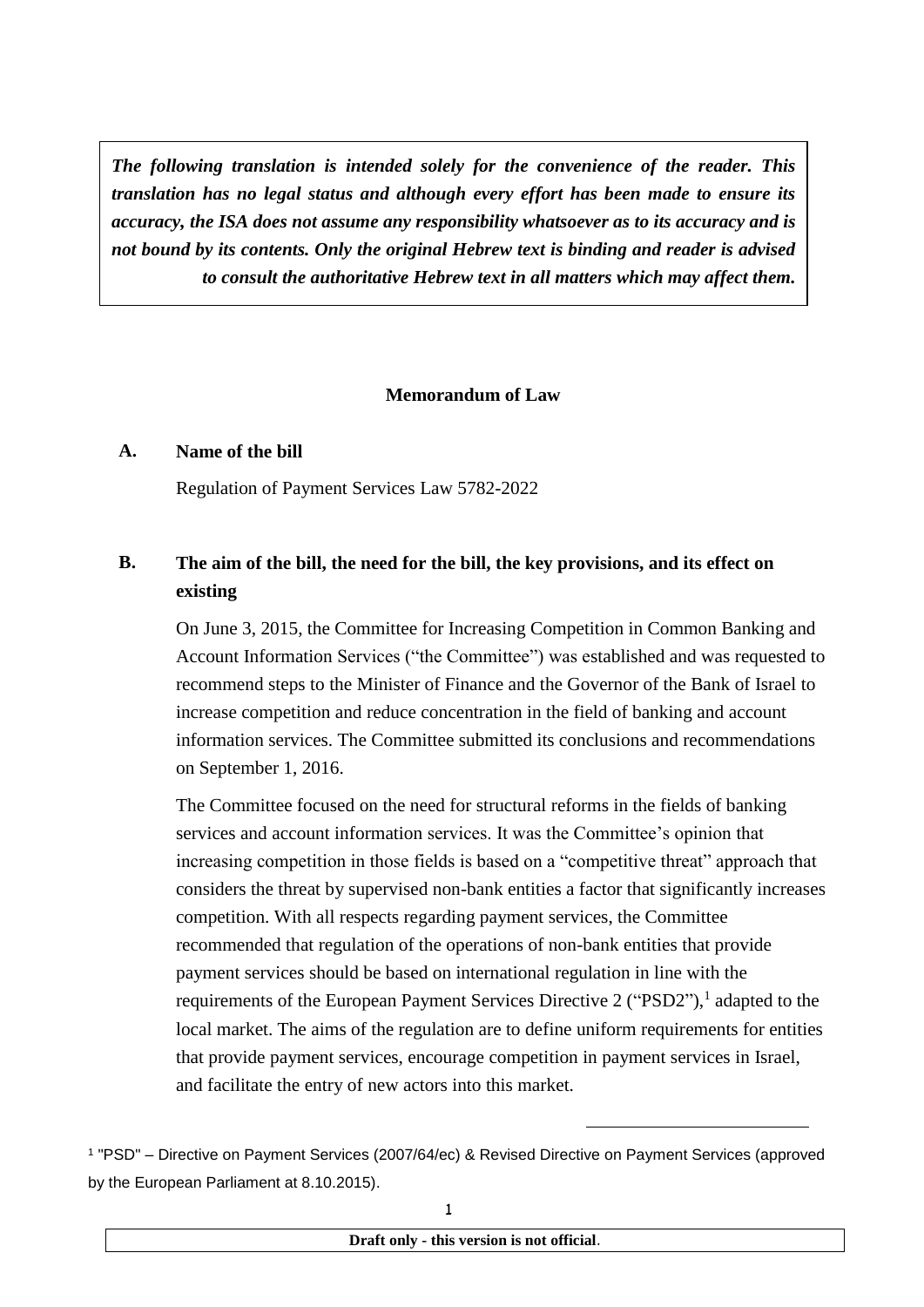As part of the Committee's activities and pursuant to its recommendations, a subcommittee was established in March 2016 whose members included representatives of the Bank of Israel, the Ministry of Justice, the Ministry of Finance, and the Capital Market Insurance and Savings Authority and the Competition Authority. The subcommittee's work was designed to develop a broad and uniform regulation for all payment services (issuing, clearing, and settlement of payment instruments, and management of payment accounts) that aligns with the technological developments in the field of payment services, will provide comprehensive consumer protection, and facilitate competition between the various payment service providers. This regulation was designed, among other things, to ensure fairness and increase public trust in advanced payment instruments, consequently expanding their use, while regulating their access to payment systems. Following the subcommittee's work, a Memorandum of Law for Regulation of Supervision of Payment Services was published for public comments on August 13, 2018, and many responses were received from the public and entities operating in the payment market. The legislation process was, however, not completed. On January 9, 2019, the Payment Services Law 5779-2019 ("the Payment Services Law") was passed, defining rules for payment service providers' obligations to their customers. Government Resolution No. 215 dated August 1, 2021 concerning "Promotion of the Payment Market – Regulation of Payment Services," determined that a current version of the Memorandum of Law must be published for public comments in order to complete the legislative procedure.

In accordance with the government's decision, this Memorandum seeks to establish in legislation a regulatory framework for payment services provided by non-bank entities. These services, engagement in which will be subject to a licensing requirement and the supervision of the ISA, include payment initiation; issue of payment orders; acquiring of payment transactions; issue of payment instruments; transfers of funds to beneficiaries without managing an account for the beneficiary; and management of payment accounts that enable transfers of payments for products and services. It should be noted that these rules refers to the traditional activities in the field of electronic payments that are included in PSD2, and they are expected to encourage competition by allowing non-bank entities to enter the market and develop within in, alongside the banks already operating in the market, all the while protecting customers' interests.

## **C. Effect of the Memorandum on the budget and work force of the Memorandum's sponsor, other ministries, and other authorities**

Several new job slots in the ISA will be added.

### **D. Following is the text of the proposed Memorandum and the explanatory notes.**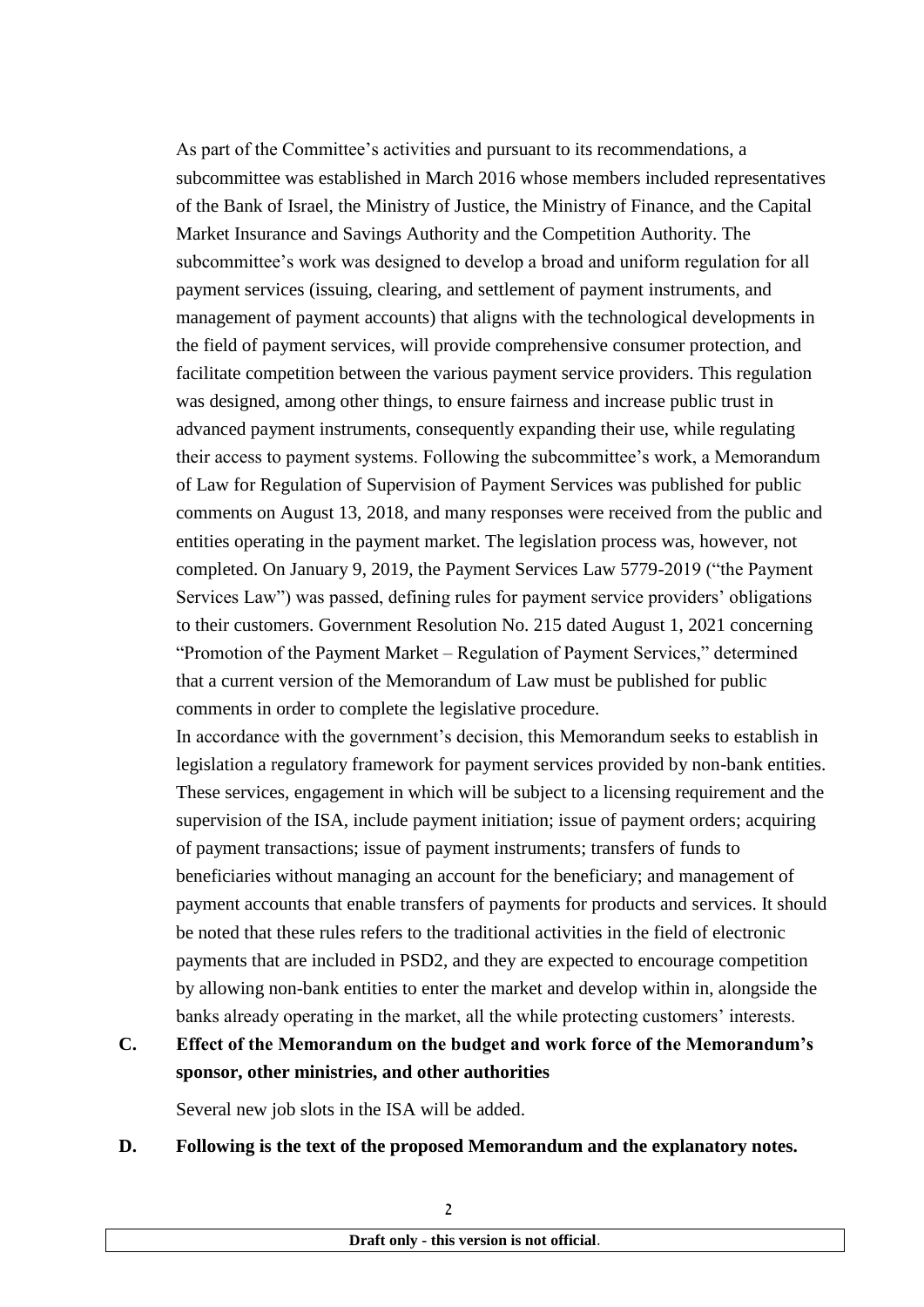## **Memorandum of Law sponsored by the Ministry of Finance:**

|                        |              | Memorandum of Law - Regulation of Payment Services 5781-2021                                                                                                                                                                                                                              |
|------------------------|--------------|-------------------------------------------------------------------------------------------------------------------------------------------------------------------------------------------------------------------------------------------------------------------------------------------|
|                        |              | <b>Chapter A: Definition of Terms</b>                                                                                                                                                                                                                                                     |
| Definition<br>of terms | $\mathbf{1}$ | In this law -                                                                                                                                                                                                                                                                             |
|                        |              | "Information security" – as this terms is defined in the Section $7$ of the<br>Privacy Protection Law 5741-1981; <sup>2</sup>                                                                                                                                                             |
|                        |              | "Means of control," "interested party," "equity," "senior officer," and<br>"control" - as these terms are defined in the Securities Law;                                                                                                                                                  |
|                        |              | "Payment instrument," "payment order," "issue" of payment instrument,<br>"payment account," "customer," "beneficiary," "payer," "acquiring" of<br>a payment transaction," "payment transaction," and "authentication<br>element" –as these terms are defined in the Payment Services Law; |
|                        |              | "Material interested party" in a corporation – whoever holds more than<br>20% of a specific type of means of control;                                                                                                                                                                     |
|                        |              | "Holder of a credit mediation system license" – whoever holds a license<br>to operate a credit mediation system, as this term is defined in the<br>Supervision of Regulated Financial Services Law;                                                                                       |
|                        |              | "Holder of a lender license" – whoever holds a license to grant credit, as<br>this term is defined in the Supervision of Regulated Financial Services<br>Law;                                                                                                                             |
|                        |              | "Holder of an account information service license" - whoever holds a<br>license to provide account information services, as this term is defined<br>in the Account Information Service Law 5782-2021; <sup>3</sup>                                                                        |
|                        |              | "Institutional body" – as this term is defined in the Supervision of<br>Insurance Law.                                                                                                                                                                                                    |
|                        |              | "Managing entity" – a banking corporation; a stock exchange member;<br>the Postal Bank; a bank outside Israel or whoever is authorized by law<br>in its country of operation to provide payment services if the Chair of                                                                  |
|                        |              |                                                                                                                                                                                                                                                                                           |

<sup>2</sup> Book of Laws 5741, p. 128; Book of Laws 5777, p. 986.

<sup>3</sup> Book of Laws 2933, p. 288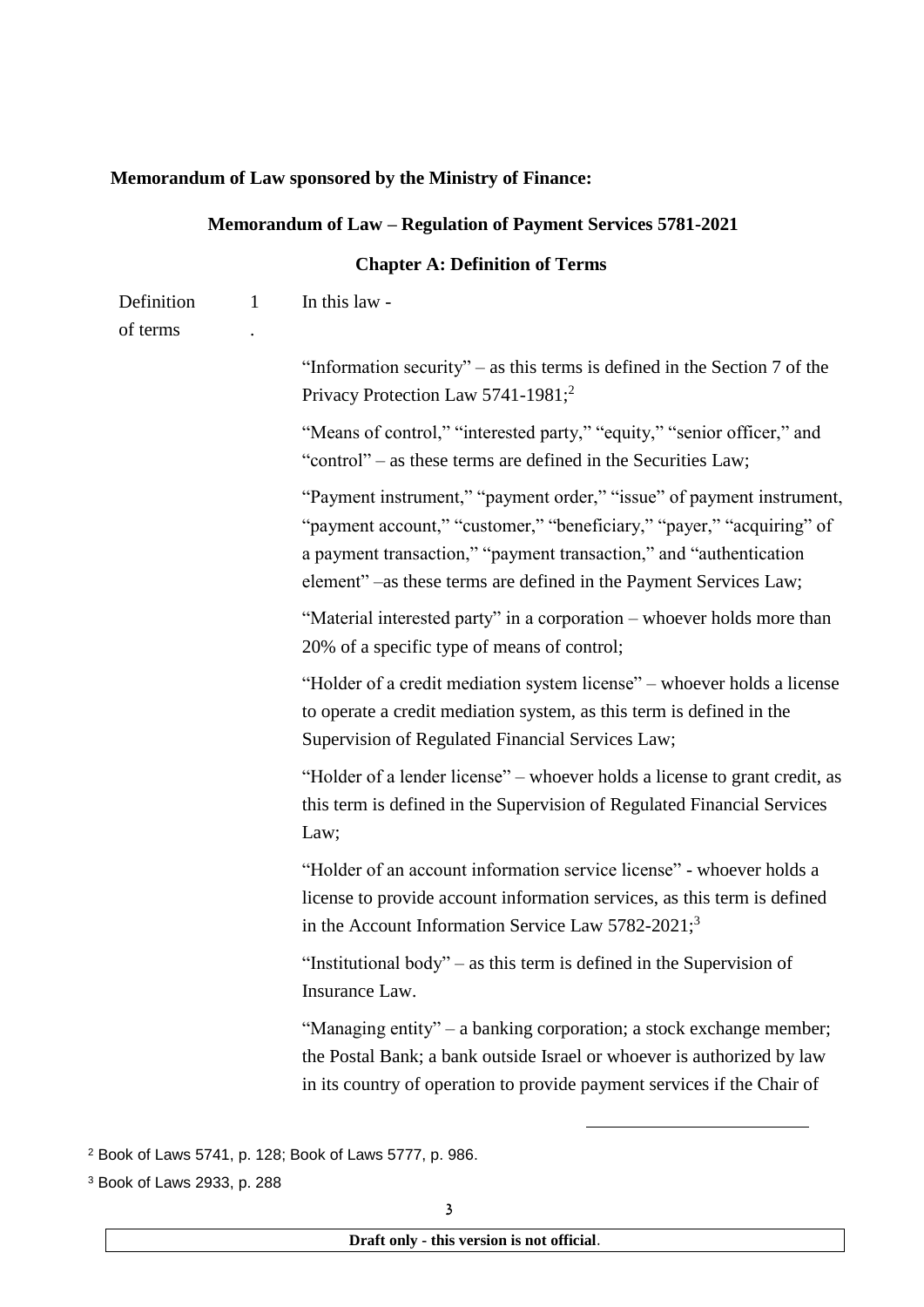the ISA finds that the law and supervision that apply to it outside Israel provide sufficient protection to customers in Israel; or any other entity designated by the Minister, only if it is subject to statutory supervision, including to the Prohibition Against Money Laundering Law;

"Payment order" - a payer's order, made through a payment instrument, to a payment service provider to execute a payment transaction, including if the order is made through another party, including the beneficiary;

"Commissioner of Capital Market Insurance and Savings" – the Commissioner of Capital Market Insurance and Savings appointed in accordance with Section 2 of the Supervision of Insurance Law.

"Supervisor of the Banks" – has the meaning given this term in Section 5 of the Banking Ordinance;

"Supervisor of Financial Service Providers" – has the meaning given this term in Section 2 of the Supervision of Regulated Financial Services;

"Governor" – the Governor of the Bank of Israel appointed in accordance with Section 6 of the Bank of Israel Law;

"The ISA" – the Israel Securities Authority;

"The Minister" – the Minister of Finance;

"Payment company" – a holder of a payment service license issued in accordance with this Law;

"The Bank of Israel Law" – The Bank of Israel Law  $5770-2010$ ;<sup>4</sup>

"The Banking Law (Licensing)" – The Banking Law (Licensing) 5741-  $1981:5$ 

"The Investment Advice Law" – The Regulation of Investment Advice, Investment Marketing, and Investment Portfolio Management Law 5755-1995;<sup>6</sup>

-

<sup>6</sup> Book of Law 5755, p. 416; 5777, p. 1070.

<sup>4</sup> Book of Laws 5770, p. 452; 5779, p. 58.

<sup>5</sup> Book of Laws 5741, p. 282; 5777, p. 659.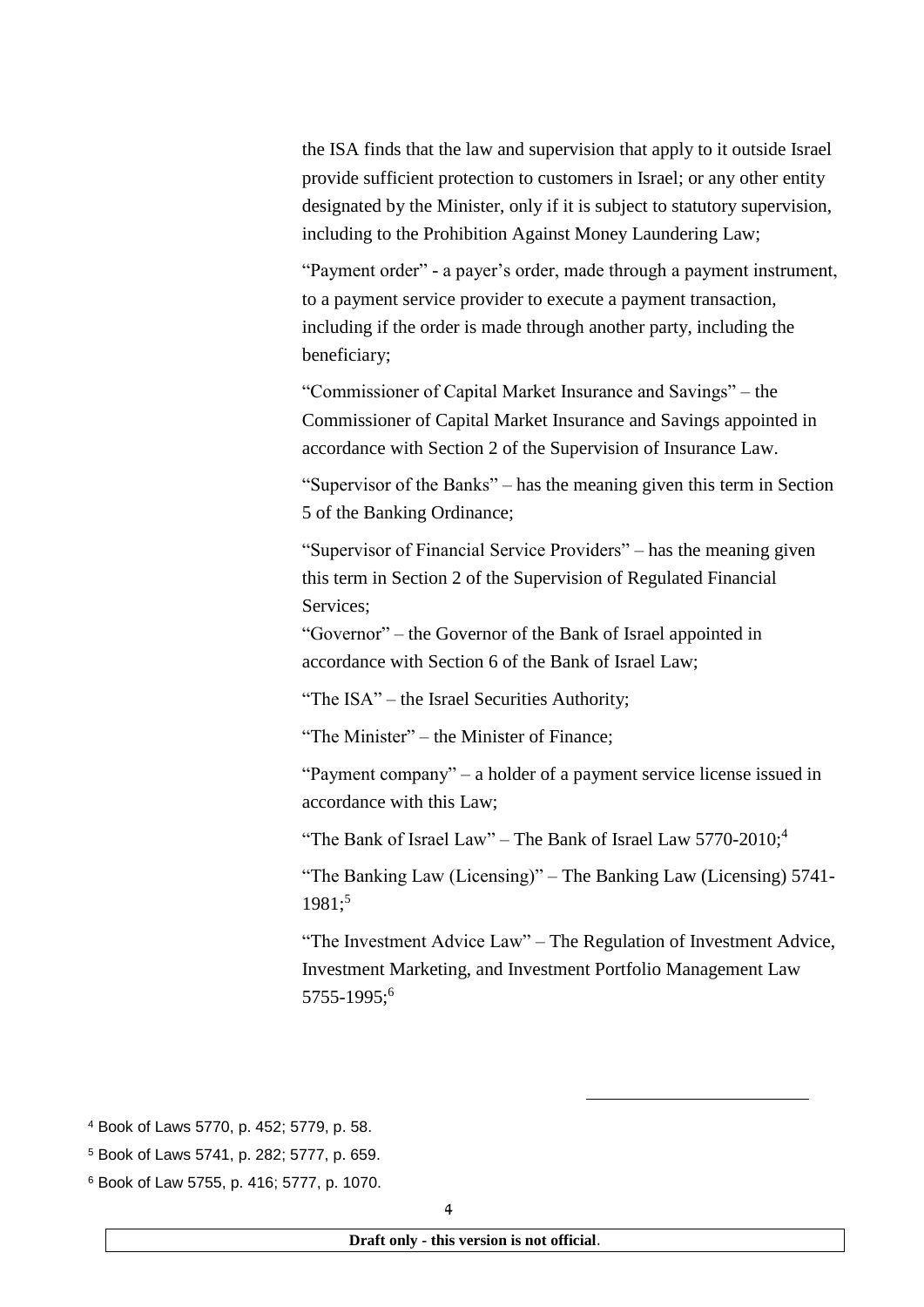"The Penal Law" – the Penal Law  $5737-1977$ ;<sup>7</sup>

"The Supervision of Insurance Law" – the Supervision of Financial Services Law (Insurance) 5741-1981.<sup>8</sup>

"The Supervision of Regulated Financial Services Law" - the Supervision of Financial Services Law (Regulated Financial Services)  $5776 - 2016$ ;<sup>9</sup>

"The Insolvency Law" – the Insolvency and Economic Rehabilitation Law 5778-2018:<sup>10</sup>

"The Payment Systems Law" – the Payment Systems Law 5768-2008;<sup>11</sup> "The Securities Law" – the Securities Law  $5728-168$ ;<sup>12</sup>

"The Account Information Service Law" – the Account Information Service Law 5782-2021:<sup>13</sup>

"The Payment Services Law" – The Payment Services Law 5789-2019;<sup>14</sup> "Payment initiator" – a holder of a payment initiation license issued in accordance with this Law;

"Payment initiation" – writing a payment order through a payment order interface system, in a payer's account that is managed by a payment account manager that does not provide payment initiation services, at the customer's request, whether or not the payer and the beneficiary are the same individual;

"Money" – legal tender issued in accordance with Section 41 of the Bank of Israel and Foreign Currency Law;

"Regulator" – as this term is defined, as relevant:

- (1) With respect to a payment initiator and a payment company that is not an insurer - the ISA;
- (2) With respect to a payment company that is an insurer The

-

- <sup>8</sup> Book of Laws 5741, p. 208.
- <sup>9</sup> Book of Law 5776, p. 1089; Book of Laws 5777, p. 1076.
- <sup>10</sup> Book of Laws 5778, p. 310.
- <sup>11</sup> Book of Laws 5768, p. 184; 5778, p. 414.
- <sup>12</sup> Book of Laws 5728, p. 234; Book of Laws 5778, p. 2.
- <sup>13</sup> Pending publication.
- <sup>14</sup> Book of Laws 5779, p. 201; 5780, p. 14.

<sup>7</sup> Book of Laws 5737, p. 226; 5778, p. 887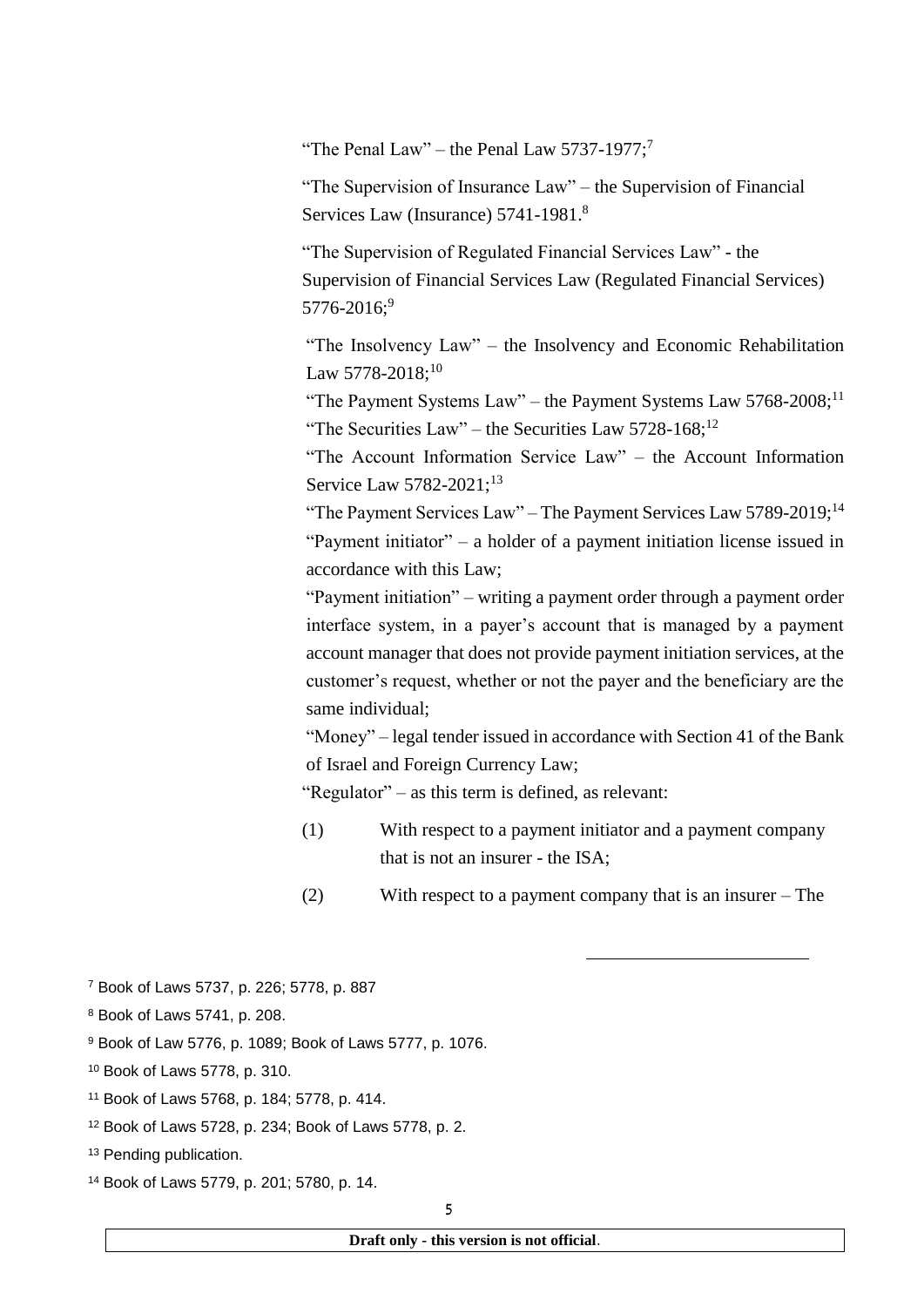Commissioner of Capital Market Insurance and Savings;

- (3) With respect to an entity exempt from licensing as stated in Section  $3(a)$  — the following, as relevant:
	- (a) With respect to a banking corporation, an auxiliary corporation, and a payment company of systemic financial importance that was issued a license by the Governor in accordance with Section 36K of the Banking Law (Licensing) — the Supervisor of Banks;
	- (b) With respect to the Postal Bank the Supervisor of Monetary Services, as this term is defined in Section 88M of the Postal Law 5746-1986;
	- (c) With respect to any other entity listed in Section 3(d) – the Governor;
	- (d) With respect to a holder of deposit and credit service license – the Supervisor of Financial Service Providers as this term is defined in Section 2 of the Supervision of Regulated Financial Services Law;
	- (e) With respect to other entities that are exempt from a license under Section 3(a)(6) – the ISA;
	- (f) With respect to other entities listed in Section  $3(a)(7)$ or  $3(c)$  – the regulator of said entity:
- (4) With respect to an entity exempt from a licensing requirement and subject to an authorization requirement as stated in Section 3(b) — the following, as relevant:
	- (a) With respect to an entity listed in paragraph (3) the regulator listed in paragraph (3);
	- (b) With respect to an institutional body the Commissioner of Capital Market Insurance and Savings;
	- (c) With respect to holder of a lender license or a credit mediation system license – the Supervisor of Financial Service Providers;
	- (d) With respect to a holder of an account information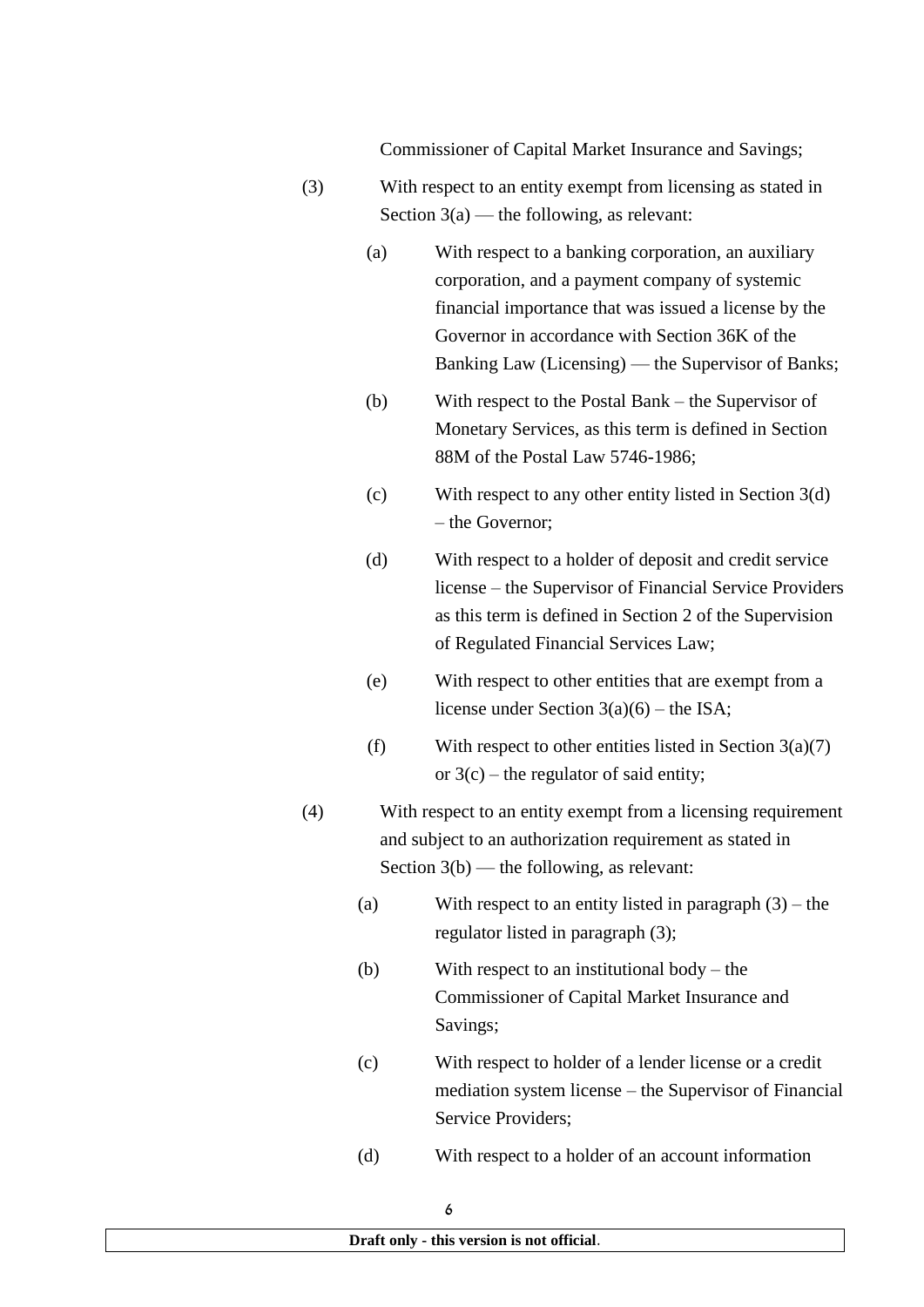service license and an investment portfolio manager – the ISA;

"Insurer" – as this term is defined in the Supervision of Insurance Law;

"Foreign currency" – as this term is defined in the Bank of Israel Law, not including foreign currency designated by the Minister in regulations;

"Portfolio manager" – whoever holds a portfolio management license in accordance with the Investment Advice Law;

"Controlled system" – as defined in the Payment Systems Law;

"Payment order interface system" – a secure online system through which a payment service provider that manages a payment account for a payer is obligated to grant access to the payer's payment account in order to write or issue a payment order in accordance with Section 32, and whose features are listed in Addendum One;

"Payment system" – as this term is defined in the Payment Systems Law; "Issuer" – a payment company whose business is the issuance of payment instruments;

"Large-volume issuer" – any of the following:

- (a) an issuer that issued 10% of more of the total number of valid payment cards issued in Israel, or that at least 10% of the total value of the transactions made in Israel through payment cards issued in Israel in the preceding calendar year were made through payment cards that it issued; To calculate these percentages, the Minister of Finance may instruct, at the suggestion of or in consultation with the ISA and in consultation with the Competition Commissioner, that any or all of the following will be considered part of an issuer, if the Minister believes that this is necessary to ensure competition in the field of acquiring payment card transactions or to guarantee the interests of customers or suppliers:
	- (a) A corporation in which the issuer is a material interested party;
	- (b) A corporation that controls the issuer;
	- (c) A corporation in which the controlling shareholder of an issuer is a material interested party;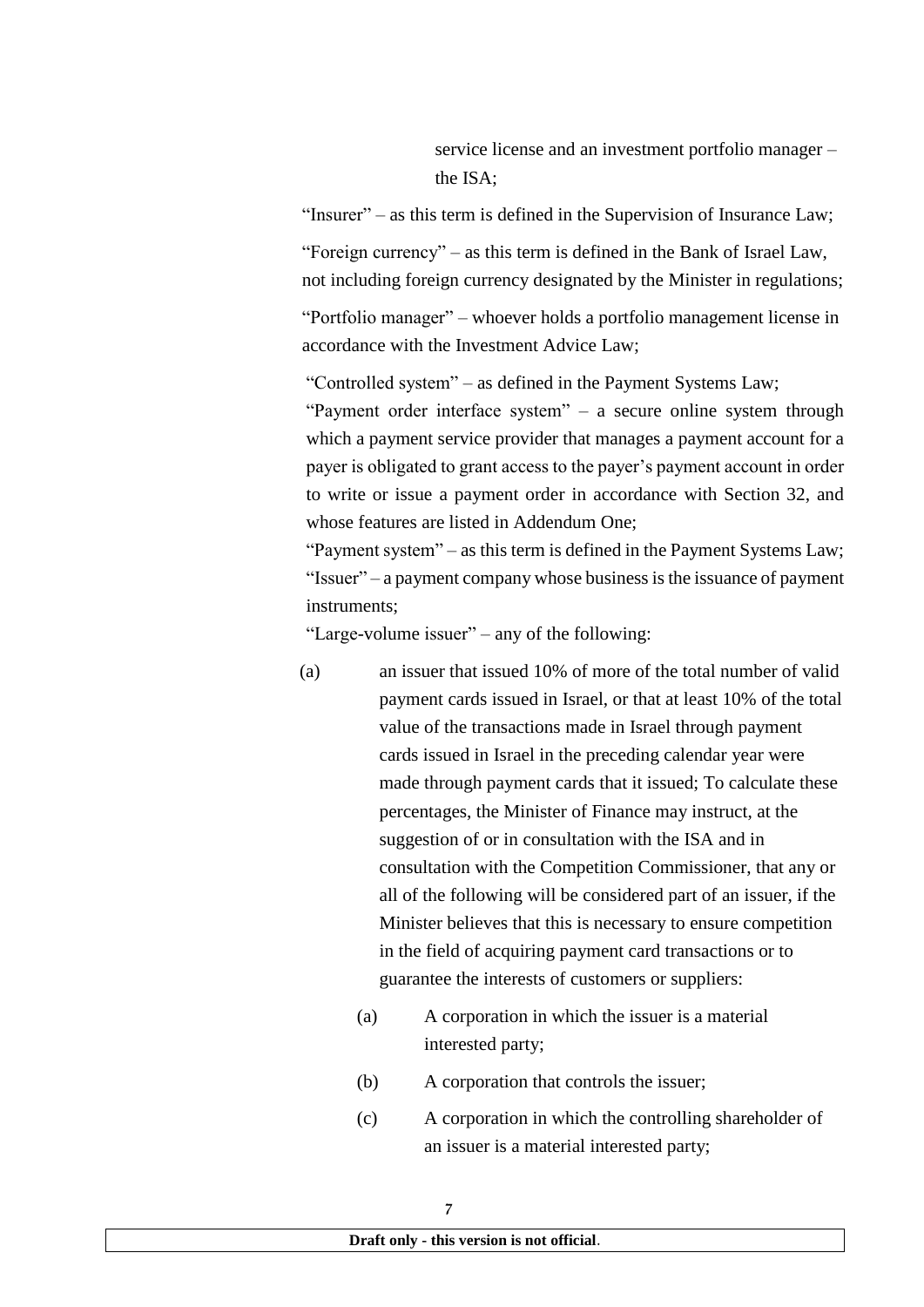For the purpose of this definition, "payment card" – as this term is defined in Section 11B of the Banking Law (Licensing), excluding a token or other multi-use object designed exclusively for withdrawing funds from automated teller machines; "Payment cards issued in Israel" –includes those issued by whoever is exempt from a license under this Law;

(b) An issuer of payment instruments of the type of payment instruments determined by the Minister, at the suggestion of or in consultation with the ISA and in consultation with the Competition Commissioner, on the basis of considerations related to competition in the financial system, where the percentage of payment instruments it issued of the total similar payment instruments issued in Israel exceeds the percentage defined by the Minister, or where the percentage of transactions performed through the payment instruments that the issuer issued of the total number of transactions performed in Israel using similar payments instruments issued in Israel in the previous calendar year exceeds the percentage to be determined by the Minister; To calculate these percentages, the Minister of Finance may instruct, at the suggestion of or in consultation with the ISA and in consultation with the Competition Commissioner, that the issuers listed in paragraphs (1)-(3) of sub-paragraph (a), either in entirety or in part, will be considered part of an issuer, if the Minister believes that this is necessary to ensure competition in the field of acquiring transactions performed through payment instruments or to guarantee the interests of customers or payees:

"Participant" of a payment system - as this term is defined in the Payment Systems Law;

"Granting credit that is ancillary to a payment transaction" - credit by a payment company that is not an insurer and that meets the conditions listed below, and a credit facility granted by it, the execution of which meets the conditions listed below:

(1) The credit is ancillary and granted exclusively in connection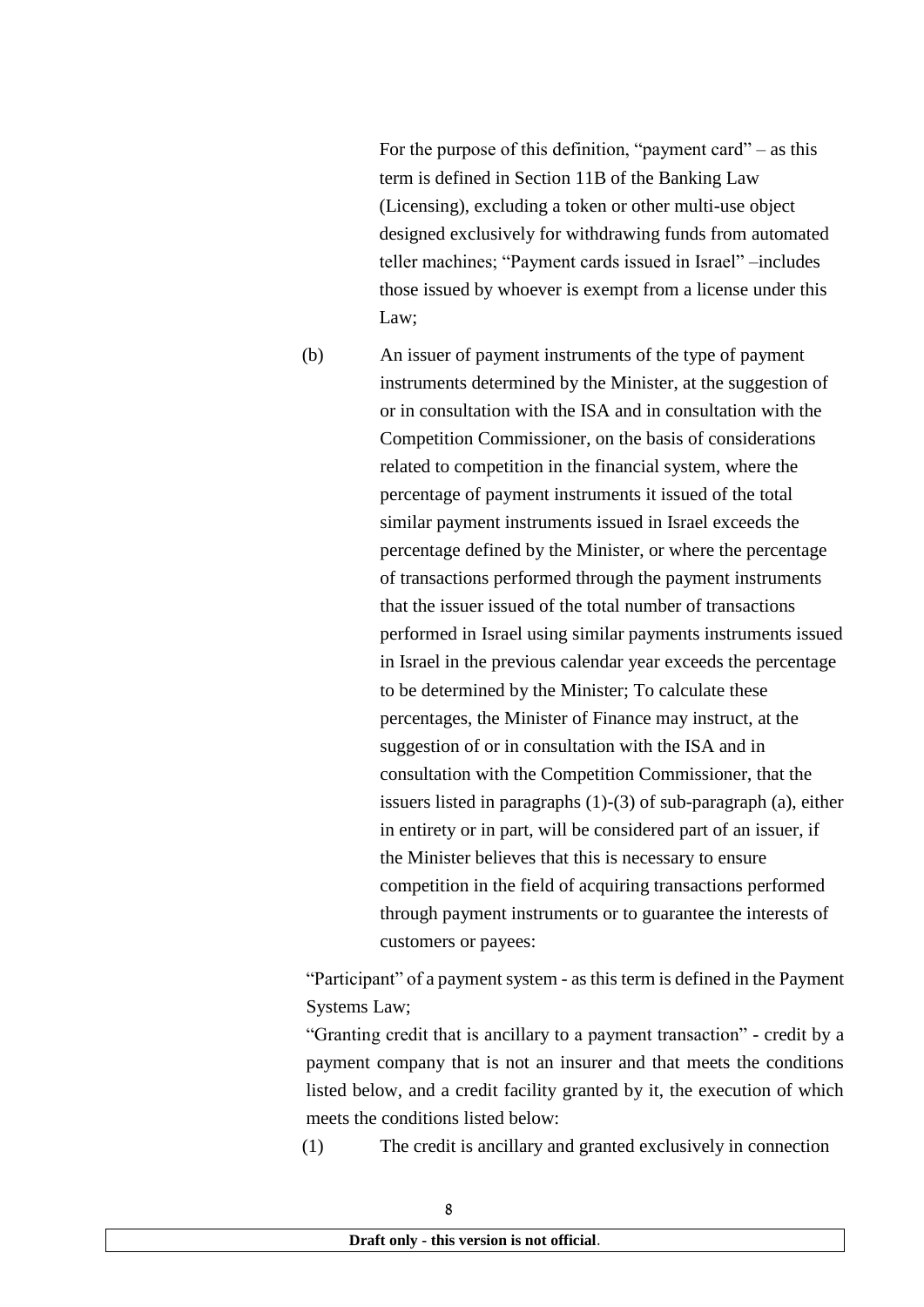with the execution of a payment transaction

- (2) The credit granted shall be repaid within a short period which shall in no case exceed 12 months;
- (3) The credit shall not be granted from the money received or held by the payment company for the purpose of executing a payment transaction;
- (4) The payment company's equity will be appropriate in view of the overall amount of credit granted , to the satisfaction of the ISA;
- (5) Additional conditions to be determined by the Minister at the suggestion of or in consultation with the ISA;

"Issue a payment order" – to issue a payment order, through a payment order interface system, on behalf of a payer, to the payer's payment account manager, at the payer's request, whether or not the payer and the beneficiary are the same individual;

"payment initiation service provider" – a payment initiator and whoever was authorized by a regulator under Section 18 to provide payment initiation services.

"Payment service provider" – a payment company or whoever is exempt from a licensing requirement under this Law that provides payment services;

"Foreign payment service provider" – whoever holds a foreign license for payment service operations, where the Chairperson of the ISA is satisfied that the applicable regulation and supervision to which it is subject provide adequate protection to customers, compared to a payment service license;

"Acquirer" – a payment company whose business is acquiring payment transactions;

"Large-volume acquirer" – any of the following:

(a) an acquirer that acquired at least 20% or more than of the total number of transactions made through payment cards acquired in Israel by acquirers, or of the total consideration paid to suppliers in Israel by acquirers, in the preceding calendar year; For the purpose of the calculation, the Minister may, at the suggestion of or in consultation with the ISA and in consultation with the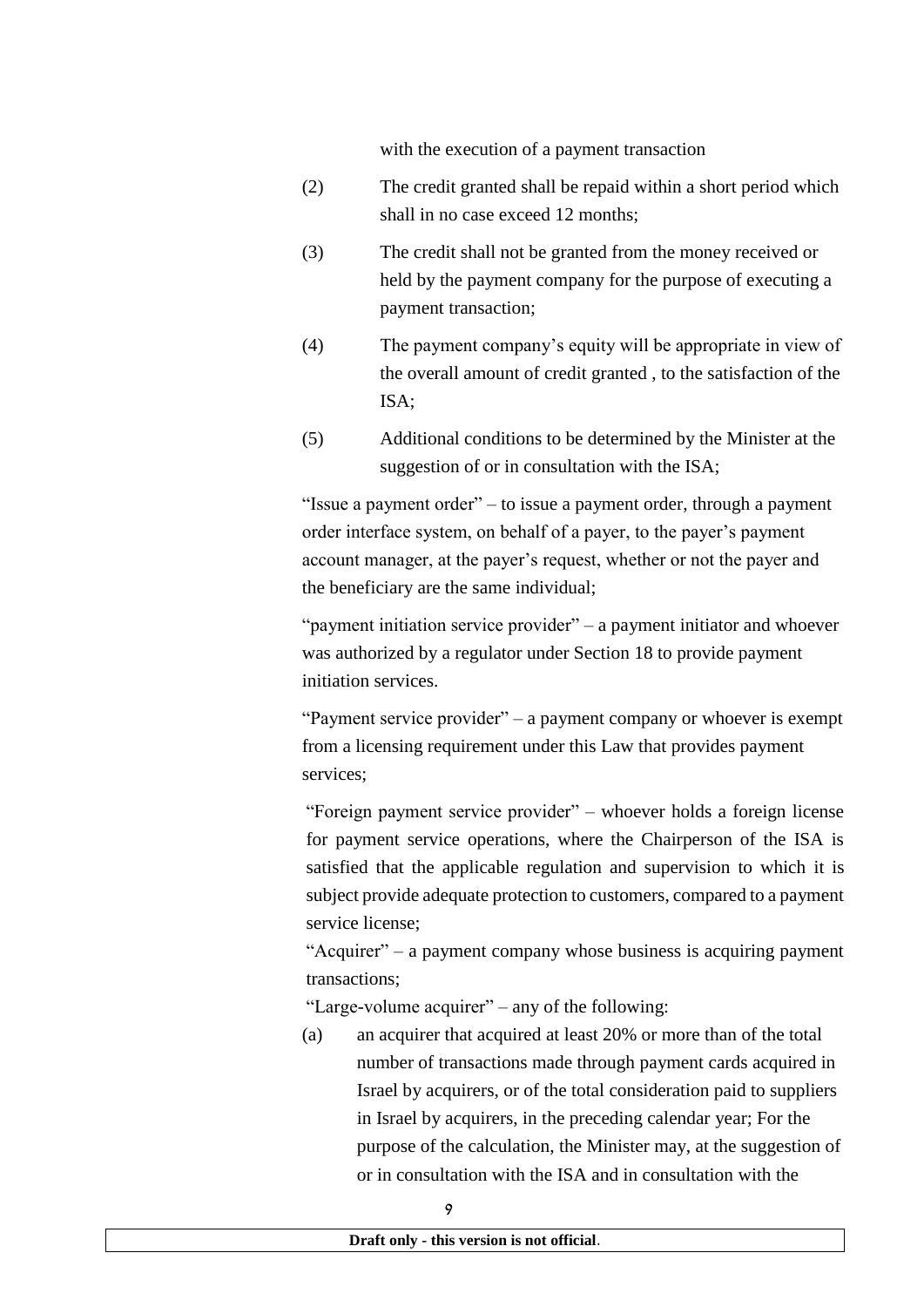Competition Commissioner, instruct that the following, either in entirety or in part, will be considered part of the acquirer if the Minister believes that this is necessary to ensure competition in the field of credit card issuance or to protect the interests of customers or suppliers:

- (1) A corporation in which the acquirer is a material interested party;
- (2) A corporation that controls the acquirer;
- (3) A corporation in which the party that controls the acquirer is a material interested party.
- (b) An acquirer of payment transactions performed through the type of payment instrument determined by the Minister, at the suggestion of or in consultation with the ISA and in consultation with the Competition Commissioner, on the basis of considerations related to competition in the financial system, where the percentage of transactions performed through said type of payment instrument that it acquired, of the total transactions acquired through similar payment instruments in Israel exceeds the percentage defined by the Minister, or where the total consideration paid to suppliers in Israel by acquirers in respect of transactions performed through said payment instruments, in the preceding calendar year, exceeds the percentage to be determined by the Minister; To calculate these percentages, the Minister of Finance may instruct, at the suggestion of or in consultation with the ISA and in consultation with the Competition Commissioner, that the parties listed in paragraphs (1)-(3) of sub-paragraph (a), either in entirety or in part, will be considered part of an acquirer, if the Minister believes that this is necessary to ensure competition in the field of acquiring transactions performed through payment instruments or to guarantee the interests of customers or payees:

For the purpose of this definition –

"Payment card" – as this term is defined in Section 11B of the Banking Law (Licensing), excluding a token or other object for multiple use designed exclusively to withdraw funds from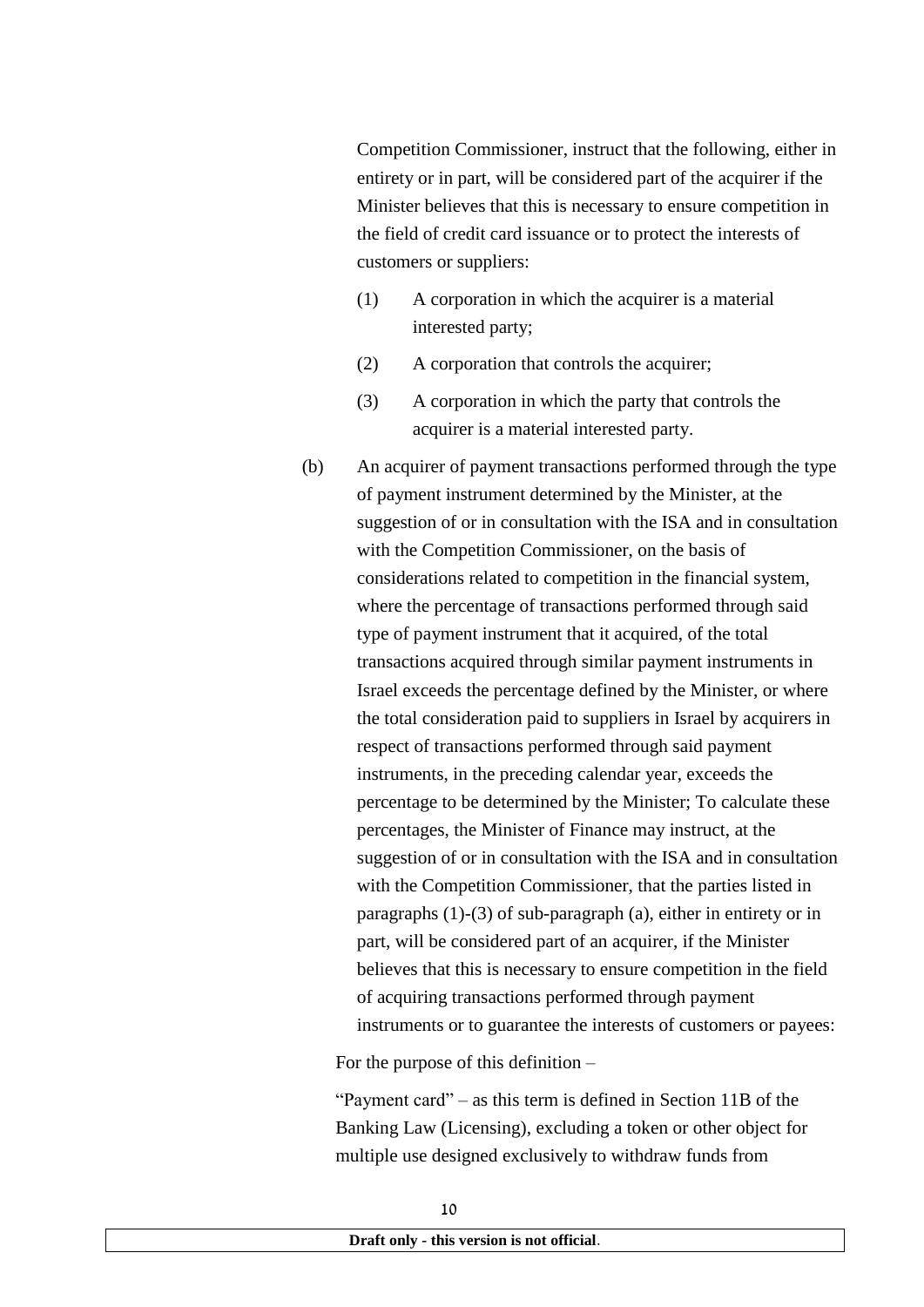automated teller machines; "acquirers" – including whoever is engaging in acquiring and is exempt from a license under this Law;

""Fourth-party Acquiring"" – acquiring transactions by a party that is not the issuer of the payment instrument used to make the transaction; "Supplier" – as this term is defined in Section 11B of the Banking Law (Licensing);

"Payment transaction" – transfer of money from a payer to a beneficiary, as detailed below:

- (1) Transfer of money that is deposited in one account to another account, only if at least one of the accounts is a payment account;
- (2) Deposit of money in a payment account;
- (3) Withdrawal of money from a payment account;

"License" – a payment initiation license or a payment service license issued under this Law;

"Payment initiation license" – a license to engage in payment initiation issued under this Law;

"Payment service license" – a license to engage in payment services issued under this Law;

"Deposit and credit services license" – as this term is defined in The Supervision of Regulated Financial Services Law;

"Payment service" – any of the following services, excluding services listed in the Second Addendum;

(1 Managing a payment account;

 $\lambda$ 

 $(2)$ Issuing a payment instrument;

- $\lambda$
- (3 Acquiring a payment transaction even if the acquirer does not
- $\mathcal{L}$ manage a payment account on behalf of the beneficiary;

 $(4)$ Issuing payment orders.

 $\lambda$ 

"Banking corporation" – as this term is defined in the Banking Law (Licensing).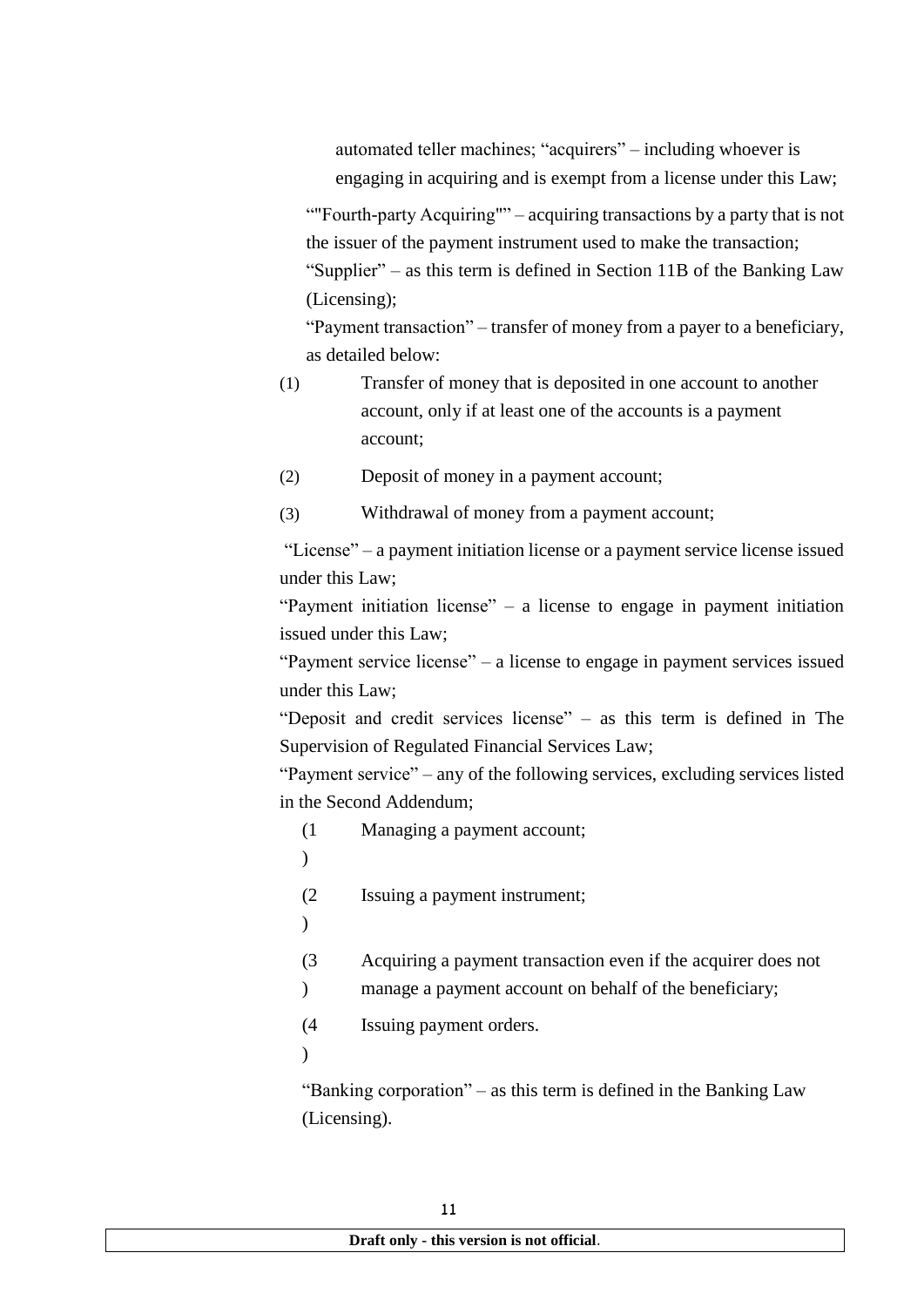# **Chapter B: Licensing**

# **Article A: Requirement to Obtain a License or Authorization**

| Licensing<br>requirement                   | $\overline{2}$ | (a) | (1)  | A person shall not engage in the provision of payment services<br>without a license issued by the ISA under this law in<br>accordance with the conditions of the license and the<br>provisions of this Law.                                                                                                               |
|--------------------------------------------|----------------|-----|------|---------------------------------------------------------------------------------------------------------------------------------------------------------------------------------------------------------------------------------------------------------------------------------------------------------------------------|
|                                            |                |     | (2)  | Notwithstanding the provisions of paragraph (1), an insurer<br>shall not engage in the provision of payment services without a<br>license for this purpose issued by a regulator under this Law, in<br>accordance with the conditions of the license and the<br>provisions of this Law.                                   |
|                                            |                | (b) | Law. | A person shall not engage in payment initiation services without a<br>license for this purpose issued by the ISA or an authorization issued<br>by a regulator under this Law, in accordance with the conditions of<br>the license or authorization, as relevant, and the provisions of this                               |
| Exemption<br>from licensing<br>requirement | 3              | (a) |      | The licensing requirement under Section $2(a)$ will not apply to:                                                                                                                                                                                                                                                         |
|                                            |                |     | (1)  | A banking corporation and auxiliary corporation;                                                                                                                                                                                                                                                                          |
|                                            |                |     | (2)  | A holder of a payment company license of systemic financial<br>significance, as this term is defined in Section 36K of the<br>Banking Law (Licensing), and a corporation controlled by it or<br>a corporation in which it holds more than 20% of a specific type<br>of means of control that perform the payment service; |
|                                            |                |     | (3)  | The Postal Bank, as this term is defined in the Payment Services<br>Law;                                                                                                                                                                                                                                                  |
|                                            |                |     | (4)  | A controlled system, as this term is defined in the Payment<br>Systems Law, in its capacity as a controlled system;                                                                                                                                                                                                       |
|                                            |                |     | (5)  | A holder of a deposit and credit service license, in its capacity<br>of its operations under said license;                                                                                                                                                                                                                |
|                                            |                |     | (6)  | A party whose business is to provide payment services through<br>a specific payment instrument that allows the purchase of                                                                                                                                                                                                |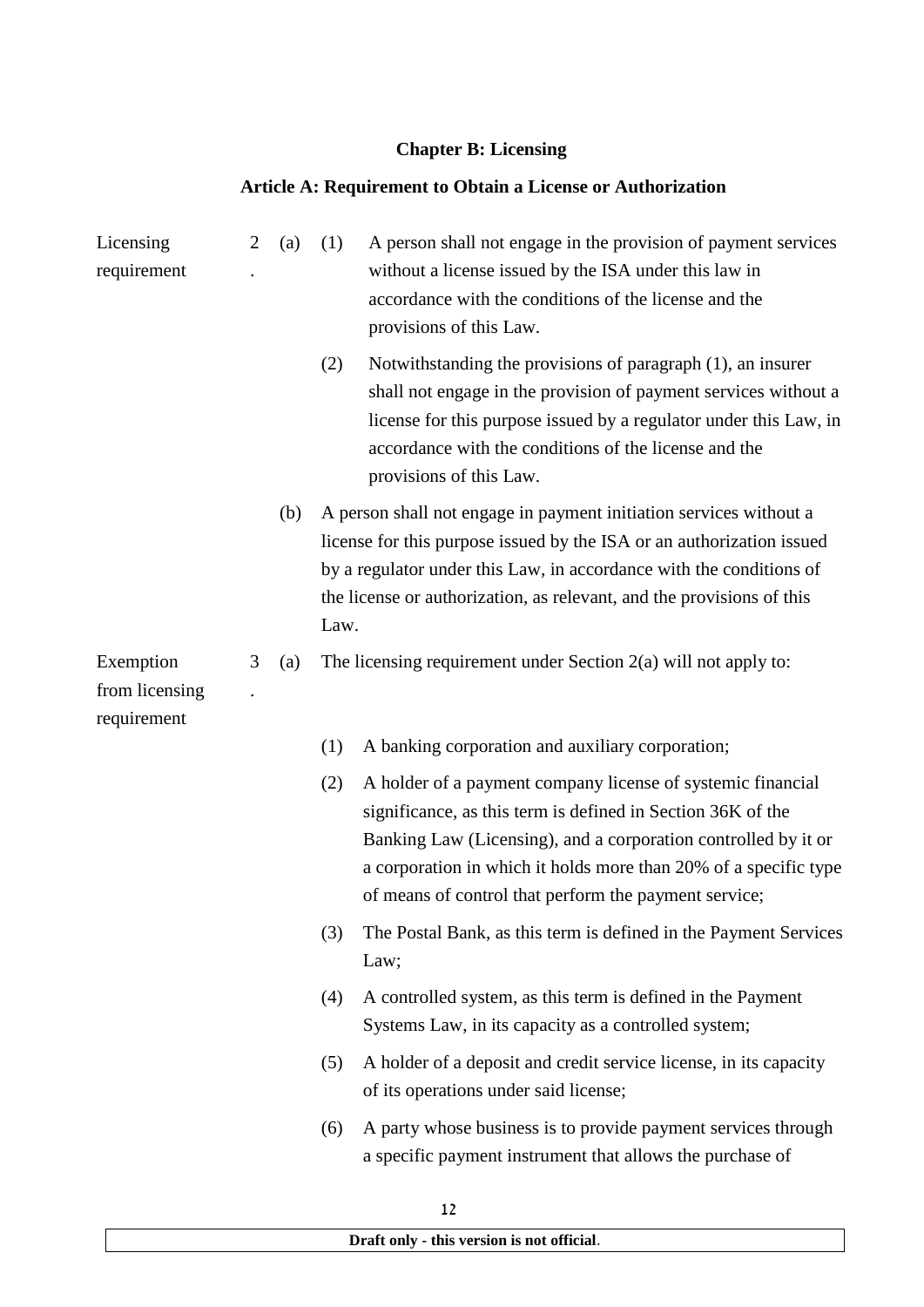products or services that are one of the following, only if they gave notice to the ISA of the provision of such service:

- (a) Products or services that are sold exclusively by a payment instrument issuer; The Minister may make rules in the matter of the volume and amounts of the products and services, and other conditions in addition to this subparagraph;
- (b) Products or services that are sold in a small volume or limited amount or to several customers or in a small number of transactions, as determined by the Minister;

The ISA may issue directives to define the information that must be included in said notice, the timing and manner of its delivery, and any documents and reports to be attached to it.

- (7) The Minister may, at the suggestion of or in consultation with the ISA, designate additional entities to which the licensing requirement under this Law will not apply in general or will not apply with respect to a specific type of payment service; The Minister may make regulations under this sub-paragraph that define conditions that will apply to a service provided by such exempt entities.
- (b) The licensing requirement under Section 2(b) will not apply to the entities listed in subsection (a)(1)-(5) or to a payment company, an institutional body, a holder of a credit mediation system license, a holder of a lender license, a holder of an account information service license, and a portfolio manager, that were granted authorization for those activities by the relevant regulator in each case, in accordance with the provisions of Article D and the terms of the authorization and the provisions of this Law.
- (c) The Minister may, at the suggestion of or in consultation with the ISA, define additional classes of entities in the field of finance and whose financial operations are subject to statutory supervision, to which the licensing requirement under this Law will not apply under Section 2(b) and that which an authorization requirement under subsection (b) will apply; Regulations under this subsection will be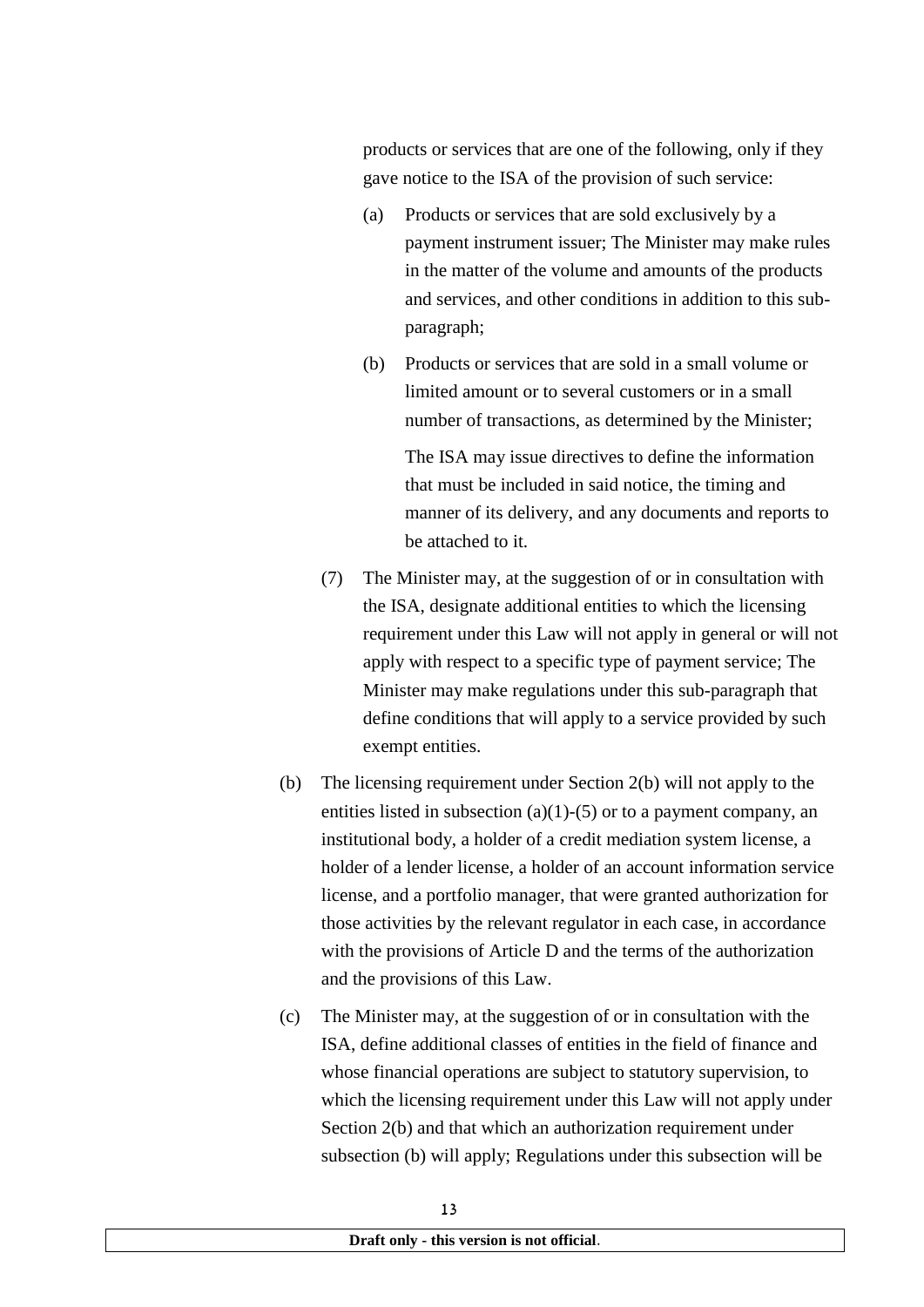made at the suggestion of or in consultation with the statutory regulator of said entity, with the consent of the Minister of Justice, and in consultation with the ISA; and with respect to an entity supervised by the Bank of Israel - at the suggestion or with the consent of the Governor and in consultation with the ISA.

(d) The Minister, at the suggestion of or in consultation with the ISA, with the consent of or at the suggestion of the Governor, may determine that a specific entity or class of entities that provide payment services is required to obtain a license under the provisions of Chapter D2 of the Banking Law (Licensing) in lieu of a license in accordance with this Law, if the Minister believes that this is necessary to maintain the stability and regular operations of the financial systems.

### **Article B: A Payment Service License**

| Conditions for<br>a license | 4 | (a) |     | The ISA may issue a payment service license or a payment initiation<br>license to an applicant that satisfies all of the following conditions:                                                                                                                                                                                                                                                                                                                                                                                                                                                                                                                                                                                          |
|-----------------------------|---|-----|-----|-----------------------------------------------------------------------------------------------------------------------------------------------------------------------------------------------------------------------------------------------------------------------------------------------------------------------------------------------------------------------------------------------------------------------------------------------------------------------------------------------------------------------------------------------------------------------------------------------------------------------------------------------------------------------------------------------------------------------------------------|
|                             |   |     | (1) | It is a company, as this term is defined in The Companies Law,<br>or it is registered as a foreign company under Section 346 of the<br>Companies Law;                                                                                                                                                                                                                                                                                                                                                                                                                                                                                                                                                                                   |
|                             |   |     | (2) | It is able to comply with all the directives issued under this law<br>and the Payment Services Law, and these are enforceable on it;                                                                                                                                                                                                                                                                                                                                                                                                                                                                                                                                                                                                    |
|                             |   |     | (3) | It has the technical skills and appropriate means to perform<br>payment service or payment initiation operations, as relevant, in<br>a manner that ensures the credibility and fairness of the<br>operations, and compliance with the provisions of this Law and<br>the Payment Service Law, and specifically the provisions<br>related to information security, cyber defense, and risk<br>management, as the ISA determined; and with respect to an<br>applicant that seeks to provide payment services – also to<br>business continuity and maintenance of the stability of the<br>payment system; IThe ISA may also define other requirements<br>for each type of payment or payment initiation service and<br>scope of operations; |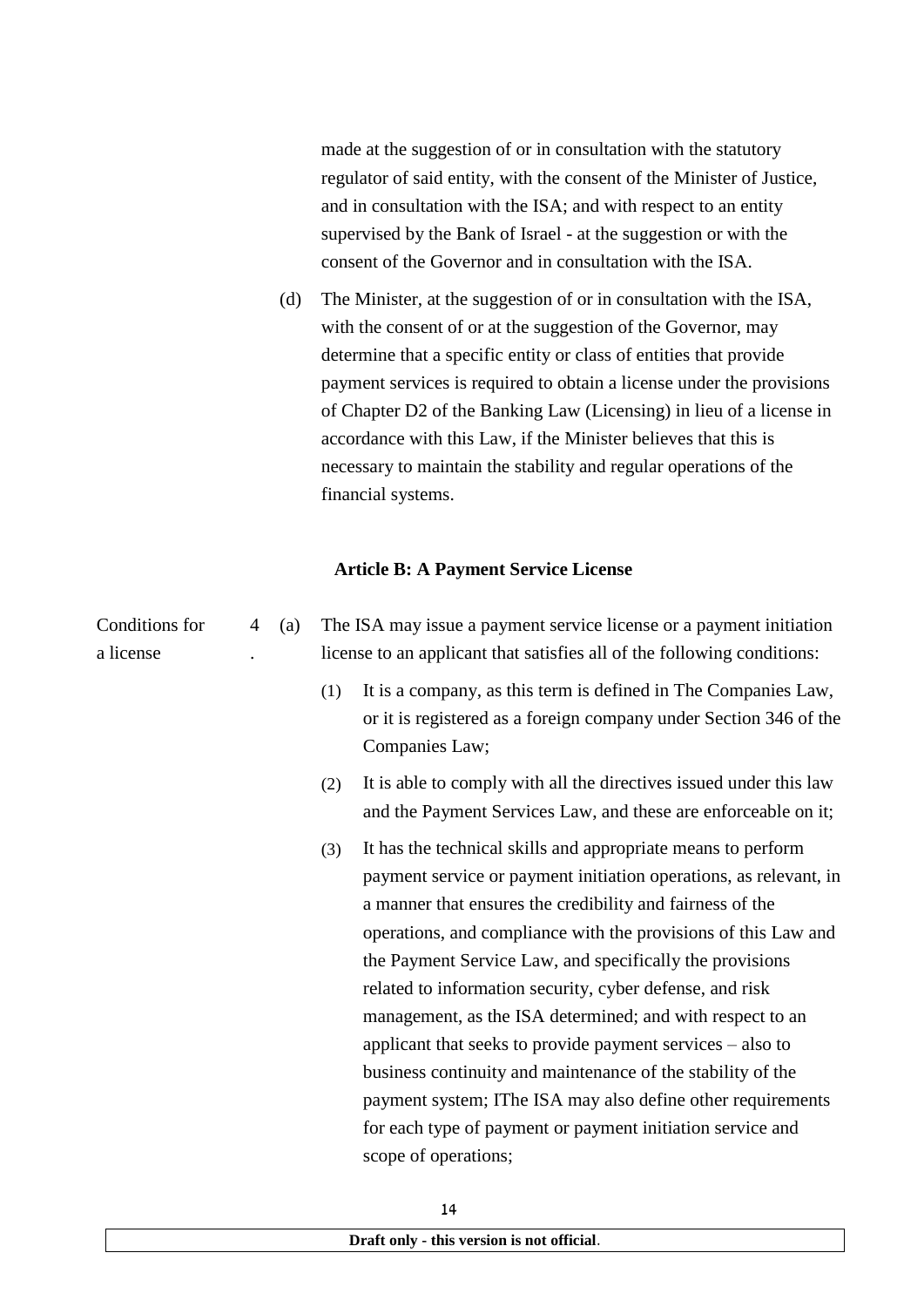- (4) The business plan and the declaration of financial means that an applicant for a payment service license that is attached to the application in accordance with Section 5 attests to its ability to provide the payment service or payment initiation service in respect of which the application is submitted and to comply with the provisions of this law and the Payment Services Law;
- (5) It satisfies the requirements related to insurance, minimum capital or other collateral security, as defined by the ISA under Section 29(a);
- (6) No receiver was appointed for it by a court or no court ordered its liquidation, and the applicant did not decide on voluntary liquidation;
- (7) If a controlling shareholder exists it satisfies the conditions for a control permit in accordance with Section 12.
- (b) If the ISA finds that, due to public interest considerations, a license applicant is not suitable for providing payment services or payment initiation services, among other things for considerations related to their trustworthiness , the trustworthiness of their controlling shareholder or a senior officer or a controlling shareholder thereof, the ISA may, in a reasoned decision in writing, reject the application for a license even if the applicant meets the conditions in subsection (a), only if the ISA gave the applicant an opportunity to present its arguments to the ISA or to any ISA employee authorized for this purpose, in such manner as the ISA instructed.

5 . (a) An application for a license will be submitted to the ISA. In the application, the applicant will specify the type of license requested, and with respect to a payment service license – also the payment service that the applicant wishes to provide;

- (b) The license application will be attached by documents that attest to the satisfaction of the conditions for a license stated in Section 4, and the ISA may make rules to define the information to be included in these documents or additional documents and reports to be attached to the application;
- (c) The Chairperson of the ISA or an ISA employee authorized for this purpose may demand additional information, documents, or reports of

Application for a license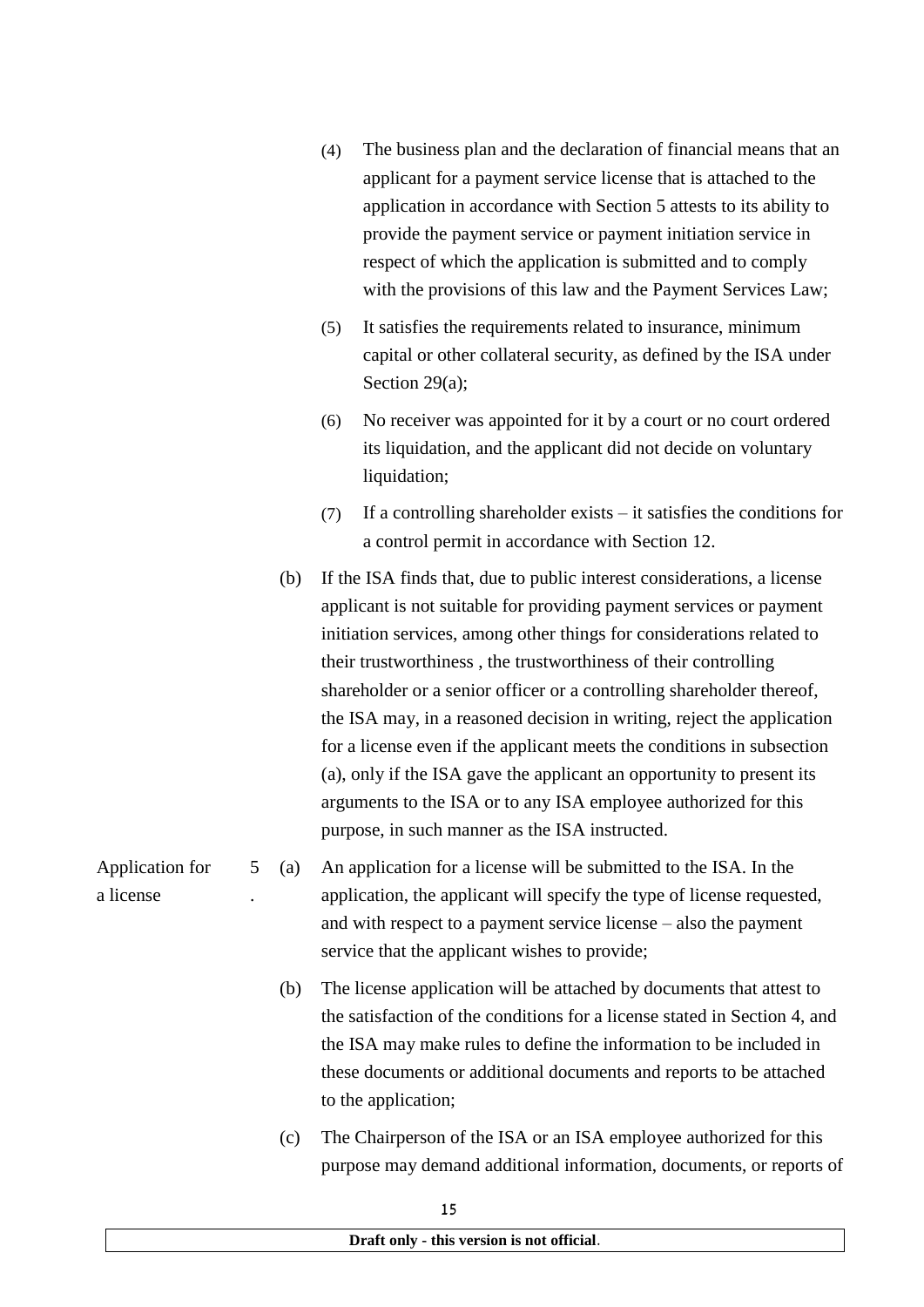|                                              |   |     |          | a license applicant if they believe that they are necessary in order to<br>make a decision on the application.                                                                                                                                                                                                                                                                                                 |
|----------------------------------------------|---|-----|----------|----------------------------------------------------------------------------------------------------------------------------------------------------------------------------------------------------------------------------------------------------------------------------------------------------------------------------------------------------------------------------------------------------------------|
| Conditions of<br>the license                 | 6 | (a) | provide. | A payment service license will state, in addition to other information,<br>one or more types of payment services that the license holder may                                                                                                                                                                                                                                                                   |
|                                              |   | (b) |          | The ISA may define conditions in a payment service license or a<br>payment initiation license and may revise said conditions, only if it<br>notified the license holder of its reasons and gave them an<br>opportunity to present their arguments before it or before an ISA<br>employee authorized by the ISA for this purpose, in such manner as it<br>instructed.                                           |
| Revocation<br>and suspension<br>of a license | 7 | (a) |          | The ISA may, by written reasoned decision, revoke or suspend a<br>license if it finds that any of the following obtain:                                                                                                                                                                                                                                                                                        |
|                                              |   |     | (1)      | The license was granted on the basis of false or incorrect<br>information;                                                                                                                                                                                                                                                                                                                                     |
|                                              |   |     | (2)      | The license holder no longer satisfies one of the conditions for<br>the license as stated in Section 4 or it violated one of the<br>conditions determined in the license in accordance with Section<br>6;                                                                                                                                                                                                      |
|                                              |   |     | (3)      | Insolvency proceedings, as defined in the Insolvency Law are<br>being conducted against the license holder;                                                                                                                                                                                                                                                                                                    |
|                                              |   |     | (4)      | One of the circumstances in the list determined under<br>subsection (b), that attests to a deficiency in the license holder's<br>trustworthiness, as stated in that subsection, obtains; Such<br>circumstances will be assessed with respect to the license holder<br>and its controlling shareholder and with respect to a senior<br>officer of the license holder or the controlling shareholder<br>thereof; |
|                                              |   |     | (5)      | The license holder violated a provision of the directives issued<br>under this Law.                                                                                                                                                                                                                                                                                                                            |
|                                              |   |     | (6)      | Public interest considerations justify the revocation or<br>suspension of the license, and specifically in the event that the<br>license holder's operations may threaten or adversely affect the                                                                                                                                                                                                              |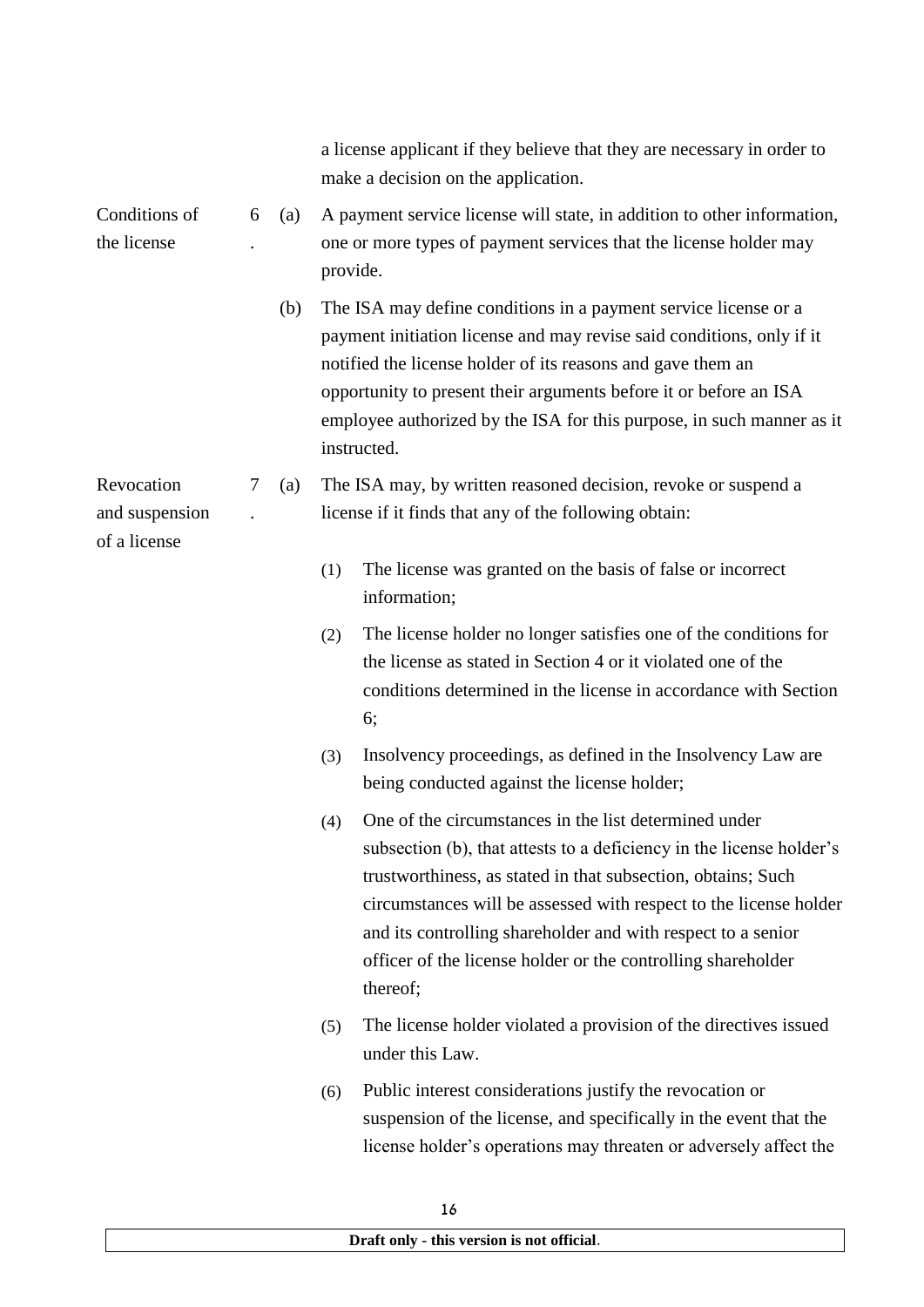stability of or trust in the payment system.

- (b) The ISA will define a list of circumstances that attest to a deficiency in the trustworthiness of a payment company or payment initiator, their controlling shareholder, and a senior officer thereof or a controlling shareholder thereof (in this sub-paragraph – the list); The list will be published on the ISA website and will come into effect 30 days after its publication date, yet any revision to the list will not apply to a pending proceeding under subsection (a)(4); Notice of the publication of the list and any revision to it, and its commencement date, will be published in Reshumot.
- (c) If the Chairperson of the ISA believes that a deficiency as stated in subsection (a)(1)-(6), in respect of which the ISA may take the steps stated in that subsection, is rectifiable, the Chairperson may instruct the license holder to rectify the deficiency and may order the manner and timing of said rectification; If said date elapsed and the deficiency was not rectified to the satisfaction of the Chairperson of the ISA, the ISA may take the steps stated in subsection (a).
- (c) The ISA will revoke or suspend a license as stated in subsection (a) only after having given the license holder an opportunity to present its arguments before it or before any party authorized for this purpose by the ISA and in such manner as it determines; However, the Chairperson of the ISA may suspend a license immediately if special reasons justify such action, only if they gave the license holder an opportunity to present its argument as soon as possible and no later than 30 days after the suspension of said license.
- (d) The ISA will not revoke or suspend a license as stated in subparagraph (a) unless it gave the license holder an opportunity to present their arguments before it or an employee it authorized for this purpose, in such manner as it instructs. However, the Chairperson of the ISA may, in a reasoned decision in writing, suspend a license immediately if special reasons justify it, only if the license holder was given an opportunity to present their arguments before the ISA as stated above, as soon as possible after the suspension of the license and no later than 30 days from the date of said suspension.
- (e) If the ISA revoked or suspended a license in accordance with this Section, the ISA will publish a notice on the ISA website and with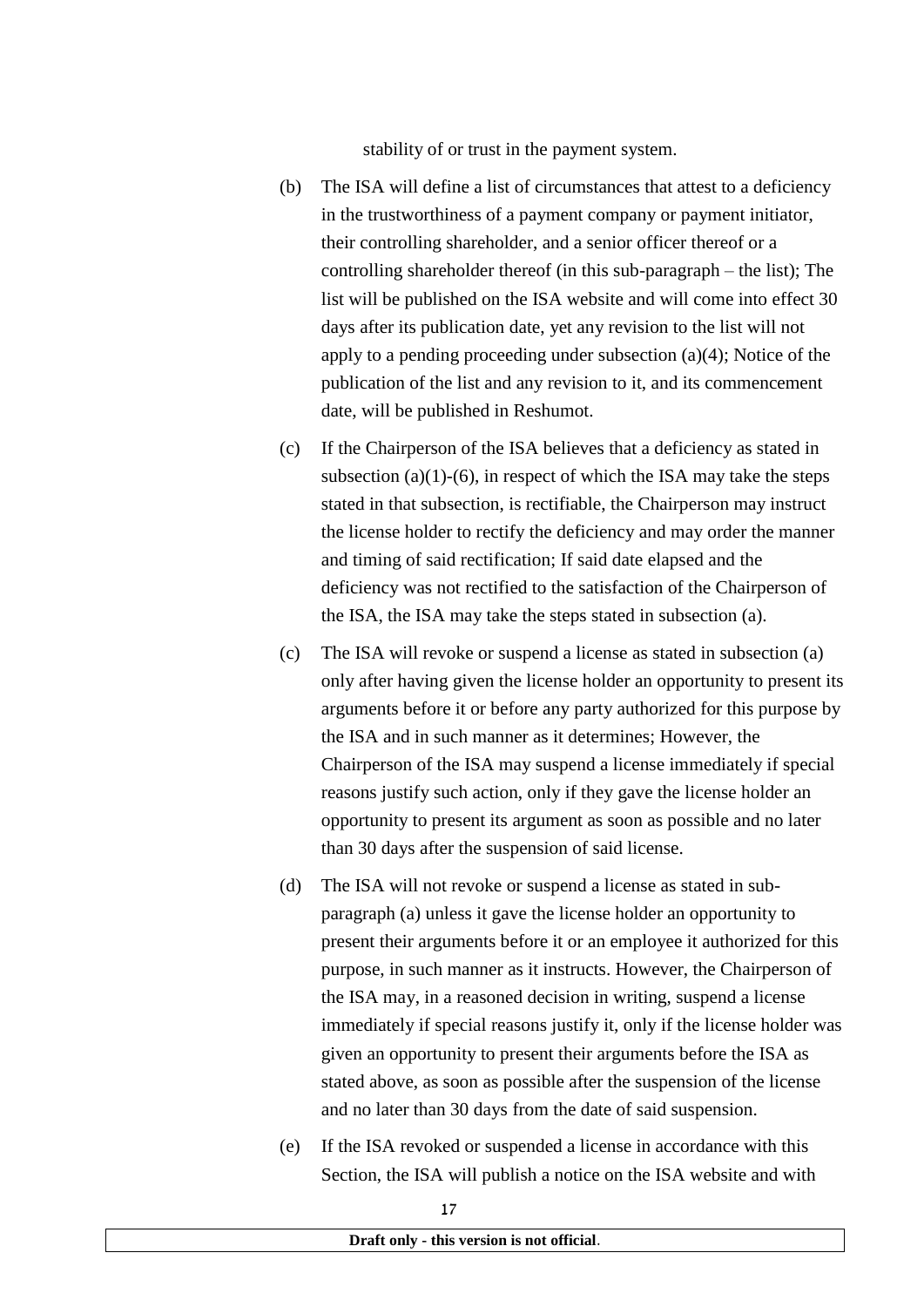respect to suspension of a license — will also publish the period of suspension in said manner.

8 . (a) Whoever had a license revoked or suspended must comply with all the provisions that apply to a payment company or a payment initiator under this Law and the Payment Services Law as long as commitments made to customers before the license was revoked or suspended remain in effect.

Supervision of a party whose license was revoked or suspended

payment initiator

(b) The Chairperson of the ISA or an ISA employee authorized by the Chairperson for this purpose may issue instructions to a party whose license was revoked or suspended regarding the management of their business, insofar as such instructions are considered necessary to protect the customers who entered into an agreement with the license holder before their license was revoked or suspended; Nothing in this provision releases any party whose license was revoked or suspended from their responsibility to fulfill the commitments they made to their customers before their license was revoked or suspended.

Liquidation of the business of a payment company or a 9. (a) A payment company or a payment initiator that decides on voluntary liquidation or on the winding up of their business in general or with respect to a specific business segment, or against which liquidation proceedings were initiated, will notify the ISA within seven days.

> (b) The provisions of Section 8 also apply to a payment company or a payment initiator as stated in subsection (a), with the necessary changes.

Application of the provisions to an insurer 10. Sections 4-9 will also apply to an insurer and to the regulator of its affairs, with the necessary changes, and with respect to Section  $4(a)(7) - it$ satisfies the conditions for a control permit in accordance with Section 32 of the Supervision of Insurance Law.

## **Article C: Permit to Control a License Holder**

Application of this Article 11. In this Article, "a license holder" – a license holder in accordance with this Law, excluding an insurer.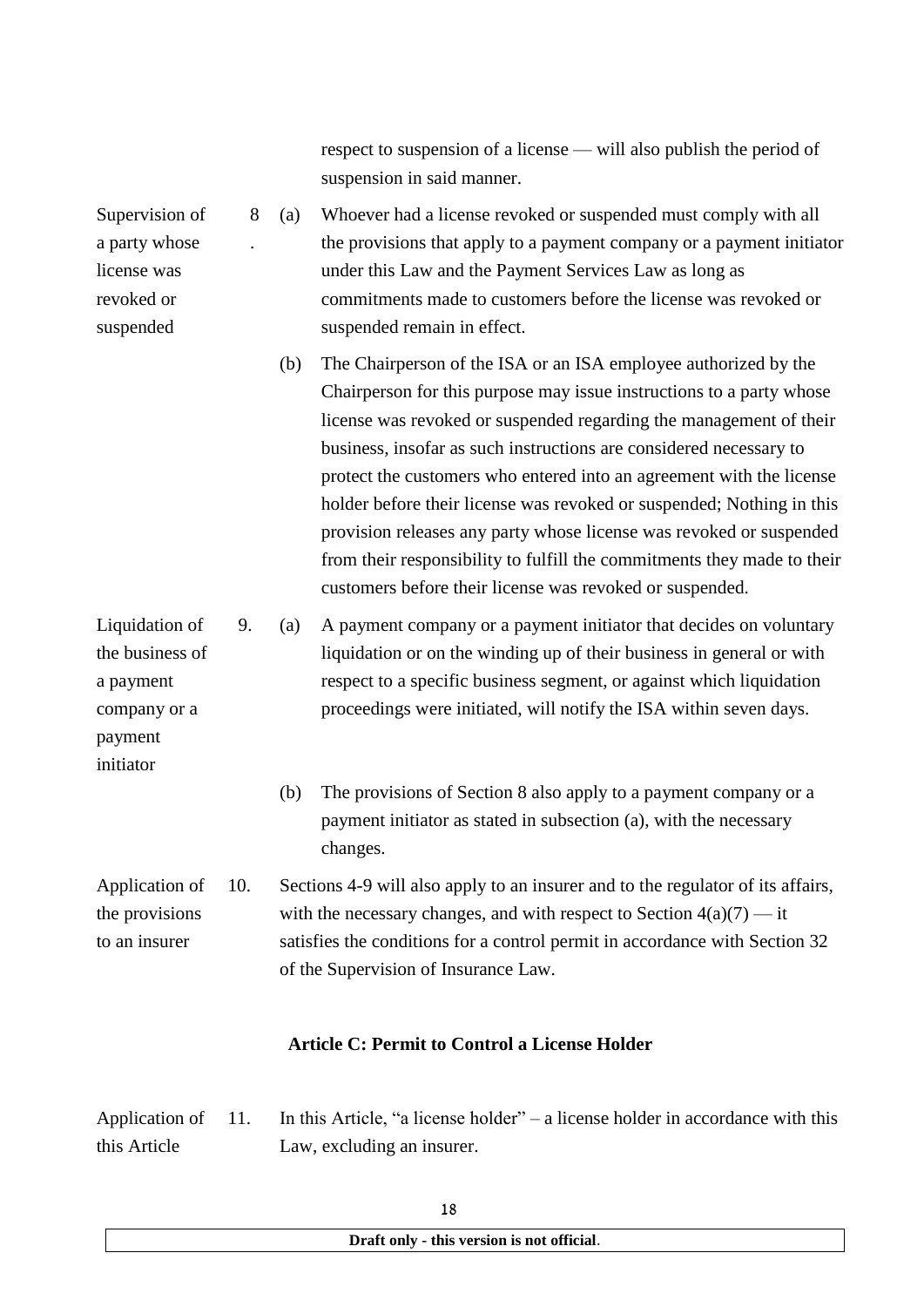in a license holder issued by the ISA. (b) The ISA may refuse to issue a permit under this Section for the following reasons only: (1) An order was issued against the control permit applicant to commence proceedings under the Insolvency Law, or one of the following obtains, as relevant: (a) With respect to an applicant that is an individual – the applicant was declared incompetent; (b) With respect to a corporate applicant - an order was issued for its liquidation or a receiver over its assets or a material part thereof was appointed due to an outstanding debt; (2) Reasons related to the public interest or the trustworthiness of the permit applicant or a senior officer thereof; (c) Whoever holds means of control in a license holder may not knowingly transfer them to another party that requires a control permit and has no such permit. (d) The provisions of subsection (a) will not apply to whoever becomes a controlling shareholder of a license holder as a result of a lawful transfer of means of control. Revocation of a control permit 13. (a) The ISA may revoke a control permit by a reasoned decision in writing, after giving the holder of the control permit an opportunity to present its arguments, if any of the following obtain: (1) The provisions of Section 12(b)(1) obtain; (2) The Chairperson of the ISA found that one of the circumstances listed in the list in accordance with Section 7(b), which attest to a deficiency in the trustworthiness of a holder of a control permit or in a senior officer thereof, obtains: (3) Public interest considerations that justify the revocation of the control permit. (b) The Chairperson of the ISA finds that one of the defects stated in subsection (a)(1)-(3), in respect of which the ISA may revoke the control permit, may be rectified, the Chairperson may order the

12. (a) A person shall not have control of a licensee without a control permit

Control permit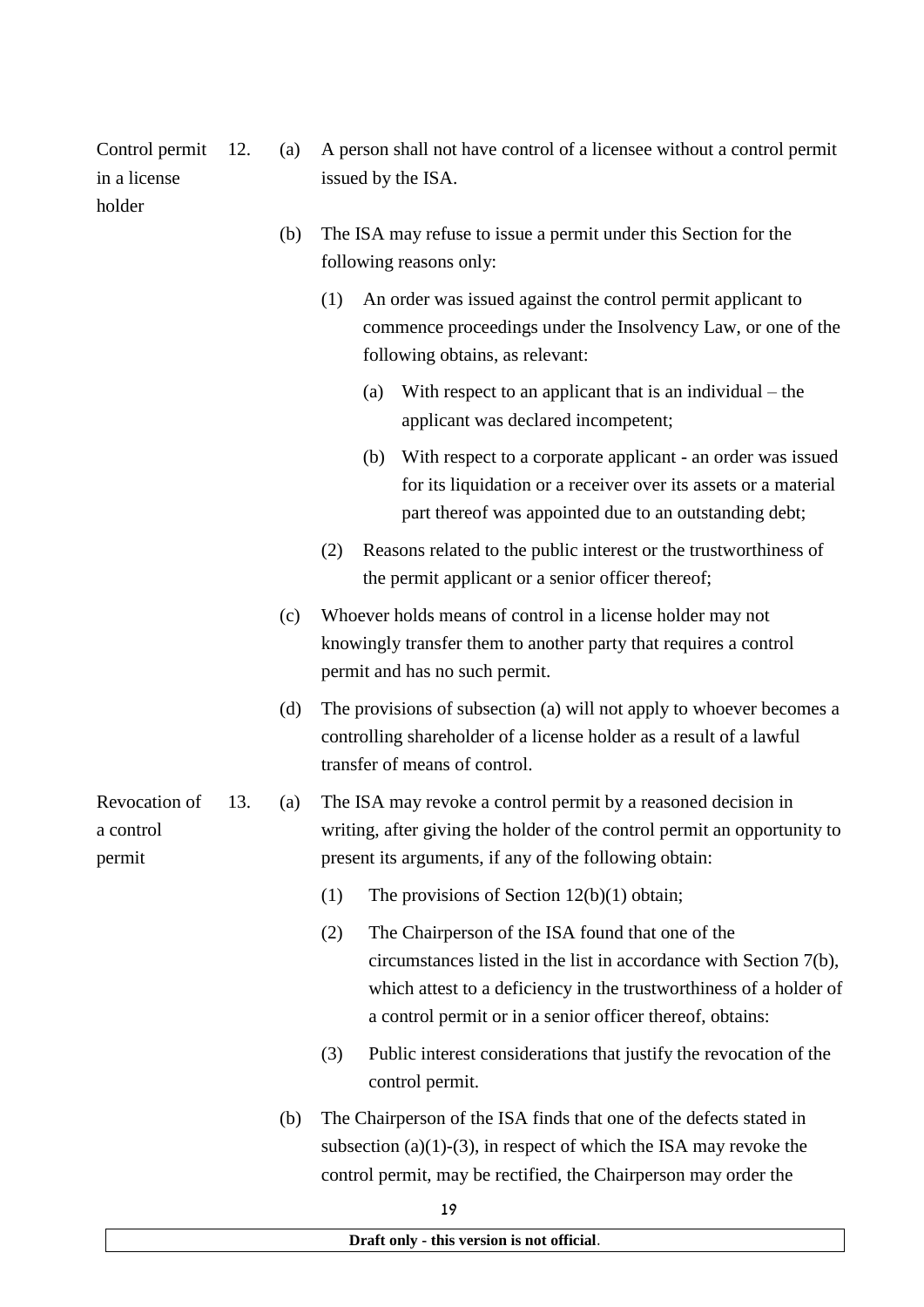holder of the control permit to rectify it and may order the manner and timing of its rectification. If said time passed and the defect was not rectified to the satisfaction of the Chairperson of the ISA, the ISA may revoke the control permit.

Provisions for parties that operated without a 14. (a) If the Chairperson of the ISA sees that a person is a controlling shareholder in a license holder without a control permit, the Chairperson may order, in a reasoned decision in writing, after giving said person an opportunity to present their arguments:

- (1) the sale of the means of control held by said person, either in entirety or in part, within such period as the Chairperson determines, so that the person will no longer be a controlling shareholder;
- (2) not to exercise the voting rights or the rights to appoint a director or a general manager on the basis of the means of control held by said person without a control permit;
- (3) that any votes based on the means of control held by said person without a control permit will not be counted in the vote;
- (4) the termination of the appointment of a director or general manager made by said person;
- (b) If a person is a controlling shareholder in a license holder as a result of a legal transfer of means of control, the Chairperson of the ISA or an employee that they authorized for this purpose, may, after having given that person an opportunity to present their arguments, order them to cease holding said means of control, either in entirety or in part, within such period as the Chairperson or ISA employee orders, as a result of which the person will no longer be a controlling shareholder.
- (c) If the Chairperson of the ISA ordered, in accordance with the provisions of subsection (b), to cease holding means of control, the Chairperson may issue an order as stated in subsection (a)(2) to (4), with the necessary changes.
- (d) If a controlling shareholder failed to cease holding means of control as ordered by the Chairperson of the ISA in accordance with

control permit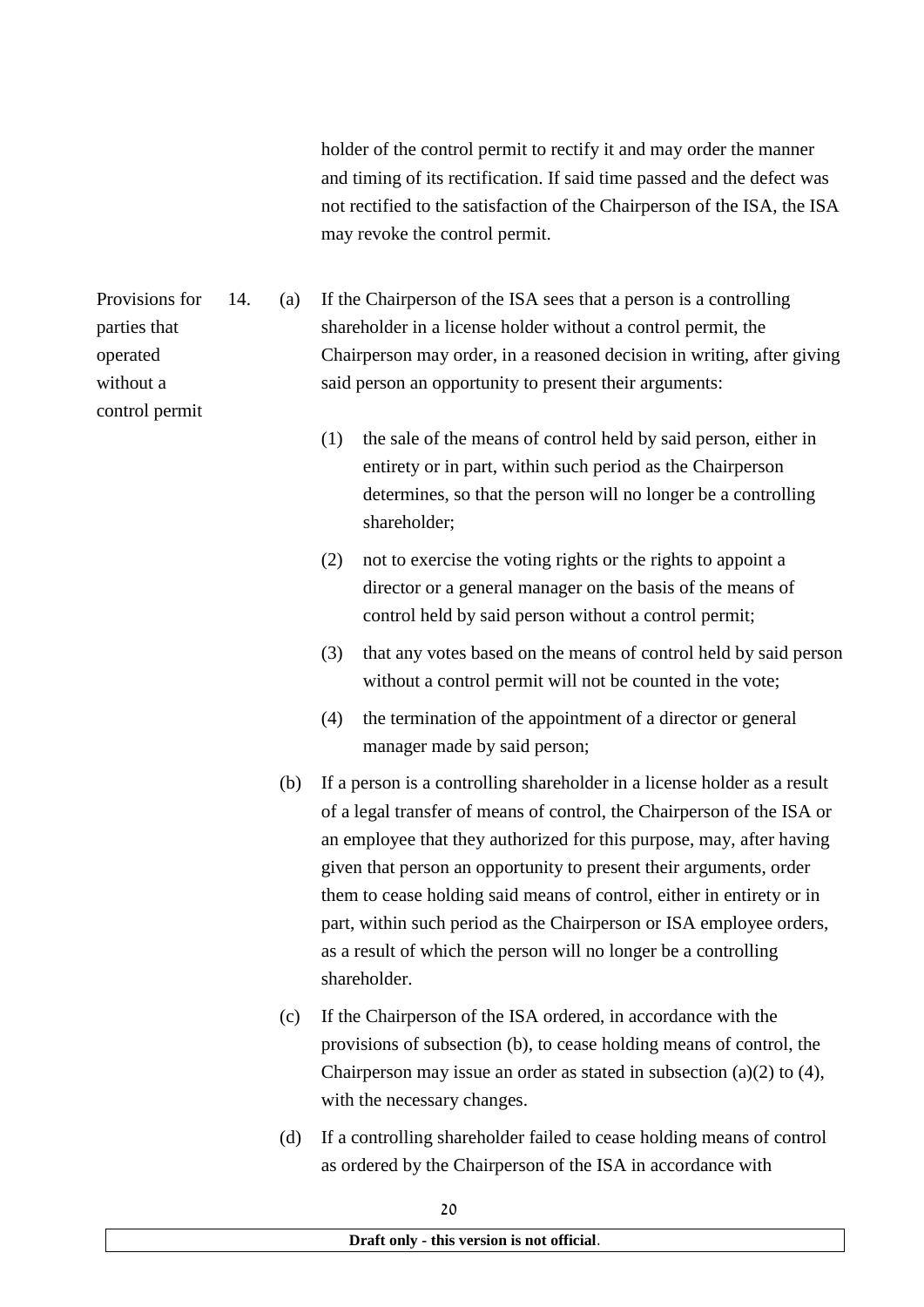subsection (a) or (b), the court may appoint a receiver to sell said means of control, at the ISA's request.

- 15. (a) A license holder and a holder of a control permit thereof will notify the ISA without delay–
	- (1) If a condition for the issue of the license or the control permit, as relevant, no longer is satisfied;
	- (2) If a condition obtains, in respect of which the ISA may revoke or suspend the license or revoke the control permit, as relevant; and in the case of a test of trustworthiness as stated in sections  $7(a)(4)$  or  $13(a)(2)$ , any of the circumstances listed in Section  $27(c)(1)$  to (6) of the Investment Advice Law obtains with respect to them or a senior officer thereof, in Israel or overseas.
	- (b) A senior officer of a license holder or of a holder of a control permit will notify the license holder or the holder of the control permit, as relevant, if any event stated in Section 27(c) of the Investment Advice Law obtains with respect to them, as stated in subsection (a)(2). without delay; A notice under this subsection will include the information required by the license holder or the holder of a control permit, as relevant, to fulfill their obligations under subsection (a).

A payment company with no controlling shareholder The provisions of Sections 12 to 15 will apply, with the necessary changes, to an interested party of a payment company in which there is no controlling shareholder that holds 50% of the means of its control.

#### **Article D: Approval by a**

#### **Regulator to Engage in Payment Initiation**

Conditions for an authorization 17. (a) The regulator may grant an entity listed in Section  $3(a)(1)-(5)$  and a payment company, an institutional body, a holder of a lender license, a holder of a credit mediation system license, a holder of an account information license, a portfolio manager, or to any other entity determined in accordance with Section 3(c), as relevant, which so

**Draft only - this version is not official**.

Obligation to notify the ISA, a license holder, and a holder of a control permit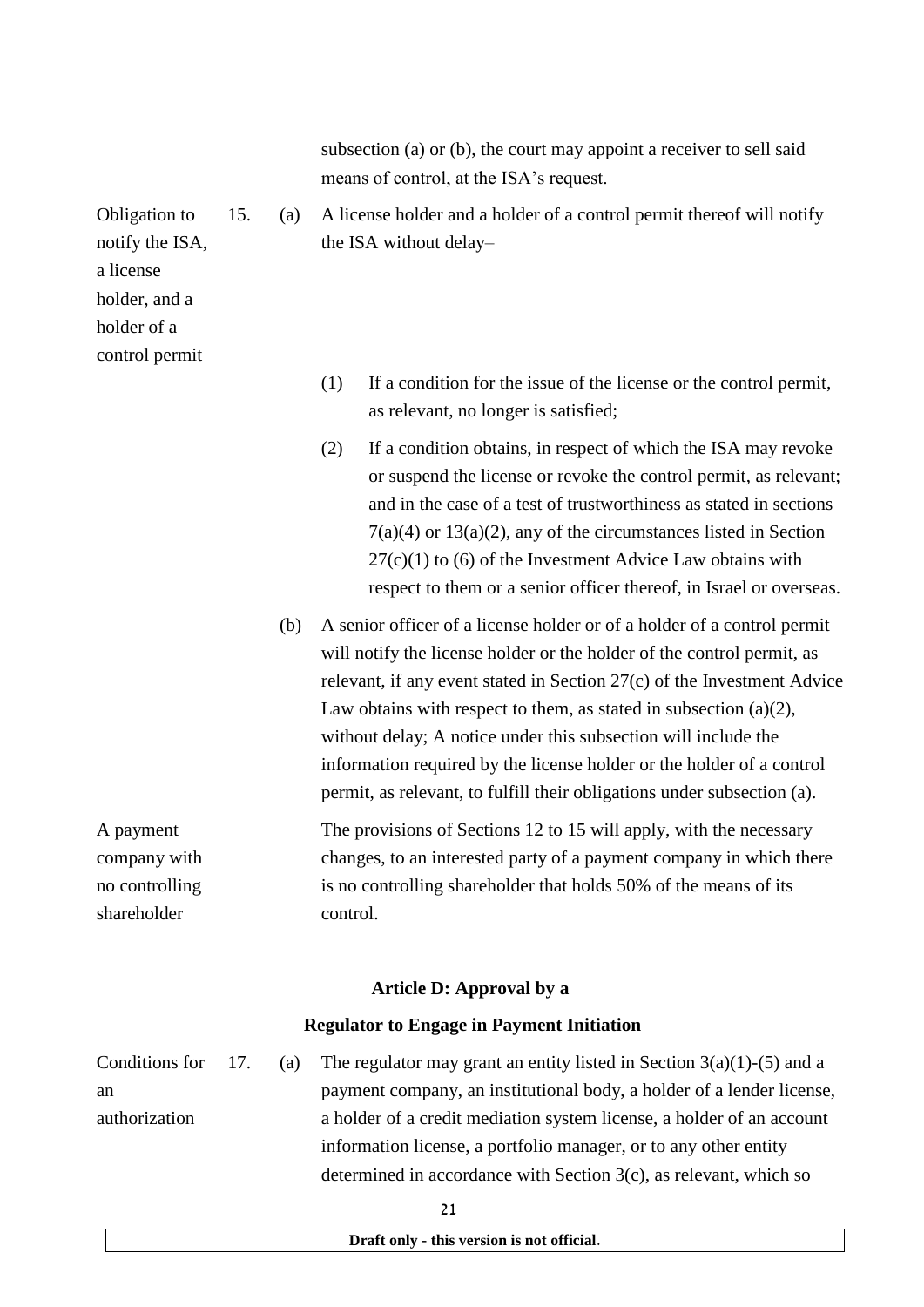| requested, authorization to provide payment initiation services, only |  |
|-----------------------------------------------------------------------|--|
| if the provisions of Section $4(a)(3)$ obtain with respect to it.     |  |

(b) If the regulator finds that the authorization applicant is not suitable to provide payment initiation services, due to public interest considerations, the regulator may, in a reasoned decision in writing, refuse to grant authorization to the applicant even if the applicant meets the conditions in subsection (a), only if the ISA gave the applicant an opportunity to present its arguments to the ISA or to any ISA employee authorized for this purpose, in such manner as the ISA instructed.

Application for 18. authorization (a) An application for authorization will be submitted to the regulator.

- (b) An application for authorization will be attached by documents that attest to the satisfaction of the conditions for authorization, including the applicant's business plan; The regulator will define, in rules, the information that will be included in said business plan, and may, in rules, define additional information, documents, and reports that will be included or attached to an application.
- (c) The regulator may demand of the applicant additional information, documents, or reports, in addition to the provisions of subsections (a) and (b), if the regulator believes that they are necessary in order to make a decision on the application.
- Details and terms of the application 19. The provisions of Section 6(b) will apply to the terms of the authorization, with the necessary changes, and with this change: "the ISA" will be replaced by "the regulator."

Revocation or suspension of authorization

20. (a) A regulator may, by a reasoned decision in writing, revoke or suspend an authorization if they find that one of the following obtains:

- (1) The authorization was granted on the basis of false or erroneous information;
- (2) The condition for the authorization stated in Section 17(a) no longer obtains with respect to the holder of the authorization, or it violated any of the terms of the authorization defined in the authorization in accordance with Section 19;
- (3) The holder of the authorization violated a provision of the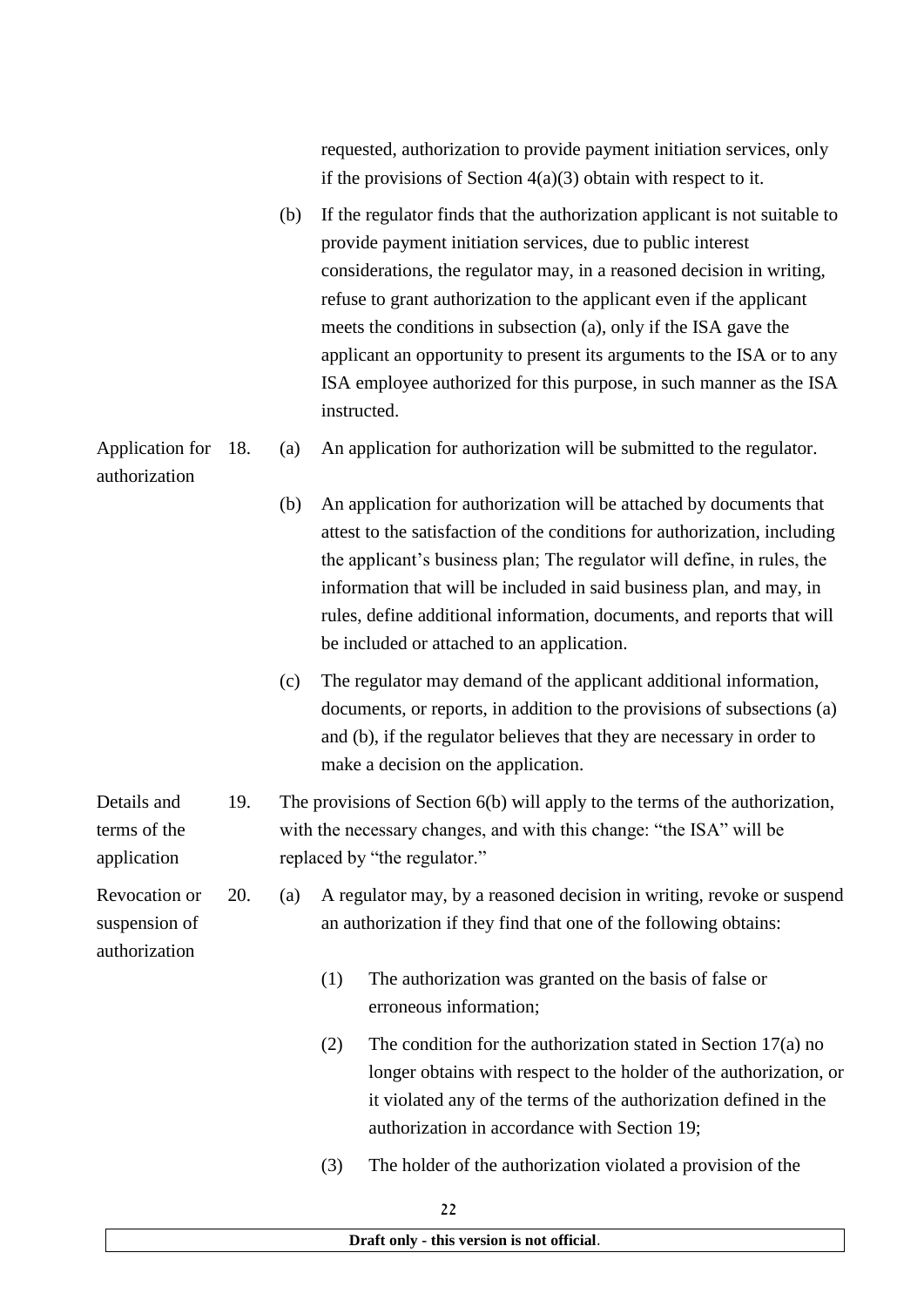directives issued in accordance with this Law or directives issued by the regulator;

- (4) The regulator suspended the license to engage in the field of finance that it issued in accordance with another law to the holder of the authorization, and with respect to an entity determined in accordance with Section 3(c) that does not hold such a license – the regulator legally restricted its financial operations;
- (5) Public interest considerations justify the revocation or suspension of the authorization.
- (b) A suspension in accordance with subsection (a) will be for a period of no more than one year, and for special reasons – no more than five years; The provisions of this subsection will not apply to a suspension in accordance with subsection (a)(4).
- (c) The provisions of Section 7(d) will apply to a revocation or suspension of an authorization, with the necessary changes and with this change: "the ISA" and "the Chairperson of the ISA" will be replaced by "the regulator."

Supervision over a party whose authorization was revoked or suspended 21. The provisions of Section 8 will apply to any party whose authorization was revoked or suspended, with the necessary changes and with these changes: "the Chairperson of the ISA" will be replaced by "the regulator," and "an ISA employee whom the Chairperson authorized for this purpose" will be replaced by "an employee of the regulator who was authorized for this purpose."

### **Article E: Miscellaneous Provisions**

| Payment   | 22. | (a) | The ISA will administer a register of payment service providers and        |
|-----------|-----|-----|----------------------------------------------------------------------------|
| Service   |     |     | will publish the register on its website. The register will contain all of |
| Providers |     |     | the following:                                                             |
| Register  |     |     |                                                                            |

- (1) A list of license holders and holders of authorization under ISA supervision, and their details;
- (2) A list of insurers that hold a payment service license, the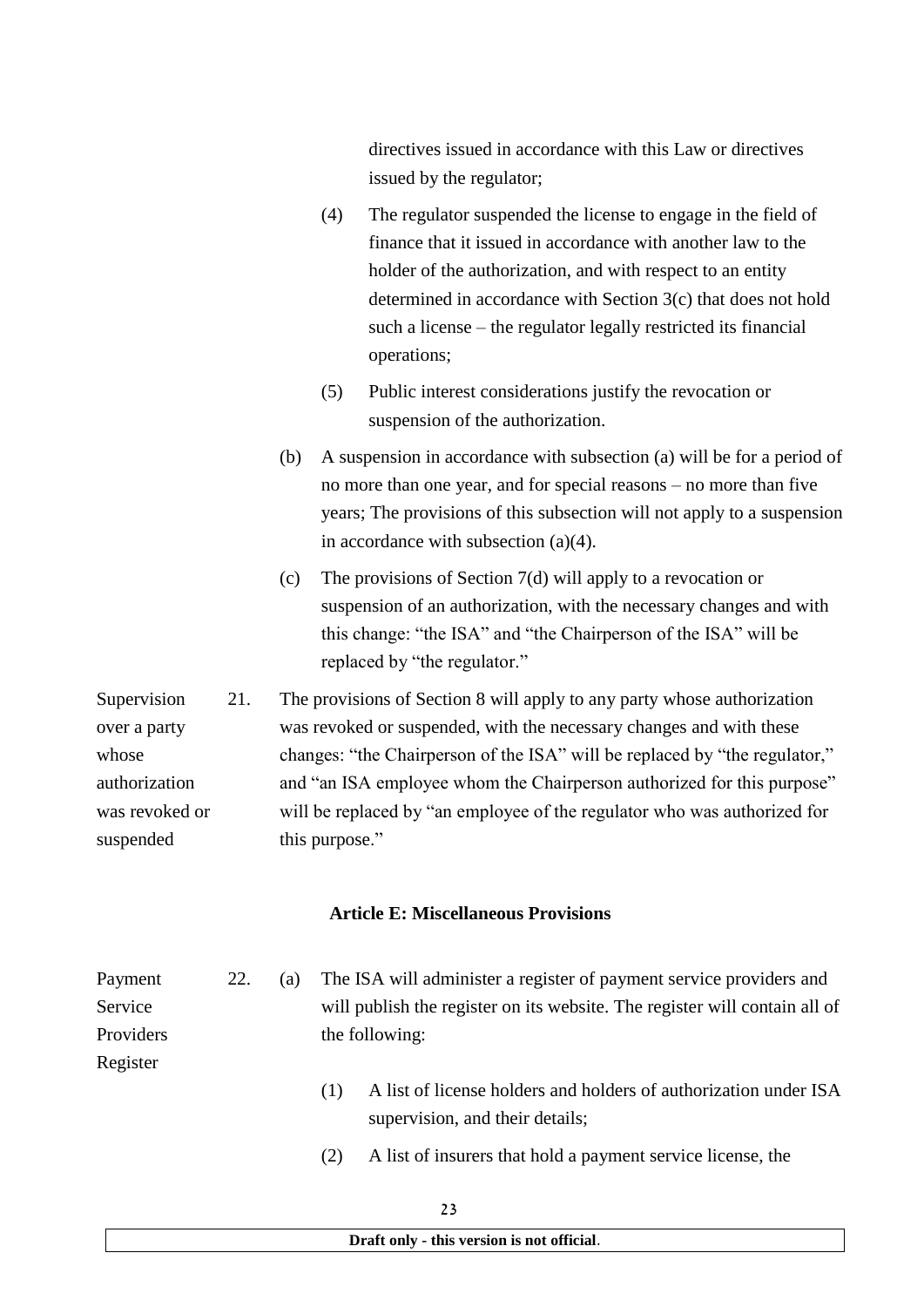entities exempt from a requirement to obtain a license as stated in Section 3, and the entities that were granted authorization by a regulator to engage in payment initiation, and their details, as each submitted to its respective regulator. (b) The register will include the following information: (1) Details of the payment service provider or the payment initiation service provider, including their contact information; (2) The type of payment service that the payment service provider may provider in accordance with the license or exemption; (3) The identity of the regulator of the payment service provider or the payment initiation service provider; (4) A payment company whose license was revoked or suspended in accordance with the provisions of Section 7; (5) A payment initiation service provider whose license or authorization was revoked or suspended in accordance with the provisions of Section 7 or Section 20. Exemption of a foreign payment service provider from 23. The ISA may exempt from the provisions of Sections 4(a), 12 to 16 of this Chapter, or stipulate conditions for such exemption, in entirety or in part, a license applicant, a license holder (excluding an insurer), or a holder of an authorization issued by the ISA to engage in payment initiation that is foreign payment service provider subject to the provisions of foreign law as

the provisions of this Chapter stated in the Third Addendum, if the ISA believes that such exemption is warranted due to the application of said provisions of foreign law, while protecting the customers' interests.

#### **Chapter C: Operations of a Payment Company and a Payment Initiation Service Provider**

| <b>Businesses</b> | 24. | (a) | A payment company will engage exclusively in the provision of           |
|-------------------|-----|-----|-------------------------------------------------------------------------|
| permitted to a    |     |     | payment services and may also engage in currency conversion and         |
| payment           |     |     | credit granting that are ancillary to a payment transaction.            |
| company           |     |     |                                                                         |
|                   |     | (b) | Notwithstanding the provisions of subsection (a), a payment company     |
|                   |     |     | may engage in additional businesses, if the Chairperson of the ISA      |
|                   |     |     | finds that they are not expected to detract from the fulfillment of the |
|                   |     |     |                                                                         |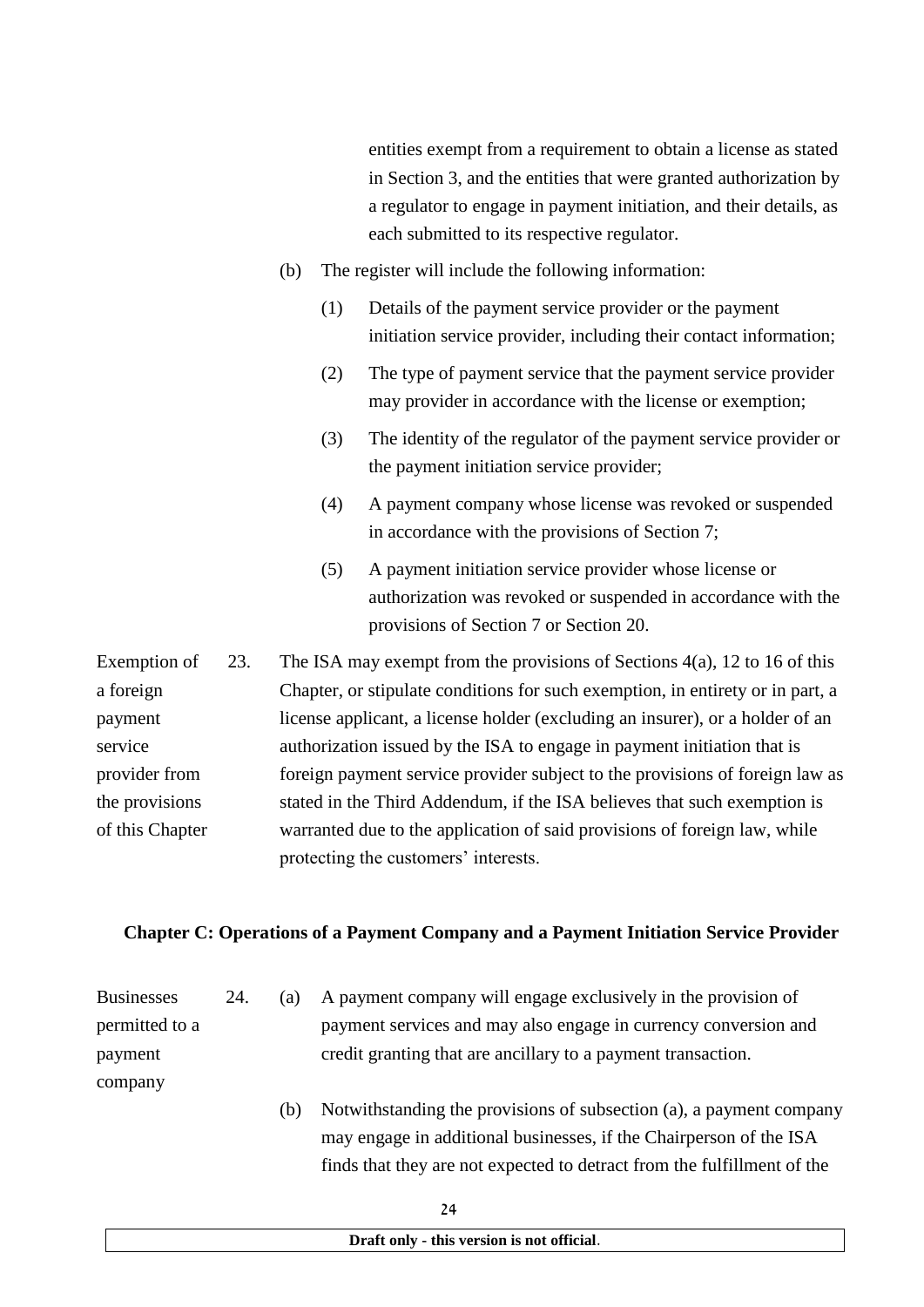payment company's legal obligations or its customers' interests, and do not create a tangible conflict of interest concern with its business of providing payment services;

- (c) The ISA may demand of a payment company that the businesses stated in subsection (b) will be performed by a corporation that is separate from the payment company, and may define additional conditions of such businesses if the ISA finds these necessary for the purpose of effective supervision or protection of the customers' interests.
- (d) In this section, the term "payment company" does not include a payment company that is an insurer.
- Adequate 25. (a) Without detracting from the provisions of law, a payment company and a payment initiation service provider will ensure the existence of the proper, advanced mechanisms of information security, risk management (including operational risk management), money laundering and terror financing risks, business continuity (with respect to a payment company), and cyber defense. The ISA, the regulator of the payment initiation service provider, and in the case of an insurer that is a holder of a payment service license – the Commissioner of Capital Market Insurance and Savings, will issue directives in this matter, including a requirement to appoint officers in charge of information security, risk management, business continuity, and cyber defense.
	- (b) A payment company and a payment initiation service provider will, in order to manage their proper operations, define the following procedures, and will take steps to ensure their implementation, which includes allocation of resources for that purpose:
		- (1) Procedures concerning the proper management of the work of the board of directors and its committees in a manner consistent with the nature and scope of the payment company's operations, including the existence of proper control and oversight mechanisms.
		- (2) Procedures designed to ensure the proper and fair management of the payment company and payment initiation service provider, including procedures to identify and address conflicts

mechanisms and determining procedures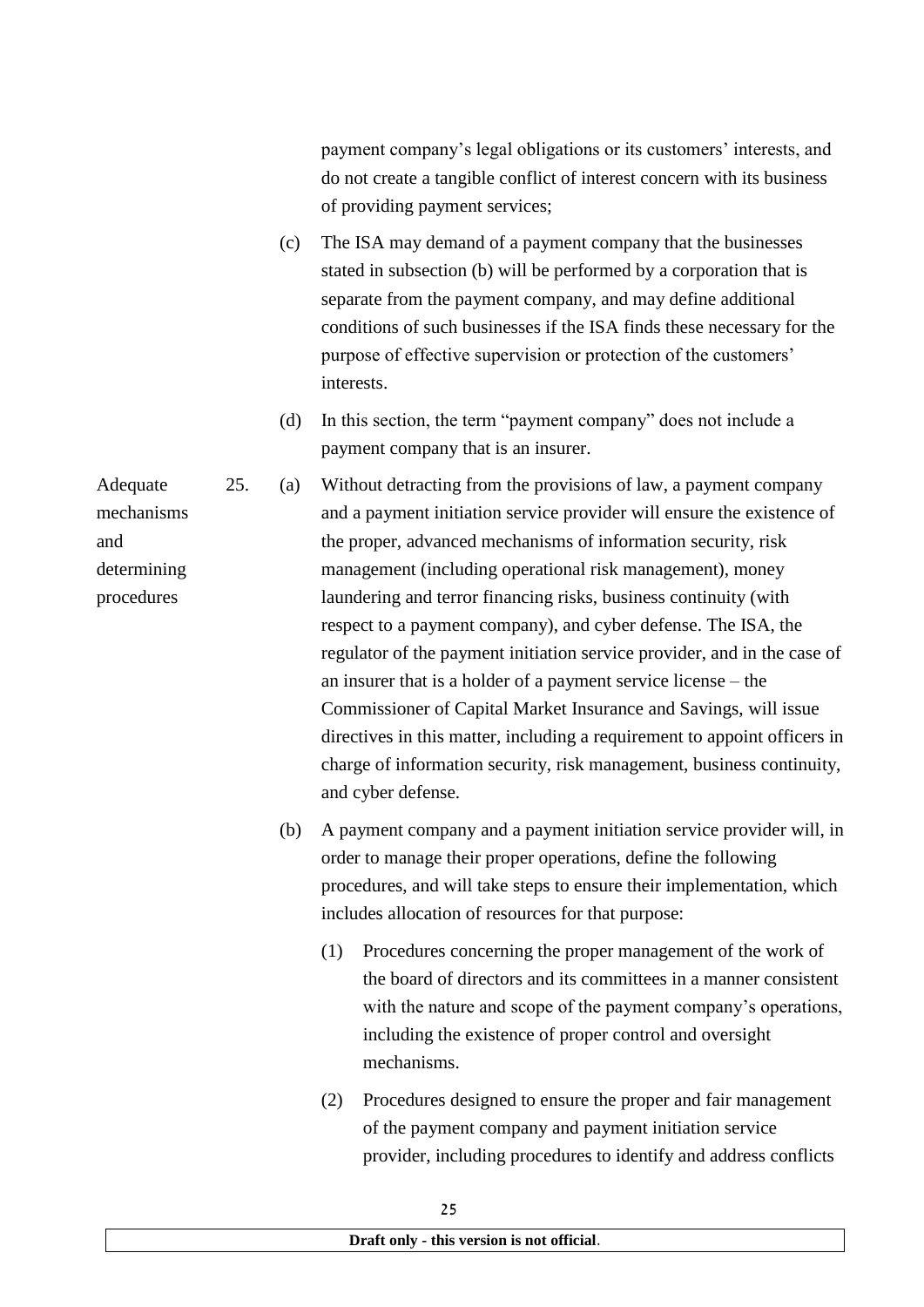of interest in their operations, and procedures to identify and manage risks to which they are exposed.

- (3) Procedures concerning emergency preparedness and business continuity;
- (4) Procedures concerning other matters to be determined by the ISA, the regulator of the payment initiation service provider, and in the case of an insurer that holds a payment service license - the Commissioner of Capital Market Insurance and Savings;
- (c) If the Chairperson of the ISA, the regulator of the payment initiation service provider, or in the case of an insurer that is a holder of a payment services license - the Commissioner of Capital Market Insurance and Savings, finds that a payment company or payment initiation service provider failed to define procedures in accordance with subsection (a) or that the procedures defined are inadequate for the operations of a payment company or payment initiation service provider, or that it failed to take steps to ensure the implementation of said procedures or to allocate resources for that purpose, the provisions of Sections  $7(a)(5)$  or  $20(a)(3)$  will apply.
- 26. (a) A large-volume acquirer will not refuse on unreasonable grounds to enter into an agreement with a payment instrument issuer for the purpose of acquiring transactions through payment instruments issued by said issuer. For this purpose – imposing unreasonable conditions by an acquirer on an agreement with an issuer, among other things, will be considered a refusal on unreasonable grounds. For the purpose of this section, "issuer" includes a holder of a payment company license of systemic financial importance issued in accordance with Section 36K of the Banking Law (Licensing).

A largevolume acquirer

> (b) The Minister, at the suggestion of in consultation with the ISA, and in consultation with the Commissioner of Capital Market Insurance and Savings, the Supervisor of Banks, and the Competition Commissioner, may exempt a large-volume acquirer from the provisions of subsection (a) if the Minister believes that the application of the provisions of said section to said acquirer may adversely affect competition in the field of acquiring transactions through payment instruments, such that the benefit of applying the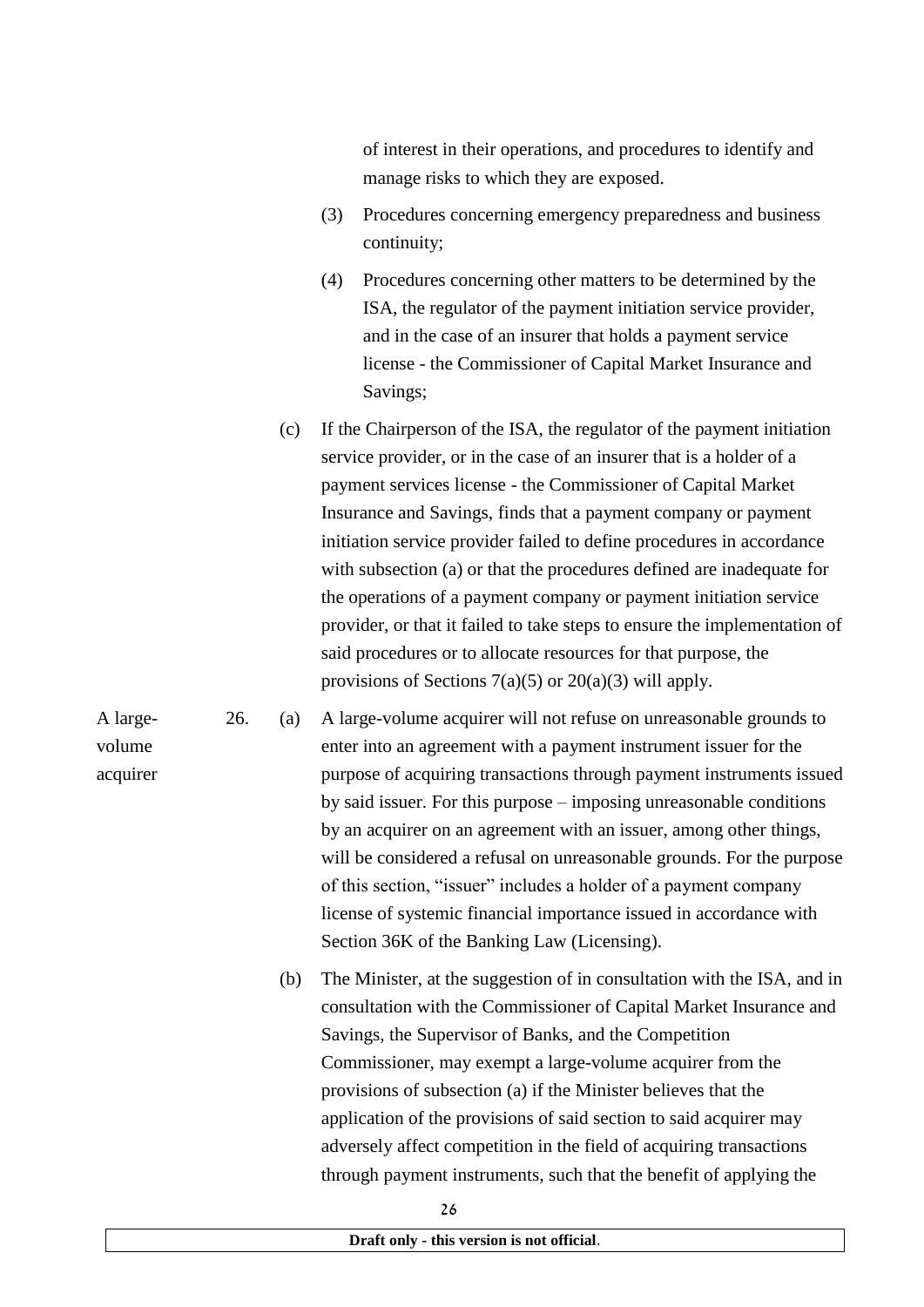provisions to ensure competition in the field of payment instrument issuance will be smaller than said harm, taking into consideration the interests of customers or payees.

Large-volume issuer 27. (a) A large-scale issuer will not refuse on unreasonable grounds to enter into an agreement with an acquirer to perform fourth-party acquiring of payment instruments that the issuer issued. For this purpose, imposing unreasonable conditions by the issuer on an agreement with an acquirer will be considered refusal on unreasonable grounds. For this purpose, "acquirer" includes a holder of a payment company license of systemic financial importance that was issued in accordance with Section 36K of the Banking Law (Licensing).

> (b) The Minister, at the suggestion of or in consultation with the ISA, and in consultation with the Commissioner of Capital Market Insurance, the Supervisor of Banks, and the Competition Commissioner, may exempt a large-volume issuer from the provisions of subsection (a) if the Minister believes that the application of the provisions of said subsection to the issuer may adversely affect competition in the field of issuing of payment instruments, as a result of which the benefit of imposing the provisions in order to ensure competition in the field of acquiring payment transactions performed through payment instruments will be smaller than said harm, and taking into consideration the interests of customers or payees.

Safeguarding customers' money 28. (a) A payment company that manages payment accounts, issues payment instruments, or acquires payment transactions will hold the money it receives from or for its customers in a separate trust account administered by a managing entity, in favor of its customers.

> (b) Notwithstanding the provisions of subsection (a), the ISA — and with respect to an insurer that holds a payment service license, the Commissioner of Capital Market Insurance and Savings — may permit a payment company not to hold in a trust account money that was received from or for its customers for the purpose of providing payment services, only if the payment company provided insurance or a guarantee in the amount of the total funds received from or for its customers in a manner that secures the customers' money in entirety, to the satisfaction of the ISA or the Commissioner of Capital Market Insurance and Savings, as relevant, including, for example, in the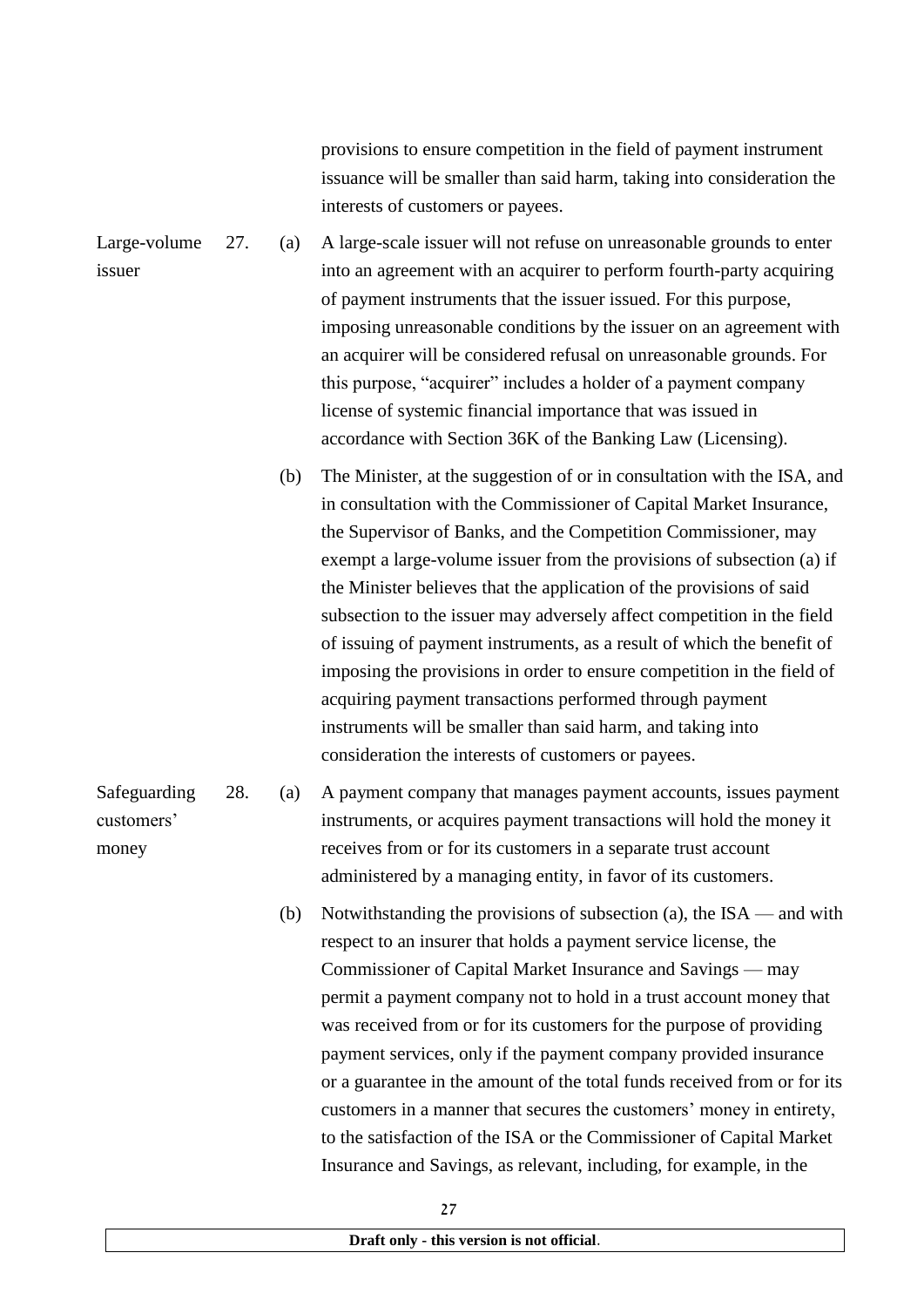event that the payment company decides on voluntary liquidation or liquidation proceedings are commenced against it.

- (c) Without detracting from the provisions of subsections (a) and (b), the Minister may determine that a payment company may elect not to hold in a trust account the money received from or for its customers for the purpose of payment services, and not provide a guarantee or insurance as stated in subsection (b), if other conditions are met to secure all the customer's money separately from the funds of the payment company, including in the event that the payment company decided on voluntary liquidation or liquidation proceedings were commenced against it.
- (d) Money received from or for customers of a payment company for the purpose of payment services will not be used to grant credit.
- (e) Without detracting from the provisions of Section 14 of the Payment Services Law, and notwithstanding the provisions of subsection (a), a payment company may collect fees from the funds managed for its customers for the service that it renders.
- (f) Funds deposited and managed in a trust account by a payment company, as described above in subsection (a) or in accordance with the conditions under subsections (b) or (c), will not be considered as acceptance of monetary deposits, as this term is defined in Section 21 of the Banking Law (Licensing).
- (g) The ISA and with respect to an insurer that holds a payment services license, the Commissioner of Capital Market Insurance and Savings — may issue directives on the manner in which customers' money is safeguarded in accordance with this section and additional conditions to secure all customers' money.

Special provisions, reporting requirement, prohibition against misleading the 29. (a) A holder of a license or authorization to engage in payment initiation, issued by the ISA, will meet requirements related to insurance, minimum capital or other collateral security, as determined by the ISA in directives, and the ISA may define various requirements for a license holder or a holder of an authorization issued by the ISA to engage in payment initiation that are a function of the type of license, type of payment service provided by a payment company, or the scope of service provided.

and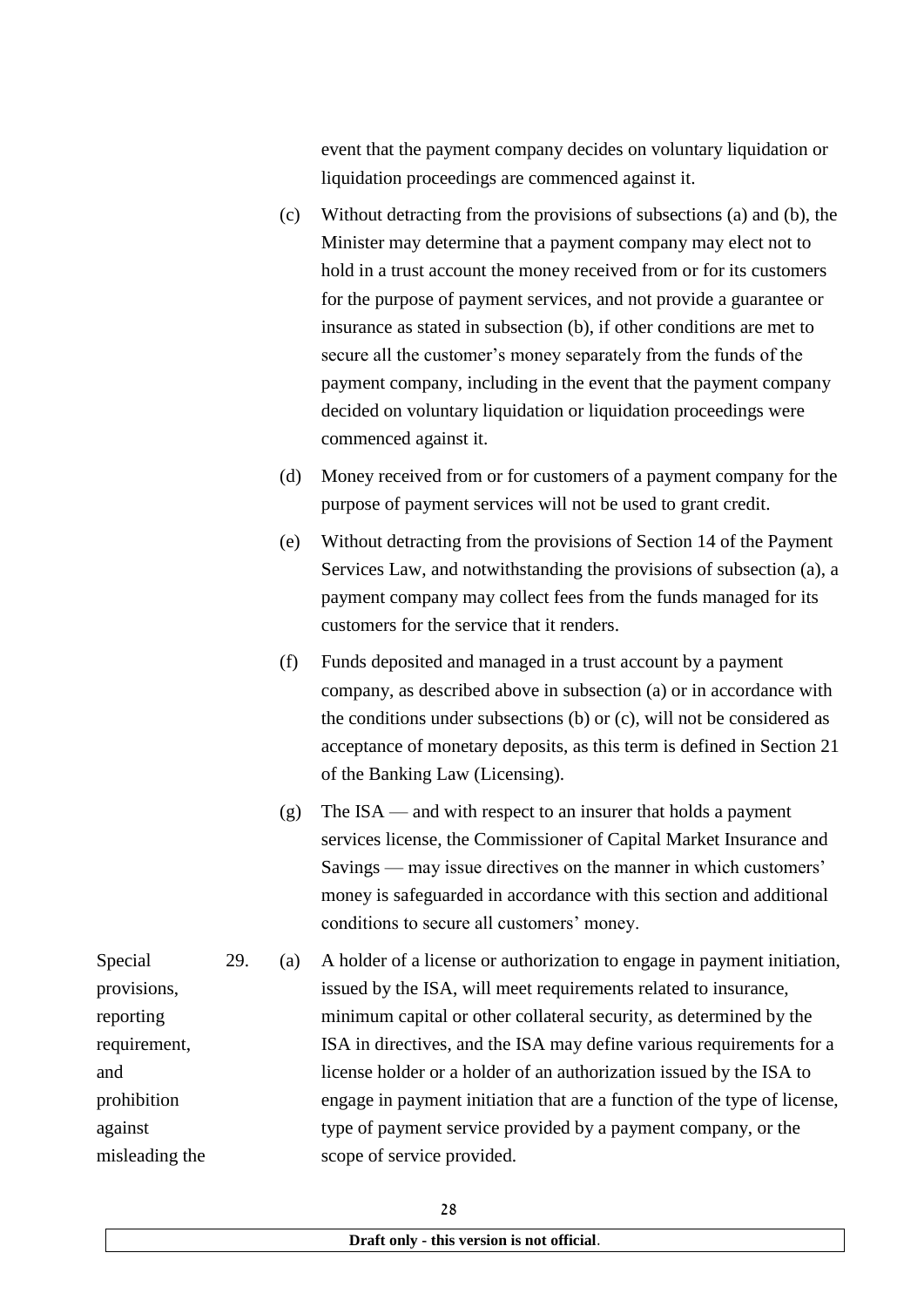- (b) A holder of a license or authorization to engage in payment initiation, issued by the ISA, will furnish to the ISA in writing, at the demand of the ISA or an employee authorized for this purpose, within the date defined in the demand, explanations, details, information, and documents in connection with the information contained in a report, information, or notice that was furnished under this law.
- (c) An applicant of a license or authorization in accordance with this Law and a holder of a license or authorization to engage in payment initiation issued by the ISA, will include no misleading information in any application, information, report, notice, or other information furnished to the ISA. For this purpose, "misleading information" includes anything that might mislead the ISA and any omission that may be misleading.
- (e) A document that an applicant of a license or authorization in accordance with this Law or a holder of a license or authorization to engage in payment initiation is required to submit to the ISA will be submitted in the manner determined in accordance with Chapter Seven "A" of the Securities Law.
- (f) For the purpose of this section "a holder of a license" does not include an insurer that was issued a payment service license in accordance with this Law; With respect to said insurer and the Commissioner of Capital Market Insurance and Savings, the provisions of subsections (a) to (d) will apply with the necessary changes.

Issuing directives 30. The ISA, the payment initiation service provider regulator, and in the case of an insurer that holds a payment services license – the Commissioner of Capital Market Insurance and Savings, may issue directives that apply to a payment company and a payment initiation service provider to perform their obligations under this Law, and may issue directives on these matters, and may issue directives for different types and volumes of activity:

- (1) The customer's authentication by a payment company or a payment initiation service provider;
- (2) Handling and documenting customer complaints;
- (3) Retention of information;

29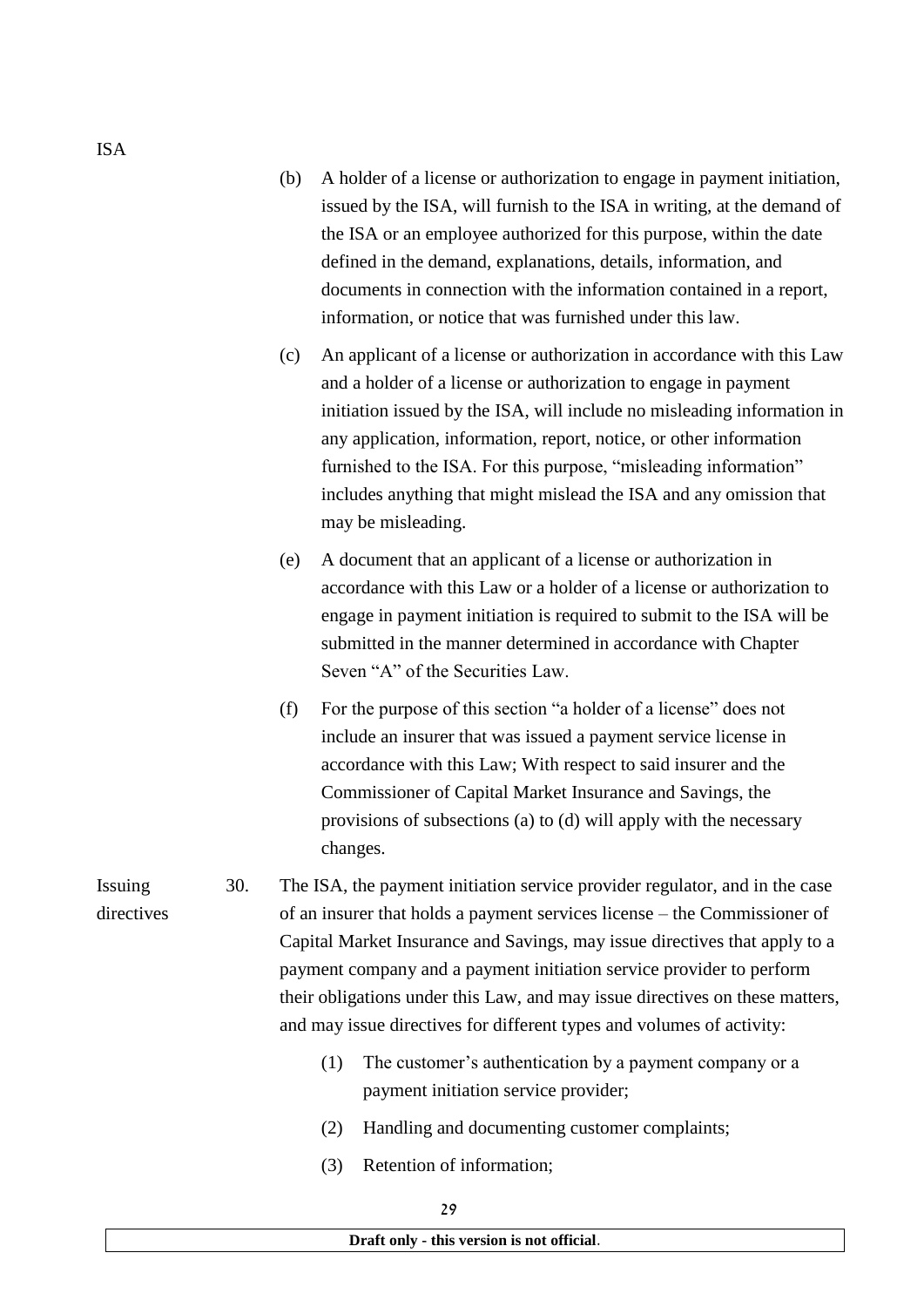- (4) Emergency preparedness and business continuity;
- (5) Directives in the matter of outsourcing;
- (6) Types of fees that a payment service provider or a payment initiation service provider may charge, their amount and scope;
- (7) Directives in the matter of required professional liability insurance coverage.
- (8) Directives to a payment service provider in the matter of granting credit that is ancillary to a payment transaction, and currency conversation that is ancillary to a payment transaction, and the conditions for performing such transactions.
- (b) The directives that the Minister or a regulator may issue in accordance with this Law may include requirements and provisions that vary for each type of entity, each type of payment service provided by the payment company, or the scope of said services.

| Exemption of    | 31. | The ISA may exempt and stipulate conditions for such exemption from the         |
|-----------------|-----|---------------------------------------------------------------------------------|
| a foreign       |     | provisions of Sections 24, 25, and 29(a), in entirety or in part, a holder of a |
| payment         |     | license (excluding an insurer) or authorization to engage in payment            |
| service         |     | initiation issued by the ISA that is a foreign payment service provider         |
| provider from   |     | subject to the provisions of foreign law as stated in the Third Addendum, if    |
| the provisions  |     | the ISA believes that such exemption is warranted due to the application of     |
| of this Chapter |     | said provisions of foreign law, while protecting the customers' interests.      |

#### **Chapter D: Payment Initiation and Issue of Payment Orders**

Definitions 32. In this Chapter –

- - (1) "the regulator of payment service providers that manage payment accounts" "the regulator of payment initiation service providers" and "the regulator–of payment service providers that issue payment orders" - all are regulators as these term is defined in Section 1.
	- (2) "payment service providers that manage payment accounts for payers" - a payment service provider that manages payment accounts for payers, excluding whoever is exempt from a licensing requirement under Section 3(a)(6).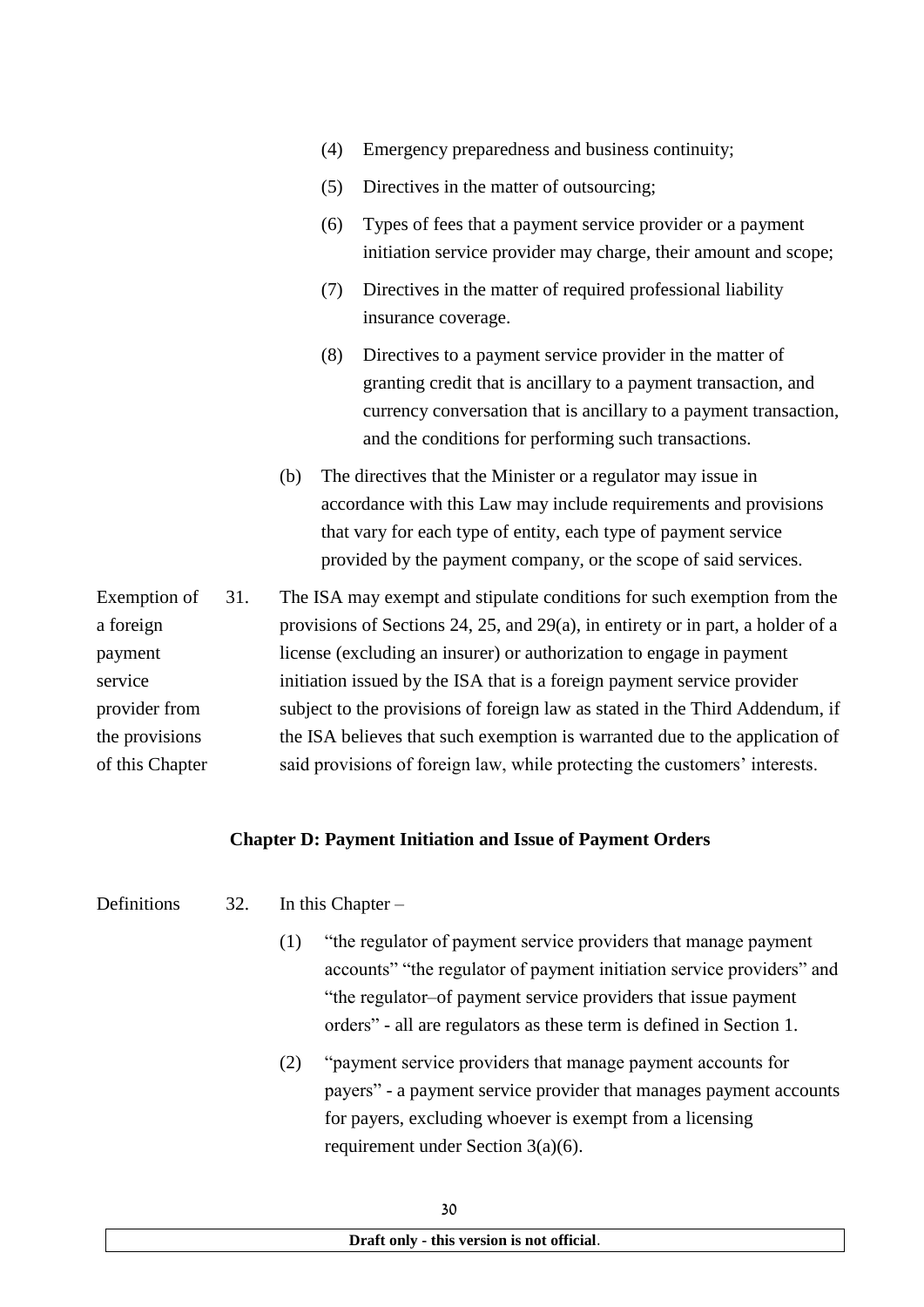Requirement to give access to a payer's payment account

33. (a) A payment service provider that manages a payment account for a payer will give a payment initiation service provider access to the payer's payment account for the purpose of writing payment orders, through the payment order interface system.

- (b) A payment service provider that manages a payment account for a payer will give other service providers that issue payment orders access to the payer's payment account for the purpose of issuing payment orders, through the payment order interface system, in accordance with the access permission granted by the payer.
- (c) A payment service provider that manages a payment account for a payer will not stipulate that access in accordance with this section is conditional upon an agreement between it and the payment initiation service provider or the payment service provider that issues payment orders, as relevant.

Limits to the requirement to grant access 34. (a) Notwithstanding the provisions of Section 33, a payment service provider that manages payment accounts may refuse to grant a payment initiation service provider or a payment service provider that issues payment orders, as relevant, access to the payer's payment account, if any of the following obtain:

- (1) There is a genuine concern that access to the account is not authorized;
- (2) Granting such access is prohibited by law;
- (3) The access permit was granted to a payment service provider that issues payment orders by one account holder in a jointly and severally held account who is no longer a holder of the account; For this purpose, "jointly and severally held account" means a joint account in which, according to the agreement with the payment service provider that manages the payment account, each account holder may issue orders in the account without the consent of the other account holder.
- (4) Other circumstances defined by the Minister, in consultation with the regulator of payment service providers that manage payment accounts, the regulator of payment service providers that issue payment orders, and the regulator of payment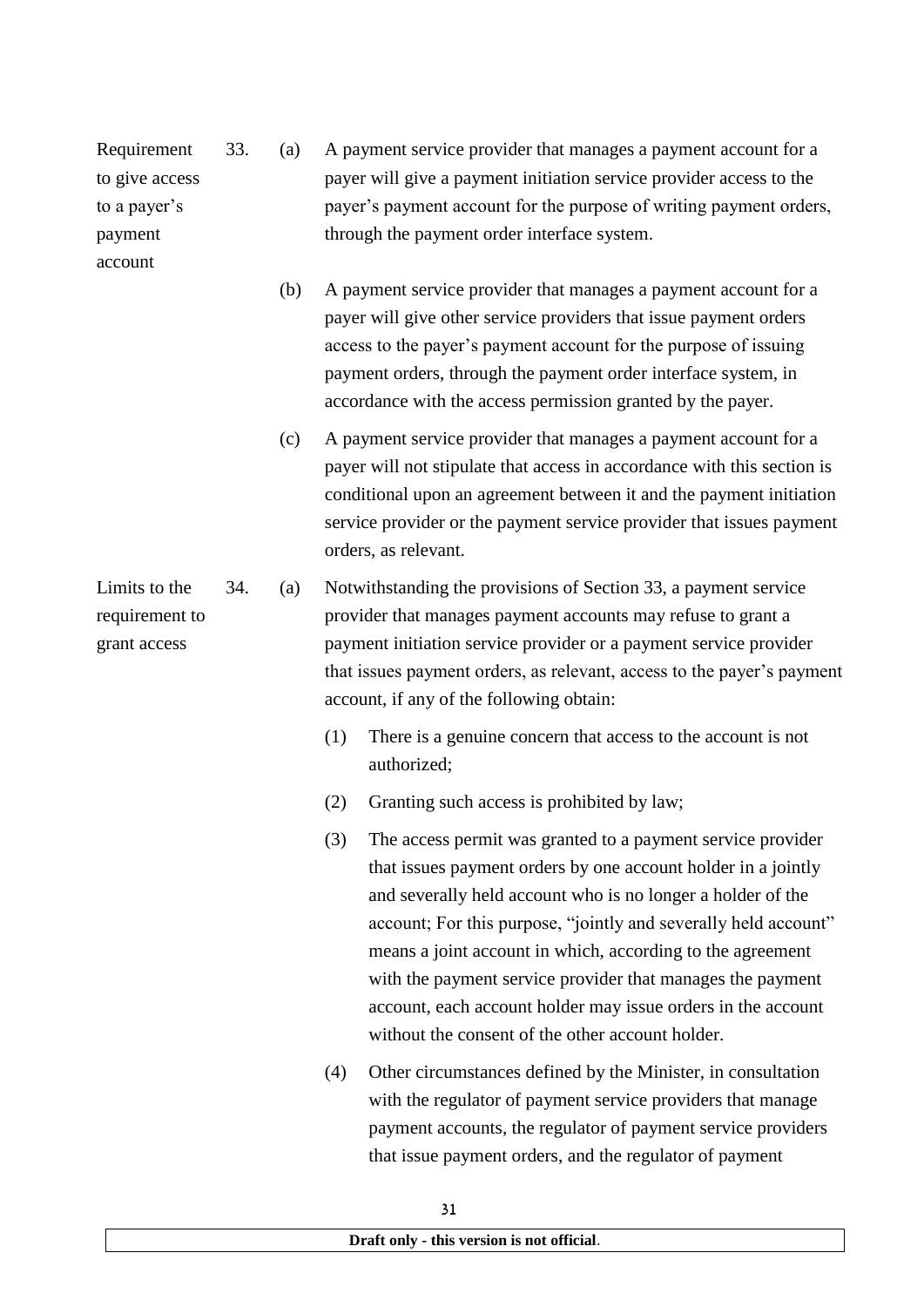initiation service providers, that justify refusal to grant said access in order to protect the customers' interests.

- (b) If a payment service provider that manages payment accounts refuses to grant access to a payer's payment account in accordance with the provisions of subsection (a), the payment service provider that manages the payment account will notify the payment initiation service provider or the payment service provider that issues payment orders, as relevant, as soon as possible, unless the disclosure of said information is prohibited by law, and will also notify the regulator of the payment service provider that manages the payment account, together with the reasons for said refusal to grant access; The payment service provider that manages the payment account will document said refusal to grant access and the reasons for it and will retain the documentation.
- (c) If the impediment to said refusal to grant access in subsection (a) was removed, the payment service provider that manages the payment account will notify the payment initiation service provider or payment service provider that issues payment orders, as relevant, as soon as possible, and will grant the payment initiation service provider or payment service provider that issues payment orders access to the payer's payment account in accordance with the provisions of Section 33, as soon as possible.
- (d) The regulator of the payment service provider that manages payment accounts will issue directives in the matter of delivery of notices from payment service providers that manage payment accounts in accordance with subsections (b) and (c), and may issue directives in the matter of the documentation and its retention as stated in subsection (b).

Authentication 35. of payment initiation service providers and payment service providers that A payment service provider that manages payment accounts will give a payment initiation service provider or a payment service provider that issues payment orders, as relevant, access to a payer's payment account for the purpose of writing payment orders or issuing payment orders in accordance with Section 33 and the access permit granted by the payer, only if the payment initiation service provider or the payment service provider that issues payment orders, as relevant, identified themselves in accordance with the provisions determined by the regulator of the payment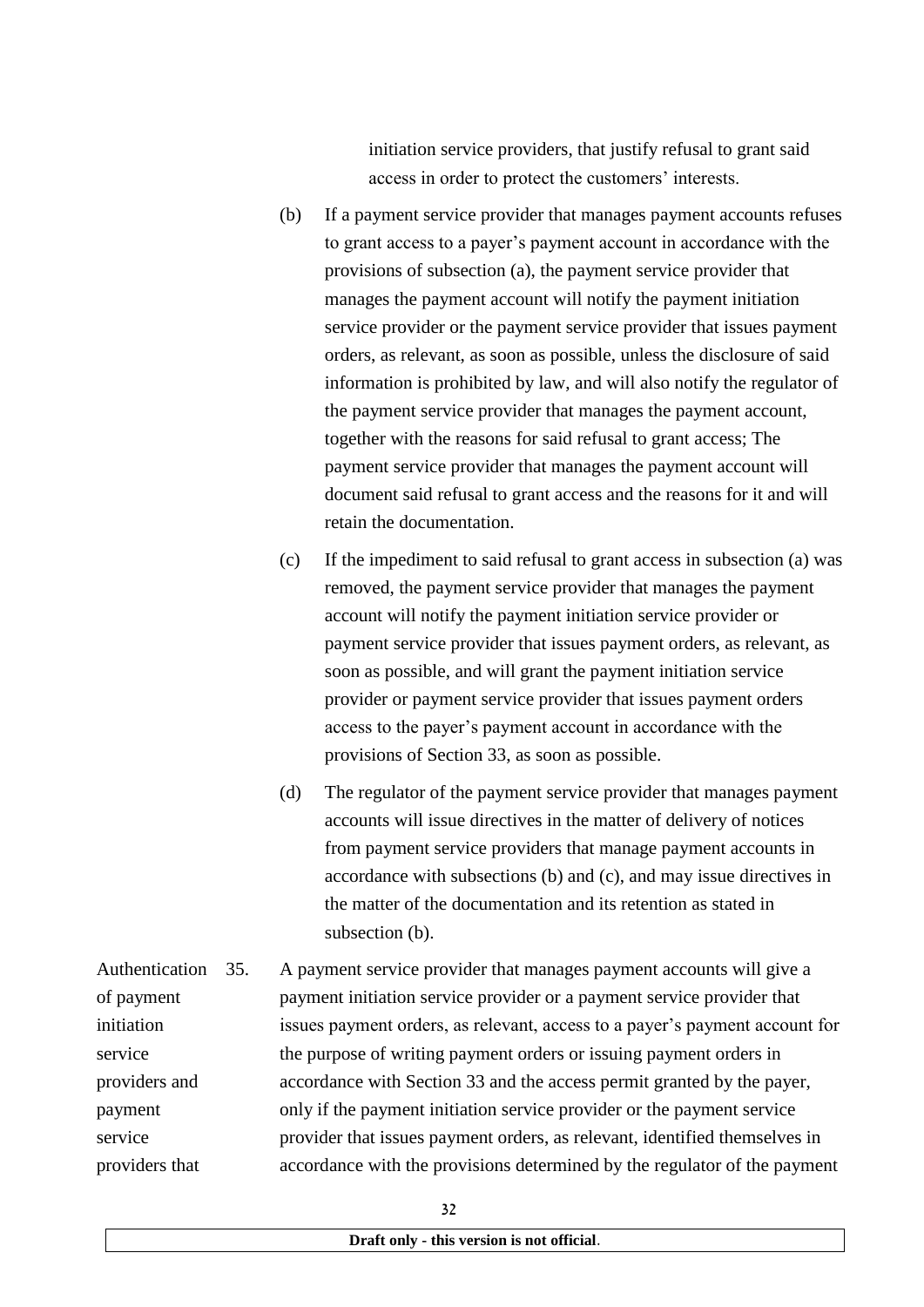issues payment orders by payment account

managers

Prohibition against discrimination and prohibition to charge fees by the payment account manager

payment accounts service provider that manages payment accounts.

36. (a) A payment service provider that manages payment accounts will execute a payment order written by a payment initiation service provider or issued by a payment service provider that issues payment orders, as relevant, in such manner and on such terms as payment orders issued directly by the customer are executed.

(b) A payment service provider that manages payment accounts will not collect fees from a payment initiation service provider or a payment service provider that issues payment orders, as relevant, either directly or indirectly, for granting access to a payer's payment account, for the purpose of writing or issuing a payment order, or for granting or revoking an access permit.

Directives of the regulator of payment service providers that manage 37. For the purpose of the provisions of this Chapter, and in addition to the powers invested therein by this Law, the regulator of payment service providers that manages payment accounts will, with the consent of the regulator of payment initiation service providers or the regulator of payment service providers that issue payment orders, will issue directives on the following matters:

> (1) The manner in which access is granted to a payer's payment account by a payment service provider that manages payment accounts to a payment initiation service provider or a payment service provider that issues payment orders, as relevant, through the payment order interface system, including provisions regarding privacy protection, information security, a secured technological mechanism, and document requirements: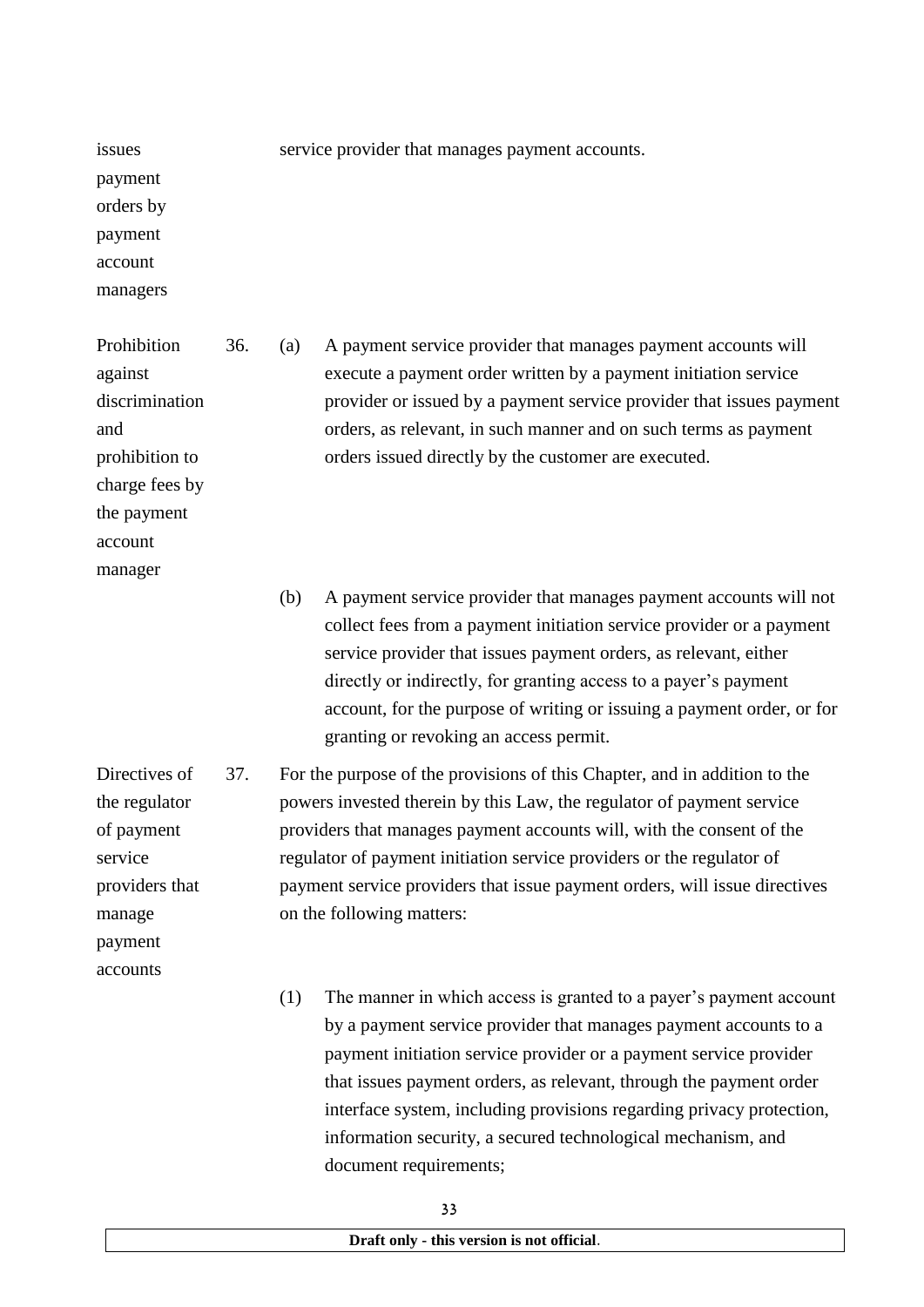- (2) The manner in which the identity of a payment initiation service provider or a payment service provider that issues payment orders, as relevant, is authenticated by service providers that manage payment accounts;
- (3) The requirements that will apply to a payment service provider that manages payment accounts with respect to the standard of service that it provides to payment initiation service providers or payment service providers that issue payment orders, as relevant.

## **Chapter E: The Roles and Powers of the ISA**

Special provisions in the matter of the ISA's powers with respect to holders of a license or authorization issued or granted by the ISA

38. (a) In complying with its requirements under this law, a license holder and a holder of an authorization issued or granted by the ISA will be subject to the supervision of the ISA.

- (b) (1) For the purpose of supervision as stated in subsection (a), the ISA may issue directives related to the modes of operation of holders of a license or authorization issued or granted by the ISA, and the senior officers and employees thereof, all in order to ensure the proper management of said license or authorization holders, and to protect the interests of their customers. These directives may be issued to all holders or a license or authorization issued or granted by the ISA or to a specific class thereof.
	- (2) Directives issued in accordance with paragraph (1) are not required to be published in Reshumot, however the ISA will publish in Reshumot a notice of the issue of said directives and their effect dates. Such directives and any revision thereof will be made available to perusal by the public at ISA offices and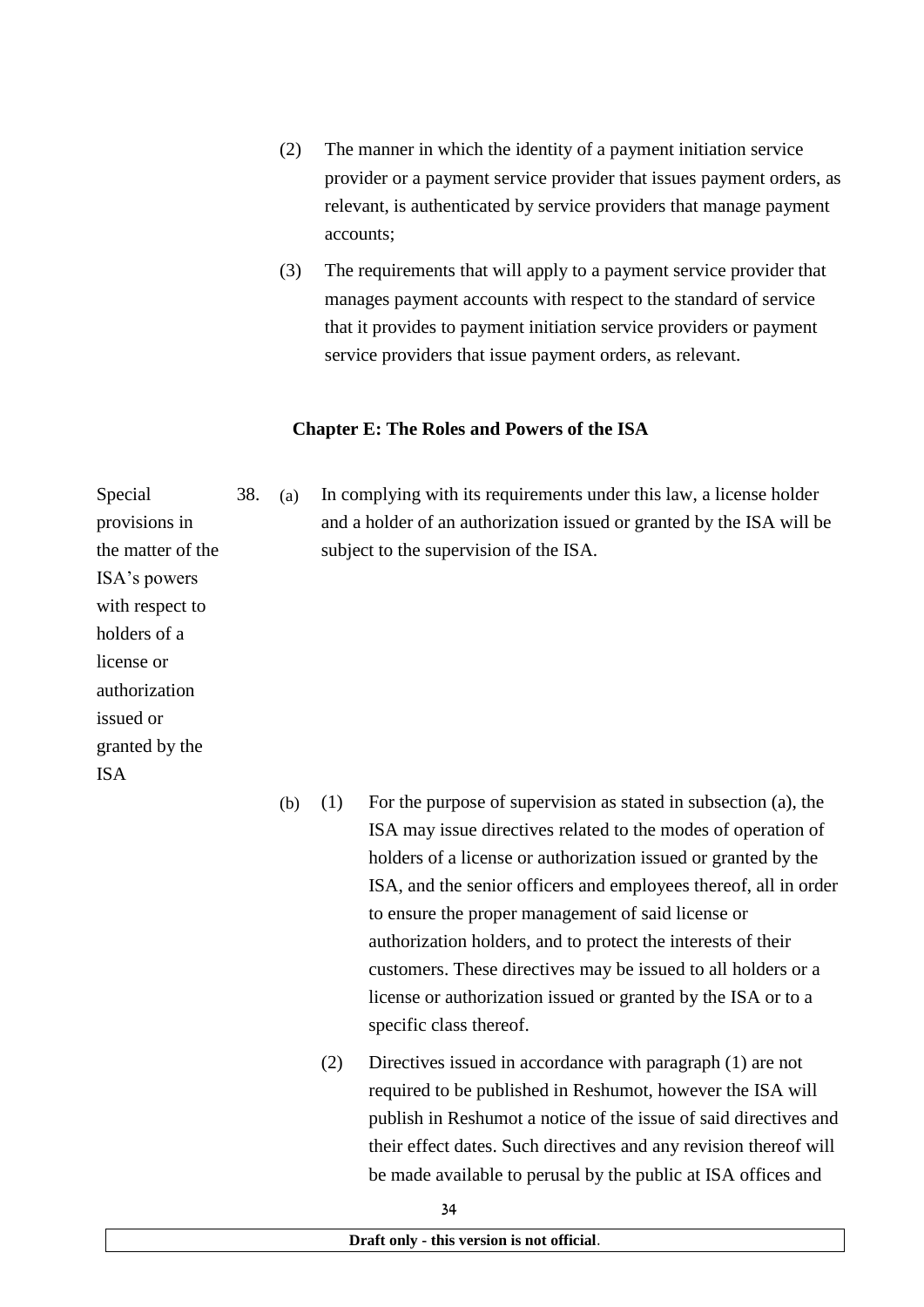will be published on the ISA website, and the ISA may order additional modes of publication.

(c) The powers under Sections 5200, 56A, 56A2, 56B, 56B1, 56C, 56C1, 56D, and 56E of the Securities Law will be vested in the ISA for the purpose of supervision of the execution of the directives issued under this Law, an administrative proceeding related to said directives, or enforcement of the provisions of the Law with respect to an offense or violation, all as relevant and with the necessary changes. For this purpose -

"violation" – as defined in Section 42;

"offense" – any of the following

- (1) An offense under this law, excluding an offense under Section 46(a) committed by an insurer or an entity that is subject to an authorization requirement under Section 2;
- (2) An offense under the Payment Services Law by a holder of a payment initiation license or an authorization issued or granted by the ISA;
- (3) An offense under Sections 284, 290, 291, 415, 423, 424, 424A, and 425 of the Penal Law, committed in connection with an offense under paragraph (1) or (2);
- (4) An offense under Sections 3 and 4 of the Prohibition Against Money Laundering Law 5760-2000,<sup>15</sup> committed in connection with an offense under paragraph  $(1)$ ,  $(2)$ , or  $(3)$ ;
- (5) An offense under Sections 240, 242, 244, 245, or 246 of the Penal Law, committed in connection with an investigation or judicial proceeding due to an offense under paragraph (1) to (4);

-

Service of documents by the ISA

39. The provisions issued under Chapter Seven "B" of the Securities Law, with the necessary changes, will apply to a notice, directive, demand, and any other document that the ISA or an ISA employee authorized for this purpose may serve in accordance with this Law to a holder of a license or authorization issued or granted by the ISA or to whoever submitted an application for a license or authorization issued or granted by the ISA.

<sup>15</sup> Book of Laws 5760, p. 293; 5778, p. 440.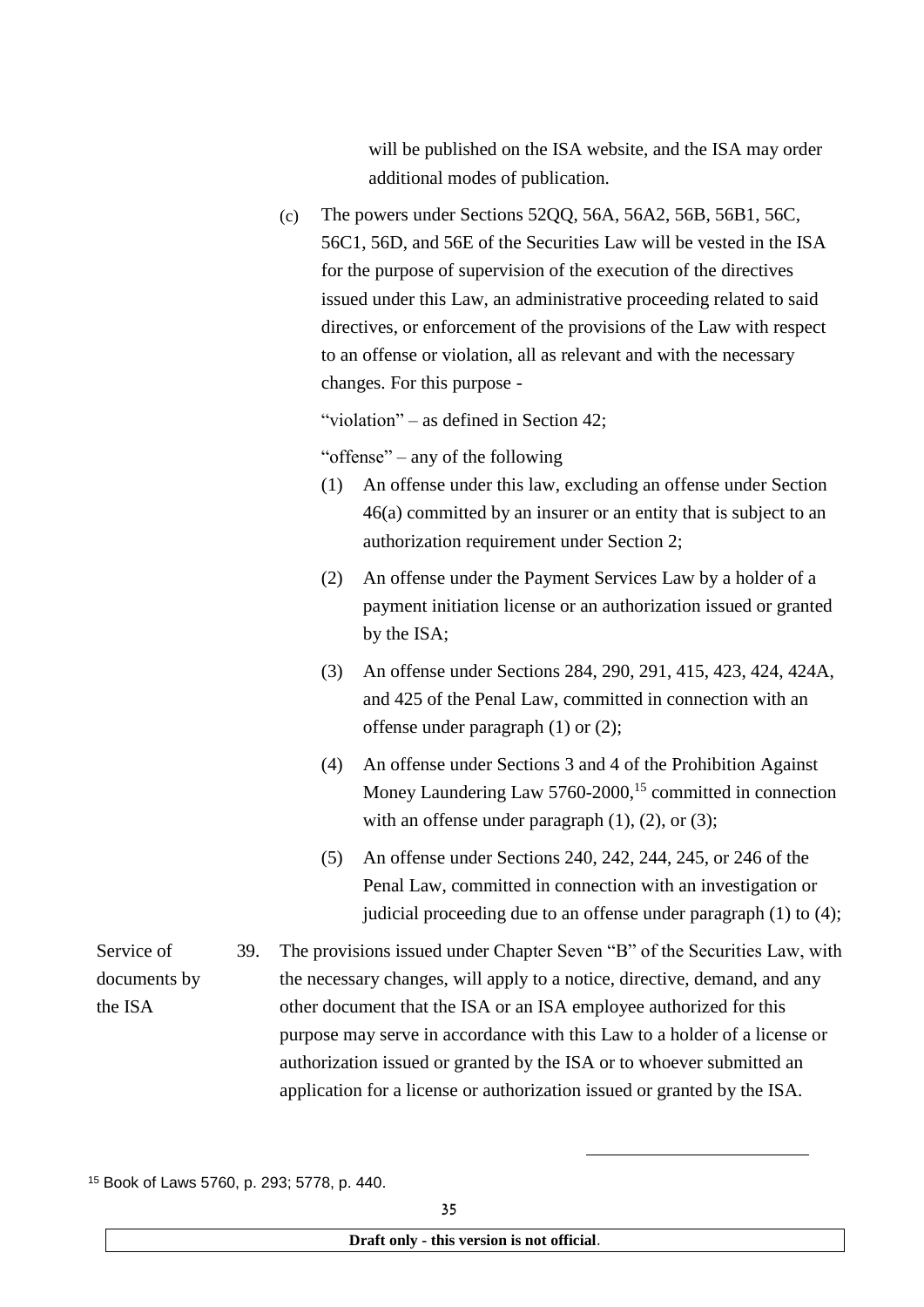#### **Chapter E: Monetary Fines**

Defining the base amount 40. In this Chapter, "the base amount" is the amount listed in the Fourth Addendum.

- Monetary fines 41. (a) If a holder of a payment initiation license or payment initiation authorization issued or granted by the ISA violated a provision of this Law as stated in Part A of the Fifth Addendum, the ISA may impose a monetary fine on them, in accordance with the provisions of this Chapter, in the Base Amount, and if they violated a provision of this Law stated in Part B of said Addendum – the ISA may impose thereon a monetary fine, in accordance with the provisions of this Chapter, in an amount equal to double the Base Amount.
	- (b) The ISA may impose a monetary fine, in accordance with the provisions of this Chapter, in the Base Amount, on a holder of a control permit that, in violation of the provisions of Section 15(a)(2), failed to notify the ISA of a circumstance listed in Section  $27(c)(1)$  to (6) of the Investment Advice Law with respect to itself or to a senior officer thereof.
	- (c) The directives issued under Sections 52P to 52CC and Section 56H of the Securities Law, with the necessary changes, will apply to a monetary fine under this section.

## **Chapter G: Imposing Administrative Means of Enforcement by the Administrative Enforcement Committee**

In this chapter  $-$ 

## Definitions for Chapter G

"The Committee" - the Administrative Enforcement Committee appointed under Section 52FF(a) of the Securities Law.

"Violation" – a violation of the provisions of this law that is listed in the Sixth Addendum.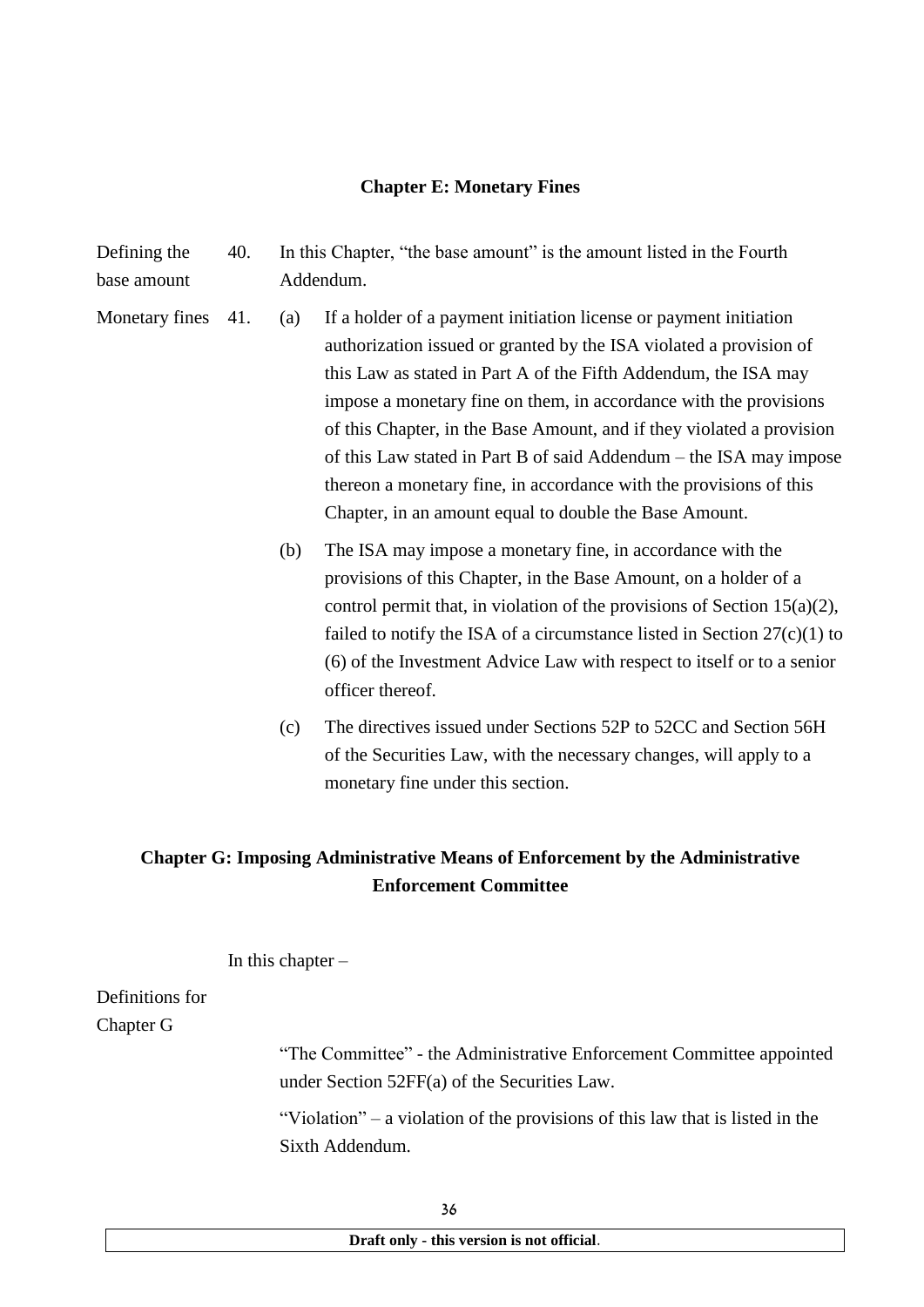|     |     | stated below, as relevant:                                                                                                                                                                                                                                                                                                                                                                                                                      |
|-----|-----|-------------------------------------------------------------------------------------------------------------------------------------------------------------------------------------------------------------------------------------------------------------------------------------------------------------------------------------------------------------------------------------------------------------------------------------------------|
|     |     | With respect to a violator that is an individual employee of a<br>(1)<br>payment initiator or a holder of an authorization to engage in<br>payment initiation and is not a senior officer thereof – the<br>maximum amount of NIS _____;                                                                                                                                                                                                         |
|     |     | With respect to a violator that is another individual in a payment<br>(2)<br>initiator or a holder of an authorization to engage in payment<br>initiation – the maximum amount of NIS _____;                                                                                                                                                                                                                                                    |
|     |     | With respect to a violator that is a payment initiator or a holder<br>(3)<br>of an authorization to engage in payment initiation – the<br>maximum amount of NIS _____;                                                                                                                                                                                                                                                                          |
|     |     | With respect to a violator who is an individual employee of a<br>(4)<br>payment company and is not a senior officer thereof - - the<br>maximum amount of NIS _____;                                                                                                                                                                                                                                                                             |
|     |     | With respect to a violator who is another individual in a<br>(5)<br>payment company – the maximum amount of NIS _____;                                                                                                                                                                                                                                                                                                                          |
|     |     | With respect to a violator that is a payment company $-$ the<br>(6)<br>maximum amount of NIS _____;                                                                                                                                                                                                                                                                                                                                             |
| 44. | (a) | The power granted to the Chairperson of the ISA and to the District<br>Attorney to enter into a conditional settlement to refrain from<br>initiating proceedings or to suspend proceedings, as relevant,<br>pursuant to the provisions of Chapter I1 of the Securities Law will be<br>granted to them with respect to a violation or offense, and the<br>provisions of said chapter will apply for this purpose, with the<br>necessary changes. |
|     |     |                                                                                                                                                                                                                                                                                                                                                                                                                                                 |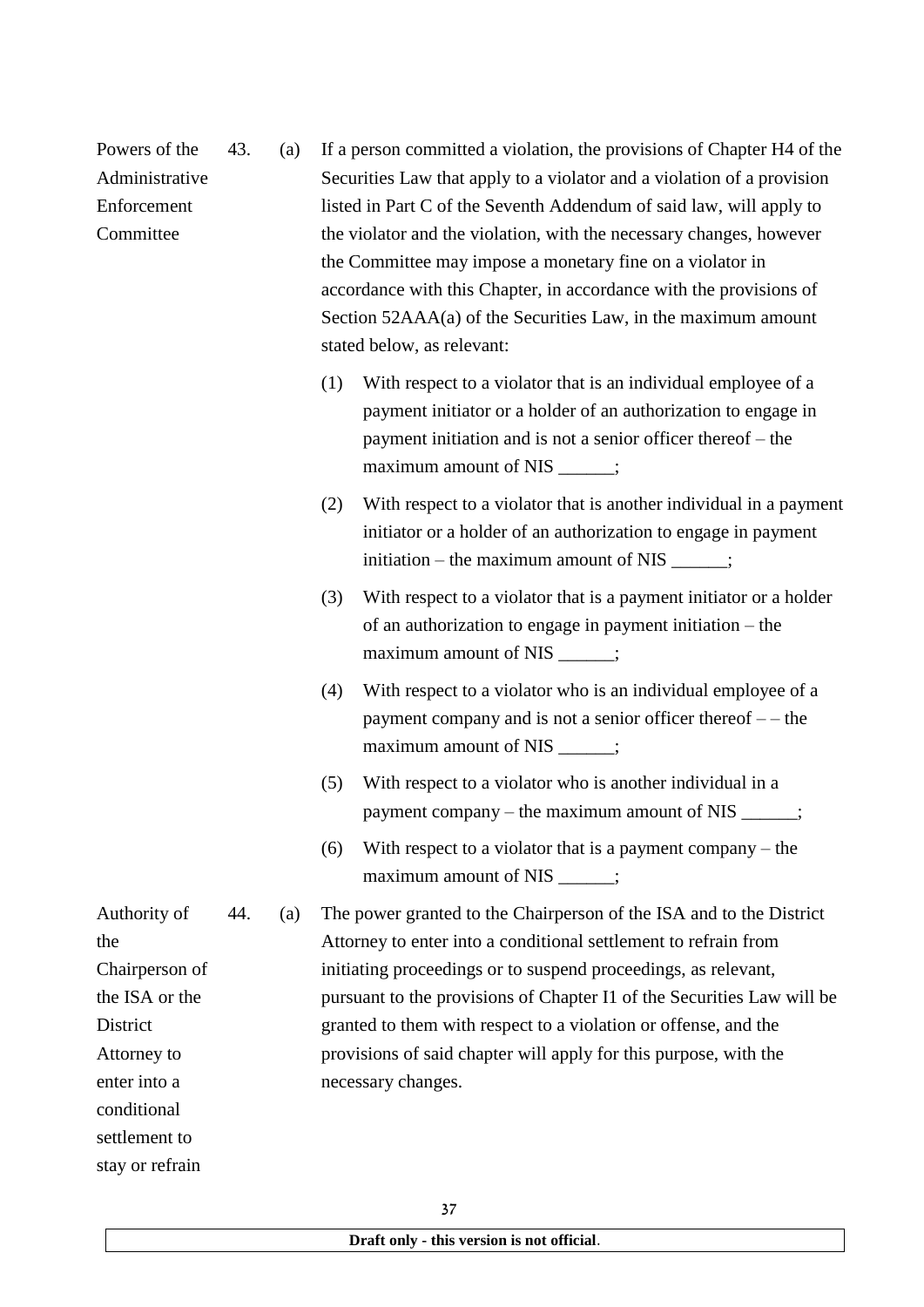## from initiating proceedings

|                |     | In this section, "proceedings" – an inquiry proceeding of a violation<br>(b) |
|----------------|-----|------------------------------------------------------------------------------|
|                |     | or an administrative enforcement proceeding in accordance with               |
|                |     | Chapter H <sub>4</sub> of the Securities Law as applied in Section 43, or a  |
|                |     | criminal investigation under Section 56C of the Securities Law as            |
|                |     | applied in Section 37, as relevant.                                          |
| Prohibition of | 45. | The provisions of Section 56H of the Securities Law will apply to a          |
| indemnity and  |     | proceeding in accordance with this Chapter.                                  |
| insurance      |     |                                                                              |

## **Chapter G: Penalties**

- 46. A person who commits one of the following is subject to two years' imprisonment or a fine two and a half the times of amount of the fine defined in Section  $61(a)(4)$  of the Penal Law, and if it is a corporation – twelve and a half times the fine stated in that section:
	- (1) They provided payment services or payment initiation services without holding an appropriate license or authorization, as relevant, or in violation of the conditions of the license or authorization, in violation of the provisions of Sections 2, 6(b), and 19.
	- (2) Included misleading information in a license application, a notice to the ISA, or in any other information or document furnished to the ISA, in violation of the provisions of Section 29(d).

#### **Chapter I: Miscellaneous Provisions**

Fees 47. The Minister, at the suggestion of or in consultation with the ISA, and with the approval of the Knesset Finance Committee, may determine fees that will apply to the submission of a license application under Section 5, an application for authorization in accordance with Section 18, and on a payment initiator, a holder of an authorization to provide payment initiation services granted by the ISA, and a payment company, and may issue directives concerning interest and linkage differences payable due to a delay in payment of the fees determined in accordance with this section,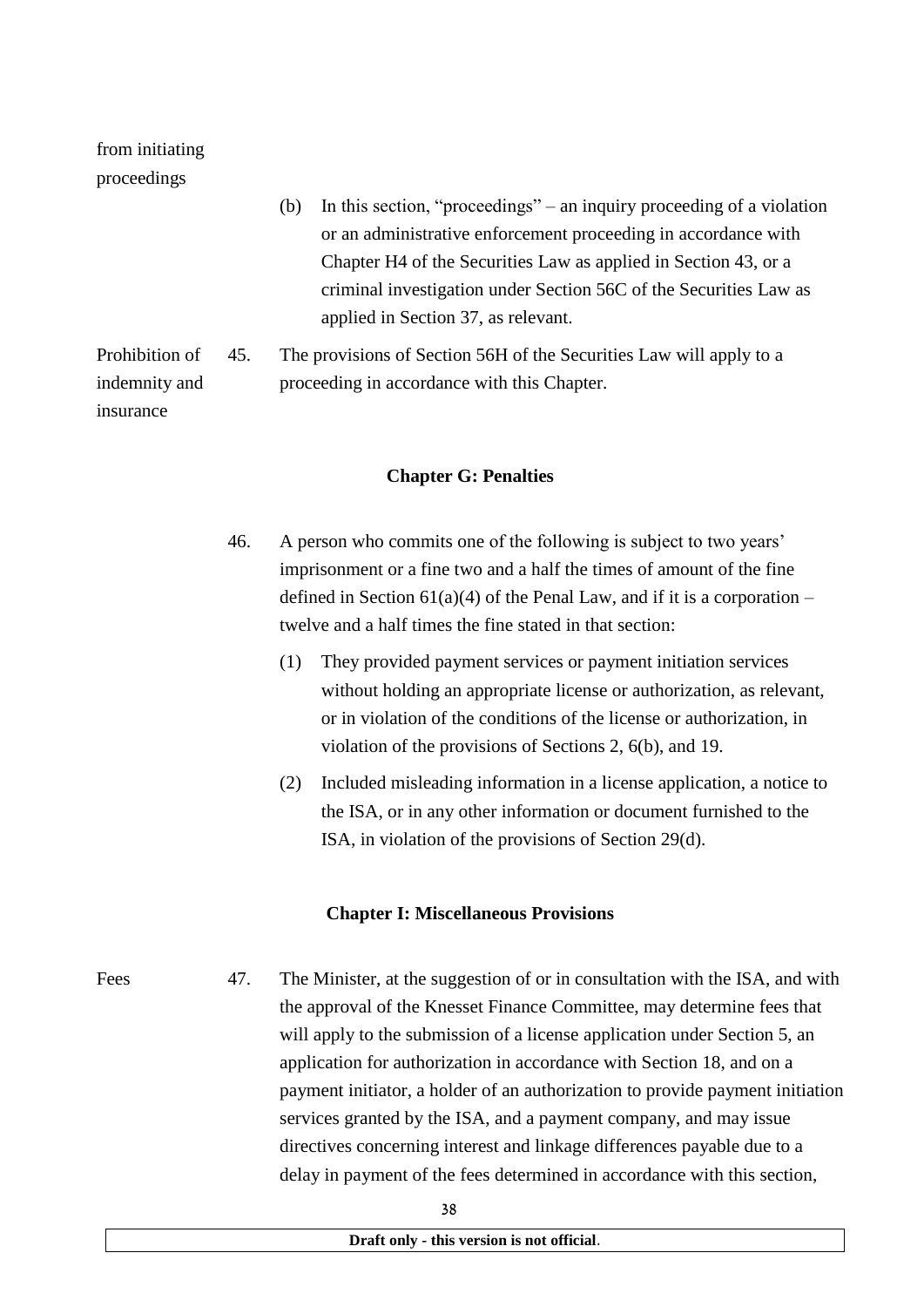and concerning the application of the Taxes Ordinance (Collection) to the collection of said fees and to interest and linkage differences.

Revisions to the Addenda 48. (a) The Minister, at the suggestion of or in consultation with the regulator of payment service providers that management payment accounts, as defined in Section 32, may, by issuing an order, revise the First Addendum and may define in said order the features of the system that will serve all or a specific class of payment service providers that manage payment accounts for payers, as defined in Section 32; However, with respect to payment service providers that manage payment accounts for payers and are under the supervision of the Bank of Israel, said order will be determined in consultation with the Governor, and with respect to a system that is not being used on the date of the order by any of the payment service providers that manage payment accounts for payers and are so supervised — with the consent of the Governor.

> (b) The Minister may, by order, at the suggestion of or in consultation with the ISA, revise the Second Addendum, the Third Addendum, the Fourth Addendum, the Fifth Addendum, and the Sixth Addendum.

### **Chapter I: Indirect Amendments**

Amendments 49 to the **Securities** Law In the Securities Law - $(1)$  In Section 1 -(a) After the definition "Stock Exchange member" insert: ""Payment company" – as this term is defined in the Regulation" of Payment Services Law, excluding an insurer, as this term is defined in the Supervision of Insurance Law, that is a holder of a payment service license as stated in Section  $2(a)(2)$  of the

Regulation of Payment Services Law;

"Payment initiator" – as this term is defined in the Regulation of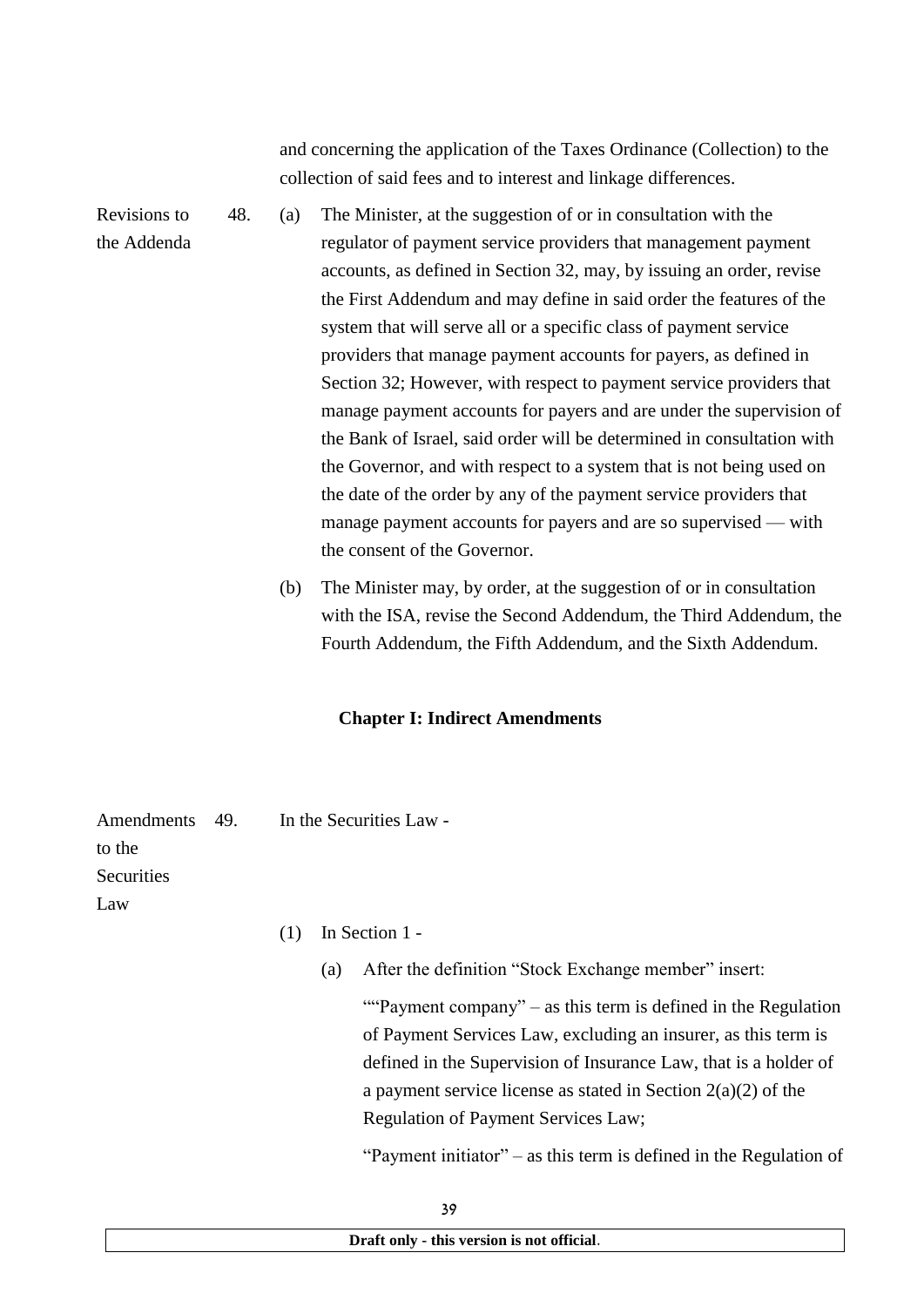Payment Services Law;"

(b) After the definition of "the Arrests Law," insert:

"The Regulation of Payment Services Law" – the Regulation of Payment Services Law 5782-2022;"

(c) In the definition of a "supervised entity," after item (10) insert:

"(10A) a payment company;

(10b) a payment initiator;";

(2) In Section 52EE, after paragraph (3), insert:

"(4) a violation as defined in Section 41 of the Regulation of Payment Services Law;"

(3) In Section 52DDD, after paragraph (7) insert:

"(8) a payment company";

(9) a payment initiator.";

- (4) In Section 52EEE, after "issued to a violator under the Joint Investments Law," insert: "a payment initiation license or a payment service license or a control permit in a payment initiator or a payment company, which was issued to the violator under the Regulation of Payment Services Law;";
- (5) In Section 52MMM, after "an offense as defined in Section 29 of the Investment Advice Law," insert: "an offense as defined in Section 42 of the Regulation of Payment Services Law;";
- (6) In Section 56E(b), after "to the Supervisor of Banks" insert: "to the Governor"

50. In The Supervision of Regulated Financial Services Law -

of the Supervision of Regulated Financial Services Law

Amendment

(1) In Section 11A, in the definition of a "service involving a financial asset," after the words "that does not involve the granting of credit" insert: "and that does not constitute a payment service as this term is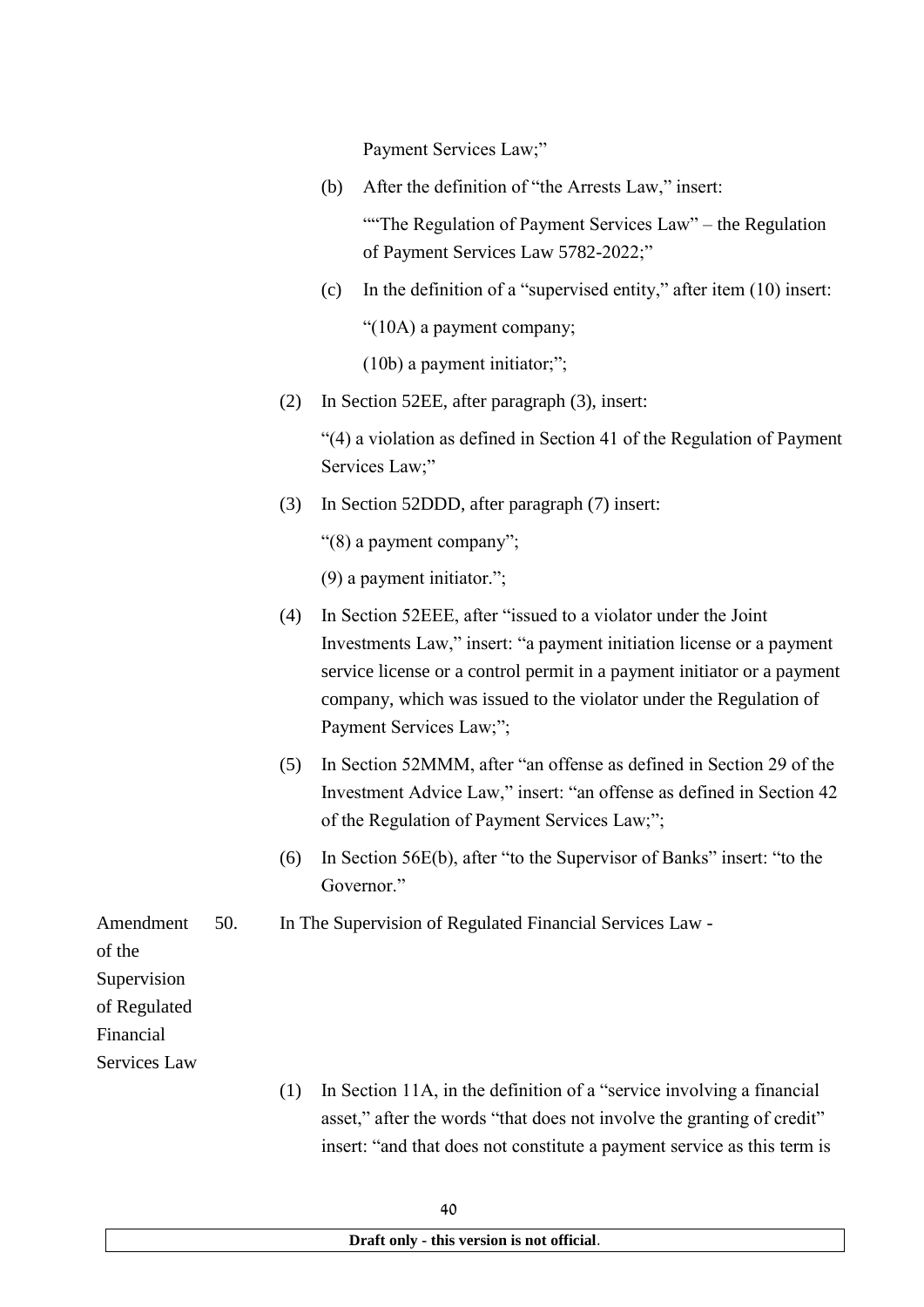defined in the Regulation of Payment Services Law 5782-2022";

(2) In Section 13(a), after paragraph 17 insert:

"(18) a payment company, with respect to granting credit or currency conversion that is ancillary to a payment transaction; For this purpose –

"payment company" - as this term is defined in the Regulation of Payment Services Law 5782-2022, excluding an insurer that holds a payment service license;

"granting credit that is ancillary to a payment transaction" – as this term is defined in Regulation of Payment Services Law 5782-2022.";

- (3) Chapter C2 repealed.
- (4) Article C of Chapter  $F$  repealed.
- (5) Sections 44A and 44B repeated.
- (6) In Section 71 in the definition of "the Base Amount," delete subsection  $(1)(d)$ .
- (7) In Section 72(b), delete paragraphs (17C) and (24A).

51. In the Banking Law (Licensing) –

to the

Banking Law

Amendment

(Licensing)

(1) In Section 11B, in lieu of the definition of "acquirer" and "acquiring," insert:

"Acquirer" – whoever is engaged in acquiring of payment card transactions;

"Acquiring" of payment card transactions - payment to a supplier of the consideration for assets that a customer purchased from that supplier using a payment card, against receipt of the consideration for the assets from the payment card issuer, and if the said payment to a supplier is made by the issuer – against receipt of the consideration for the assets directly from the customer;";

(2) In lieu of Chapter D2 insert:

"Chapter D2: A Payment Company of Systemic Financial importance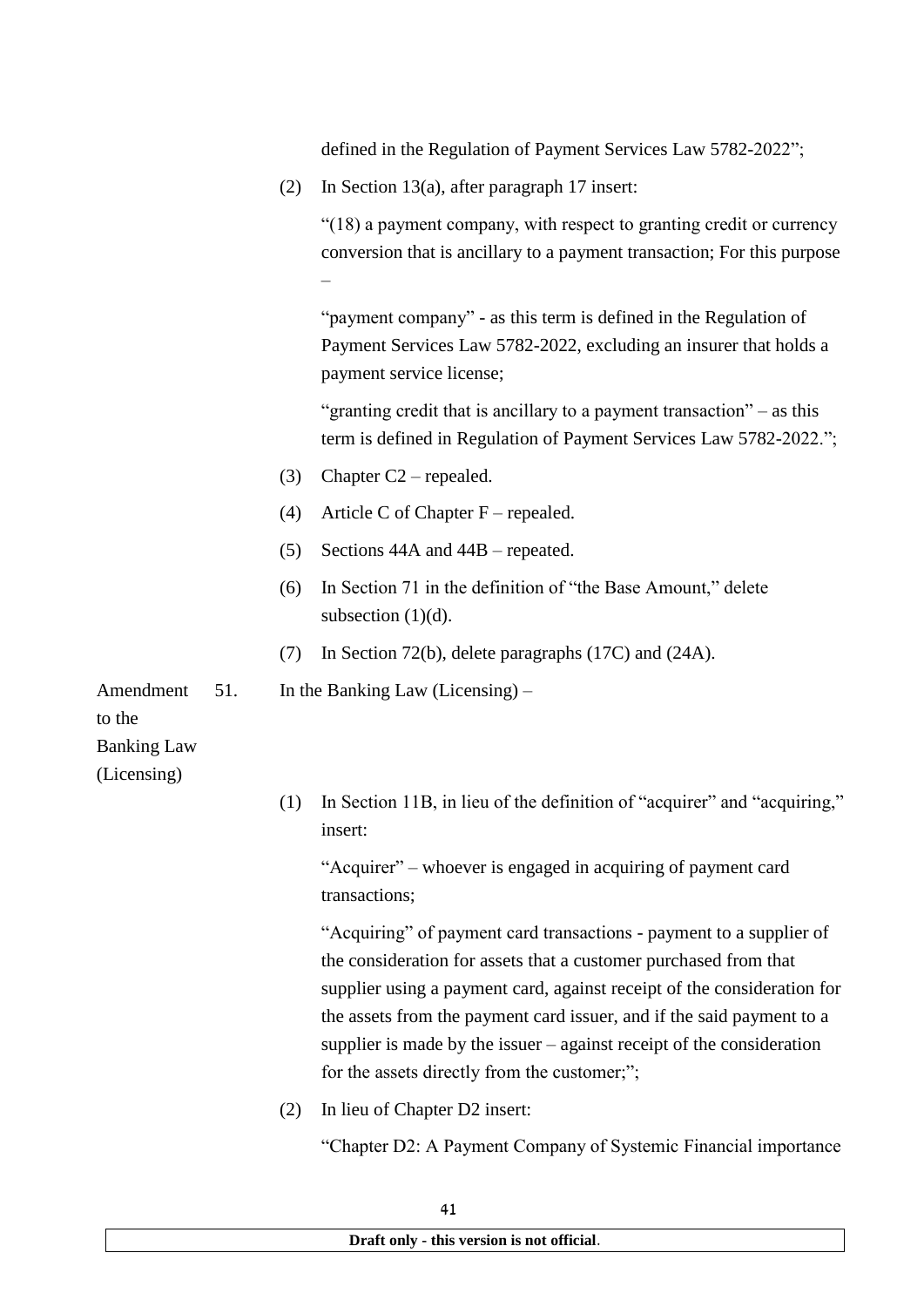## **Definitions**

36.I In this Chapter –

"payment instrument," "payment order," "issue" of a payment instrument, "payment account," "customer," "beneficiary," "payer," "acquiring" of a payment transaction, "payment transaction," and "payment service" - as these terms are defined in the Payment Services Law;

"Company" – as this term is defined in the Companies Law;

"Payment company of systemic financial importance" – any of the following:

- (1) An auxiliary corporation that acquires payment transactions;
- (2) An entity that was an auxiliary corporation on the eve of the commencement of the Increasing Competition and Reducing Concentration in the Banking Market in Israel Law (Legislative Amendments) 5777-2017 and was engaged in acquiring payment transactions;
- (3) An entity that the Minister of Finance designated in accordance with the provisions of Section 3(d) of the Regulation of Payment Services Law;

"Regulation of Payment Services Law" – the Regulation of Payment Services Law 5782-2022;

"Payment Services Law" – the Payment Services Law 5779-2019;

"payment card" – as this term is defined in Section 11B;

"acquirer" and "issuer" – a payment service provider, as this term is defined in the Regulation of Payment Services Law, that acquirers payment transactions or issues payment instruments, as relevant;

"Fourth-party Acquiring" of transactions using payment instruments – acquiring performed by whoever is not the issuer of the payment instrument used to execute the transaction;

"a license of a payment company of systemic financial importance" – a license to provide payment services issued to a payment company of systemic economic important;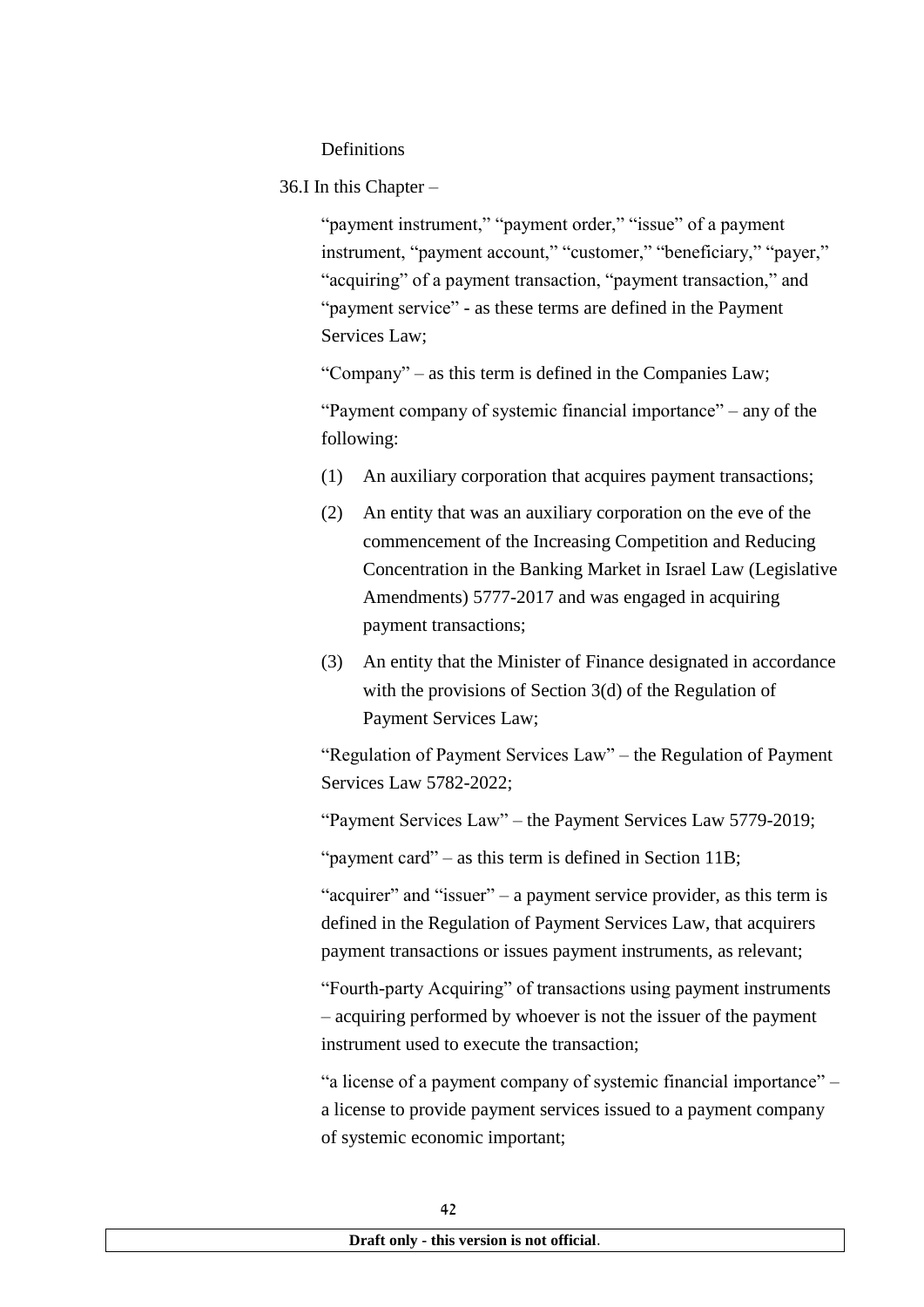Licensing requirement 36J.

- (a) A payment company of systemic financial importance will not provide payment services without having received a license for that in accordance with Section 36K;
- (b) The Minister of Finance, in consultation with the Chairperson of the ISA and with the consent of the Governor, may order that whoever must obtain a license of a payment company of systemic financial importance in accordance with the provisions of subsection (a) is required to obtain a payment services license in accordance with the provisions of Section 2 of the Regulation of Payment Services Law in lieu of a license in accordance with the provisions of this chapter, if the Minister finds that it is necessary in order to promote competition, or maintain the uniformity of the provisions that apply to the various entities, taking into account the stability of the financial system and its normal operations;

Licensing of a payment company of systemic financial importance

36K.

- (a) The Governor may, at their discretion, and after consulting with the License Committee, issue a license to a payment company of systemic financial importance that meets the conditions listed in this section.
- (b) The Governor will issue a license in accordance with the provisions of subsection (a) only if the issued and paid-in share capital of the license applicant is not less than the amount determined by the Governor, by order, with the approval of the Minister of Finance and the Knesset Finance Committee; and the provisions of Section 7(c) will apply with the necessary changes.
- (c) The provisions of Sections 6 and 8, with the necessary changes, will apply to a license of a payment company of systemic financial importance.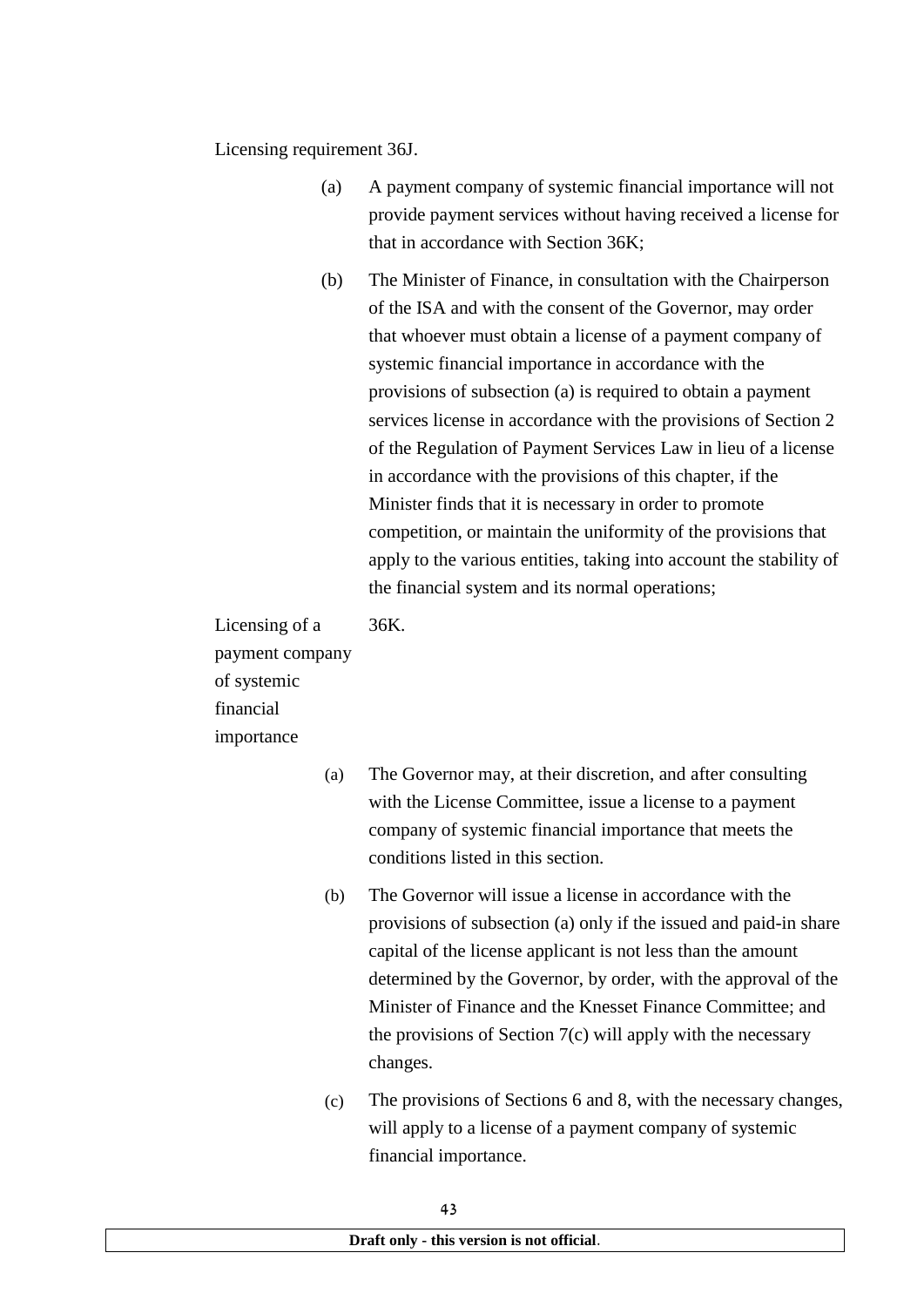(d) A holder of a license of payment company of systemic financial importance whose license was revoked is, for the purpose of the Ordinance, deemed a holder of a license of payment company of systemic financial importance for a period of one year from the revocation date, and the provisions of Section 9(b) will apply for this purpose, with the necessary changes.

Control and means of control in a payment company of systemic financial importance

36L. The provisions of Sections 34, 34A, 35, 35B(a), (b), (c), (e) and (f) and 36 will apply, with the necessary changes, to a holder of a license of payment company of systemic financial importance, as if it were a banking corporation; However, the Governor may, in accordance with Section 35B(b), determine an amount that is different from the amount that applies to a banking corporation in accordance with said section, all subject to the provisions of that section.

Businesses permitted to a payment company of systemic financial importance

- 36M . (a) A holder of a license of a payment company of systemic financial importance may provide payment services, subject to the provisions of the law, and may also engage in the following business activities:
	- (1) Granting credit of the type determined by the Governor;
	- (2) Currency conversion that is ancillary to a payment transaction;
	- (3) Account information services, as this term is defined in the Account Information Services Law 5782-2021;
	- (4) Any other transaction that is ancillary to a business stated in paragraphs (1)-(3), with the Supervisor's approval.
	- (b) Notwithstanding the provisions of subsection (a), a holder of a license of a payment company of systemic financial importance may engage in additional financial business activities if the Supervisor finds that they are not expected to adversely affect their customers' interests or the license holder's ability to fulfill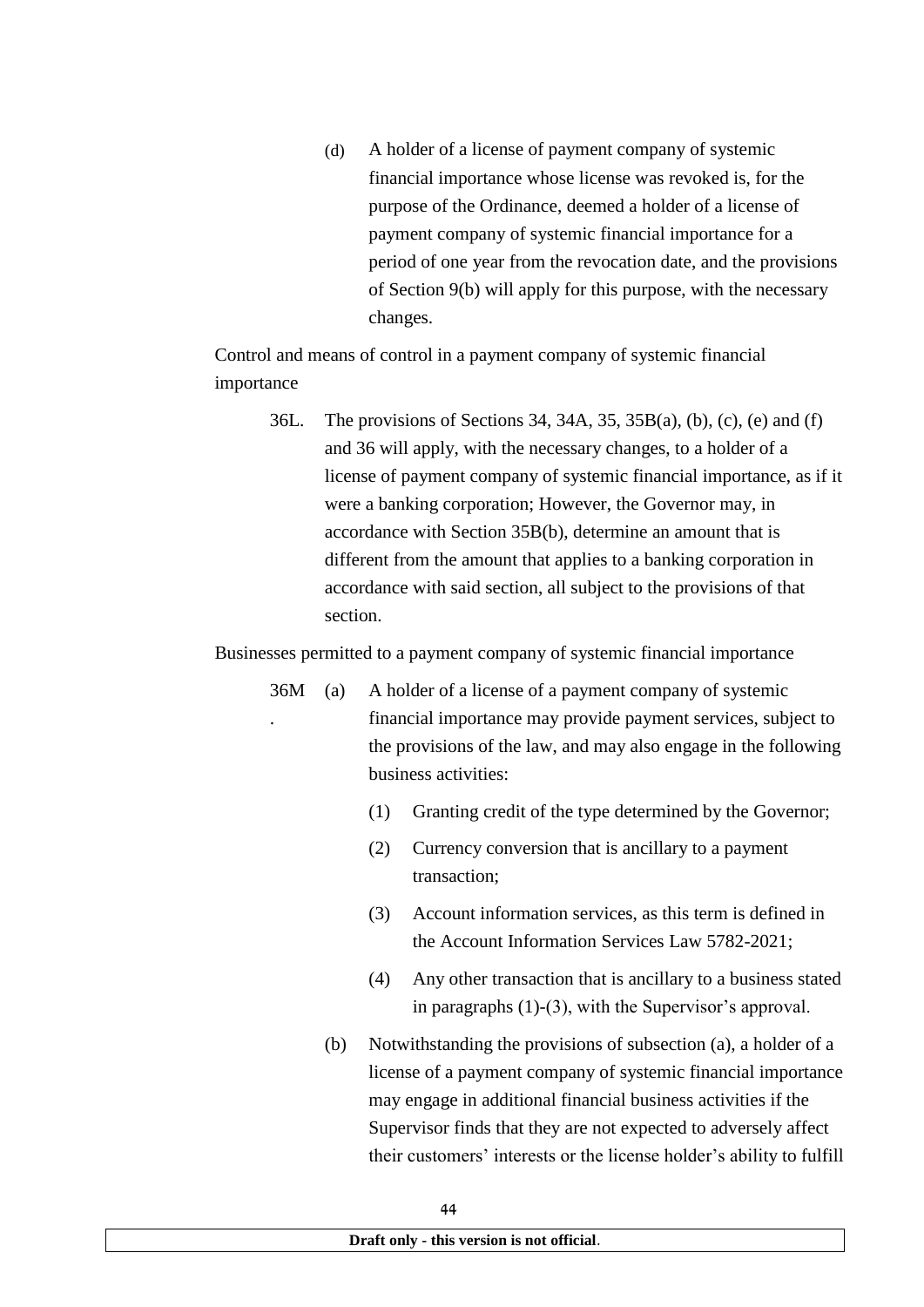its legal obligations, and do not create a tangible concern of conflict of interest in its activities.

- (c) The Governor may issue directives to a a holder of a license of a payment company of systemic financial importance in the matter of splitting the activities that are unrelated to the payment service operations in their license into separate corporations, only if the Governor gave the license holder an opportunity to present its arguments before the Governor or any party authorized by the Governor to do so.
- (d) A holder of a license of a payment company of systemic financial importance will control a corporation or be an interested party in a corporation only if it satisfies both of the following:
	- (1) The corporation is engaged in business activities that are permitted to a holder of a license of a payment company of systemic financial importance as stated in subsection (a) or (b);
	- (2) It received prior written approval by the Supervisor that includes approval of the corporation's areas of business.

Large-volume acquirer

- 36N. (a) In this section, a "large-volume acquirer"
	- (1) A holder of a license of a payment company of systemic financial importance that acquired 20% or more of the payment card transactions acquired in Israel by acquirers, or of the total amount of consideration paid by acquirers to payees in Israel, in the year preceding the date of the directives issued by the Supervisor under subsection (b); To calculate said amounts, the Supervisor may consider the following, in entirety or in part, as part of the acquirer:
		- (a) A corporation in which a holder of a license of a payment company of systemic financial importance is an interested party;
		- (b) A corporation that controls a holder of a license of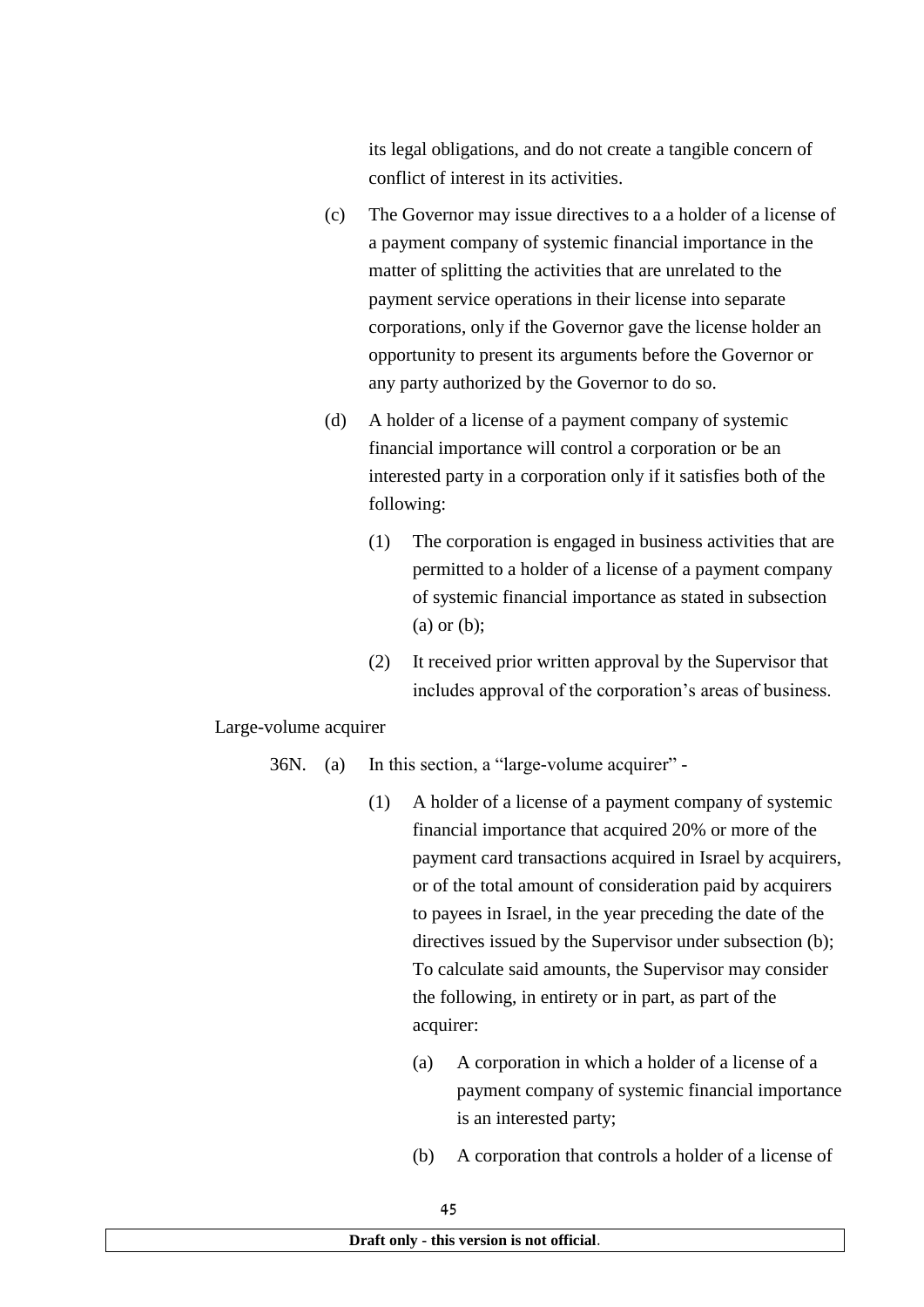payment company of systemic financial importance

- (c) A corporation whose interested party controls a holder of a license of a payment company of systemic financial importance is an interested party;
- (2) A holder of a license of a payment company of systemic financial importance that acquires transactions made through the type of payment instrument determined by the Minister, in consultation with the Governor, the ISA, and the Competition Commissioner, for considerations related to competition in the financial system, due to the percentage of transactions made through payment instruments acquired in Israel, or due to the total consideration that it paid to suppliers in Israel, in the preceding calendar year, where the percentage will be determined by the Minister as above; To calculate said amounts, the Minister, in consultation with the Governor, the ISA, and the Competition Commissioner, may instruct that the entities listed in paragraphs (1)-(3) in subsection (a), in entirety or in part, will be considered part of the holder of a license of a payment company of systemic financial importance, if the Minister believes that this is necessary to ensure competition in the field of acquiring transactions through payment instruments or to protect the interests of customers or payees. For the purpose of this definition – "acquirers" includes a payment company that acquirers transactions and whoever is engaged in acquiring and is exempt from a license under this Law or under the Regulation of Payment Services  $\mathbf{L}$ aw
- (b) A large-volume acquirer will not refuse on unreasonable grounds to enter into an agreement with an issuer for the purpose of acquiring transactions through payment instruments issued by said issuer. For this purpose -
	- (1) Imposing unreasonable conditions by an acquirer on an agreement with an issuer, among other things, will be considered a refusal on unreasonable grounds.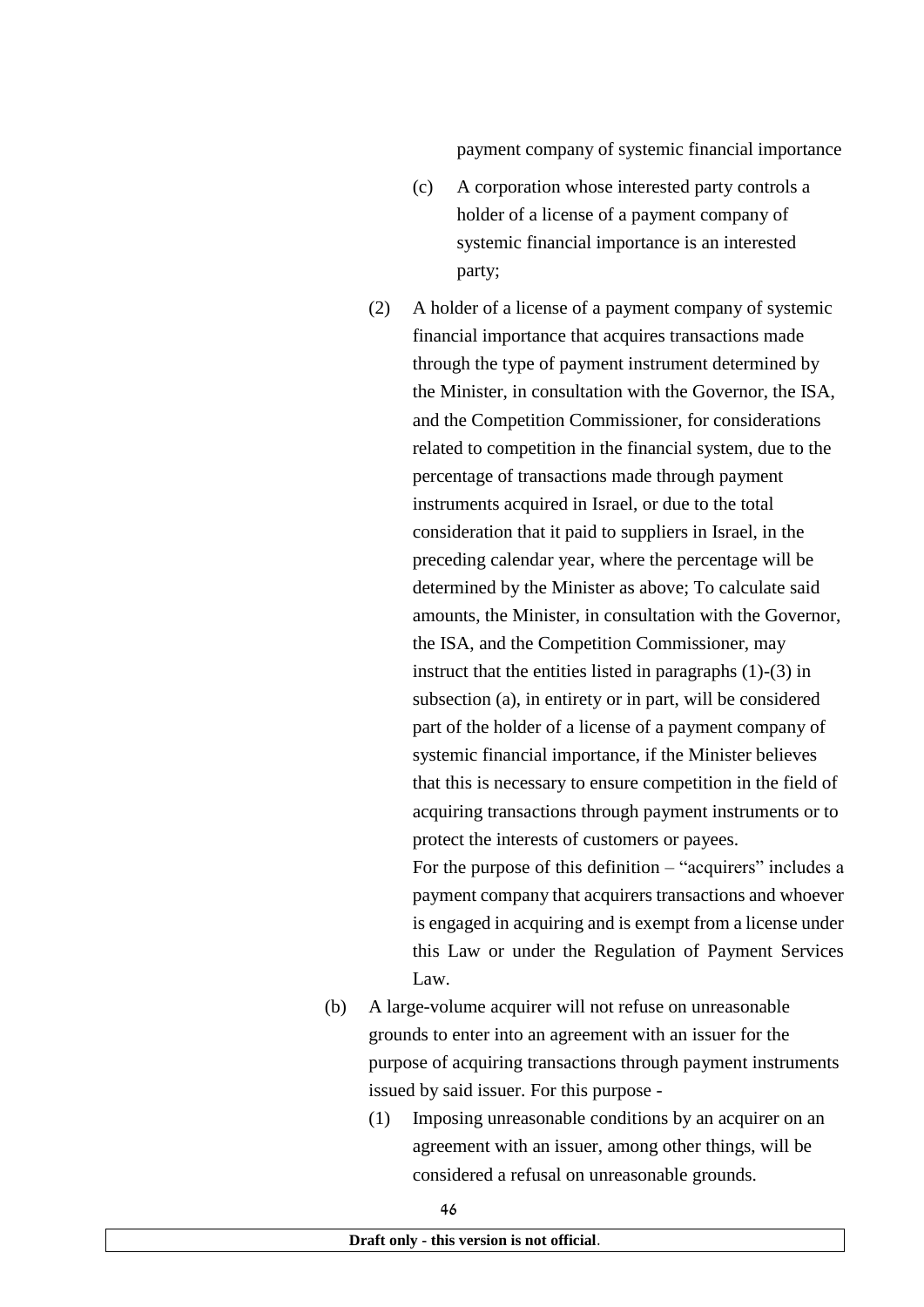(2) An acquirer's refusal to enter into an agreement with an issuer that is not subject to the statutory supervision of the Supervisor or the ISA, will be considered a refusal on reasonable grounds.

#### Large-volume issuer

- 36O. (a) In this section, a "large-volume issuer"
	- (1) An issuer that is a banking corporation or an auxiliary corporation or a holder of a license of a payment company of systemic financial importance, that issued 10% or more of the number of payment cards in effect that were issued in Israel, or such an issuer that issued payment cards that were used to make at least 10% of the total amount of the transactions made in Israel through payment cards issued in Israel in the year preceding the year in which the Supervisor published the list of issuers in accordance with subsection (d) and the Supervisor notified it in accordance with said subsection (d); To calculate said amounts, the Minister of Finance, in consultation with the Supervisor and the Competition Commissioner, may instruct that the following entities, in entirety or in part, will be considered as part of the issuer, if the Minister believes that this is necessary to ensure competition in the field of acquiring transactions through payment cards or to protect the interests of the customers or payees.
		- (a) A corporation in which the issuer is an interested party;
		- (b) A corporation that controls the issuer;
		- (c) A corporation whose interested party controls the issuer.
	- (2) An issuer that is a banking corporation or an auxiliary corporation or a holder of a license of a payment company of systemic financial importance, that issued the type of payment card determined by the Minister at the suggestion of or in consultation with the ISA and in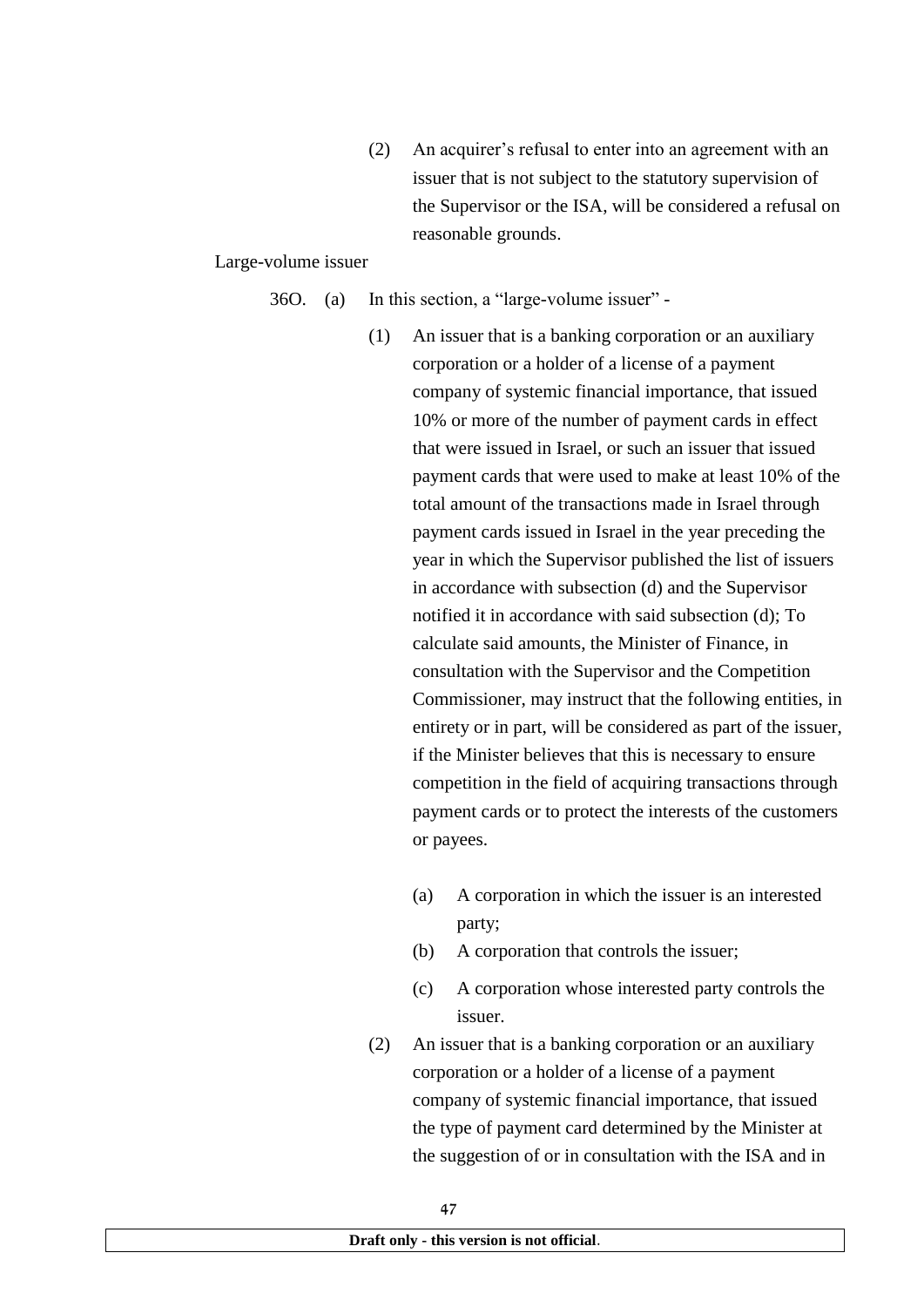consultation with the Governor and the Competition Commissioner, for considerations related to competition in the financial system, due to the percentage of payment instruments issued by the issuer of the total number of similar payment instruments issued in Israel, or due to the percentage of transactions made through the payment instruments issued by the issuer of the total amount of transactions made in Israel through a specific type of payment instruments issued in Israel in the preceding calendar year, in such percentage as the Minister determines; To calculate said amounts, the Minister, at the suggestion of or in consultation with the ISA, and in consultation with the Governor and the Competition Commissioner, may instruct that the entities listed in paragraphs (a)-(c) in subsection (1), in entirety or in part, will be considered part of the issuer, if the Minister believes that this is necessary to ensure competition in the field of acquiring transactions performed through payment instruments or to protect the interests of the customers or payees.

For the purpose of this definition, "payment cards issued in Israel" - includes through whoever is subject to or exempt from a licensing requirement under the Regulation of Payment Services Law.

- (b) A large-volume issuer will not refuse on unreasonable grounds to enter into an agreement with an acquirer for the purpose of performing fourth-party acquiring of transactions performed through the payment instruments that the issuer issued. For this purpose, imposing unreasonable conditions by the issuer on an agreement with an acquirer will be considered refusal on unreasonable grounds.
- (c) The Minister of Finance, in consultation with the Supervisor, the Chairperson of the ISA, and the Competition Commissioner, may exempt a large-volume issuer from the provisions of subsection (b) if they believe that the imposition of the provisions of the said section on said issuer may adversely affect competition in the field of issuing payment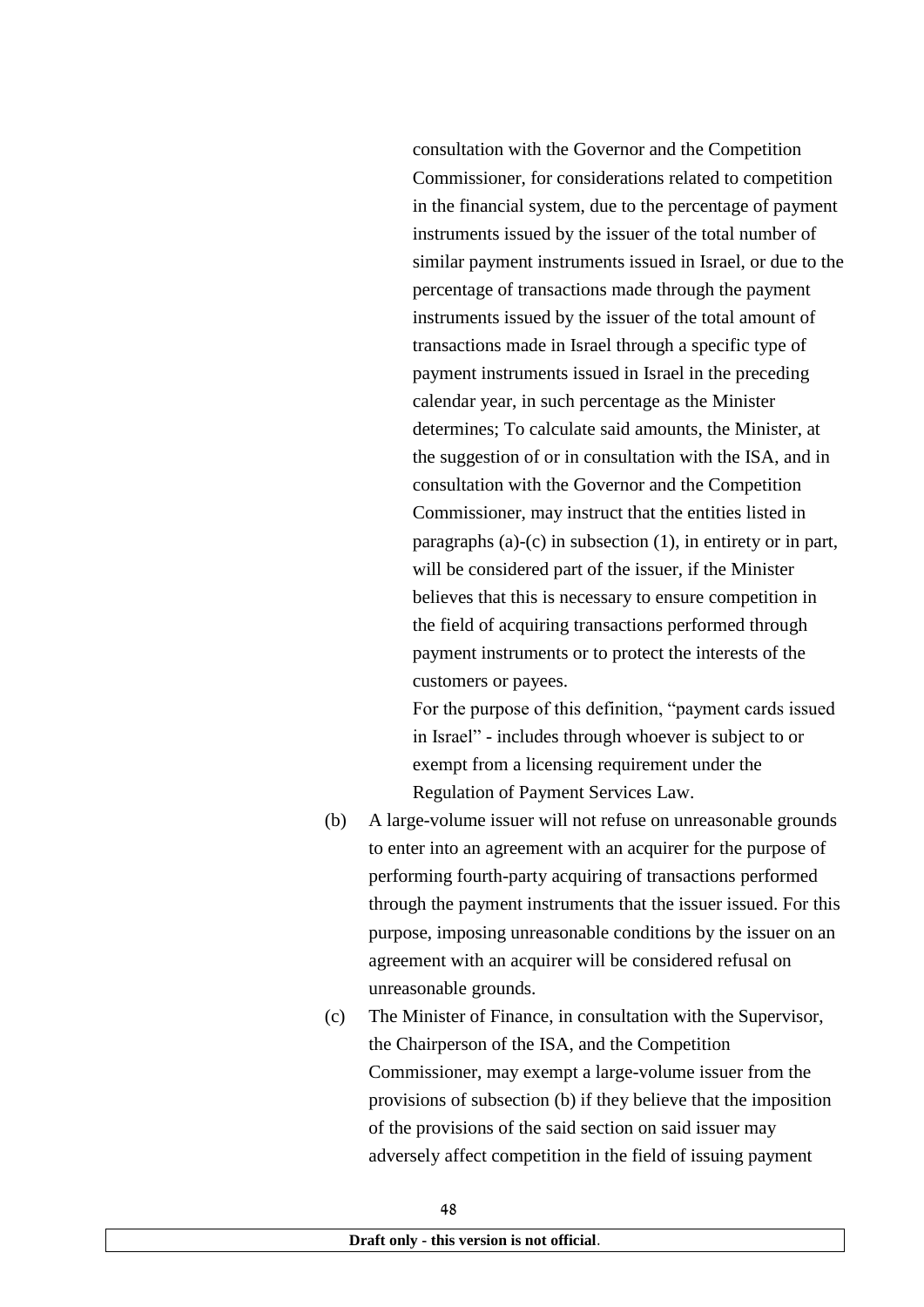instruments such that the benefit of applying the provisions to ensure competition in the field of acquiring payment transactions will be smaller than said harm, and taking into consideration the interests of customers or the suppliers.

- (d) The Supervisor will publish a list of large-volume issuers on the website of the Bank of Israel, and will revise this list as necessary by the end of the first quarter of each year according to the figures of the preceding calendar year; The Supervisor will give notice to a large-volume issuer that is added to the list and to an issuer that was removed from the list.
- (e) Notwithstanding the provisions of Section 15A of the Ordinance, the Supervisor may disclose information or show a document to the Minister of Finance, the Chairperson of the ISA, or a representative of these, only if the Supervisor finds that the disclosure of the information or document is required by the Minister or the ISA Chairperson in order to fulfill their duties in accordance with the provisions of this section. A person will not disclose information and will show a document that was furnished to them in accordance with the provisions of this section; Whoever violates the provisions of this subsection is subject to imprisonment of one year or a fine as stated in Section 15A(c) of the Ordinance.";
- (3) In Section 50, in lieu of "acquirer" insert "a holder of a license of payment company of systemic financial importance" throughout.

52. In The Banking Law (Service to Customer) 5741-1981 –

to the

Banking Law

Amendment

(Service to

- Customer)
- $(1)$  In Section 1 -
	- (a) In the definition "banking corporation," in lieu of "and an acquirer as this term is defined in Section 36I of said law" insert "a holder of a license of payment company of systemic financial importance" issued in accordance with Section 36K of said law.
	- (b) In the definition "service," delete "within the scope of its activity as defined in Chapter Three of the Banking Law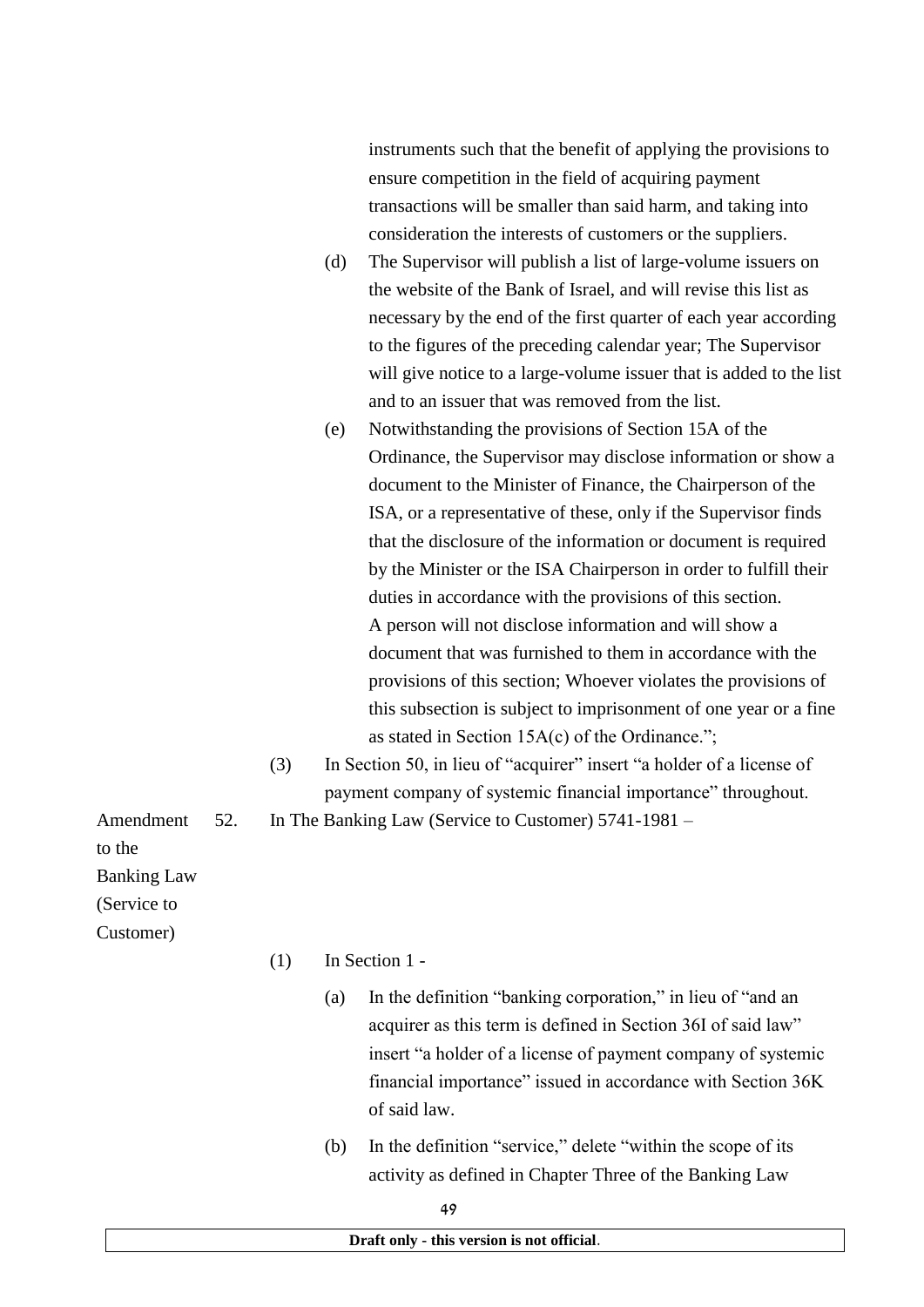## (Licensing) 5741-1981;

Amendment 53. In the Payment Systems Law -

to the

Payment

Systems Law

(1) In Section 1 -

(a) After the words "in this law" insert:

"a holder of a deposit and credit service license" – a holder of a license to provide deposit and credit services, as this term is defined in the Supervision of Regulated Financial Services Law;":

(b) After the definition "payment order" insert:

"The Commissioner of Capital Market Insurance and Savings" - The Commissioner of Capital Market Insurance and Savings appointed in accordance with Section 2 of the Supervision of Financial Services Law (Insurance) 5741-1981;

"Supervisor of the Banks" - as this term is defined in Section 5 of the Banking Ordinance;"

(c) After the definition of "the Governor" insert:

"Payment company" – as this term is defined in the Regulation of Payment Services Law, which manages payment accounts, issues payment instruments, or acquires payment orders, as these terms as defined in the Regulation of Payment Services Law.

(d) After the definition "the Companies Law" insert:

"Regulation of Payment Services Law" – the Regulation of Payment Services Law 5782-2022;

"Supervision of Regulated Financial Services Law" – the Supervision of Financial Services Law (Regulated Financial Services) 5776-2016;";

(e) In lieu of the definition of "participant" in a payment system, insert:

"Participant" in a payment system – as this term is defined in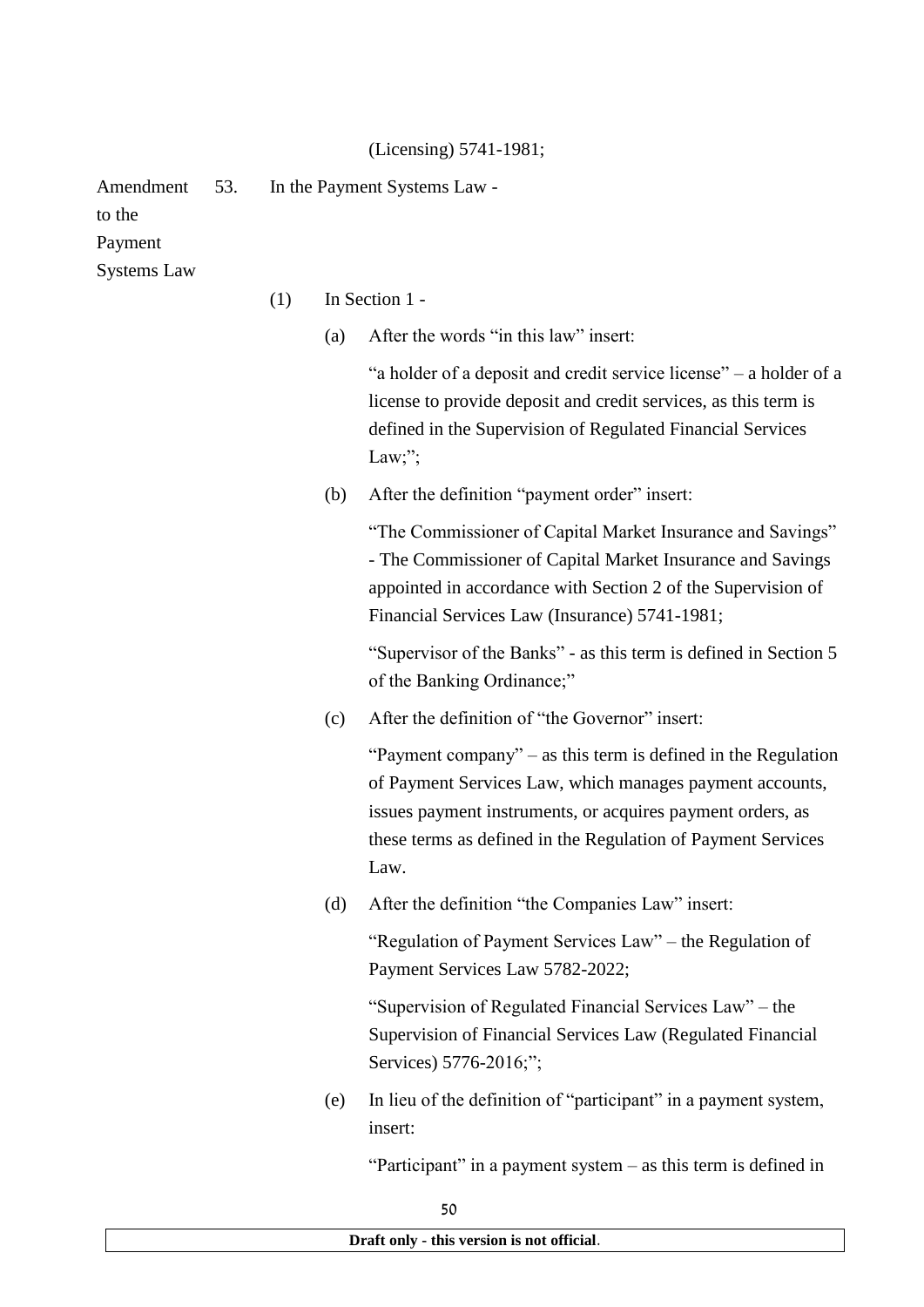the system rules;"

(f) After the definition of "participant" insert:

"Payment service provider" – any of the following, as relevant:

- (1) A holder of a deposit and credit service license;
- (2) A payment company;

"Israel Securities Authority" – as this term is defined in Section 2 of the Securities Law;";

- (2) In Section 8, at the end of paragraph  $(1)(a)$  insert:
	- (e) "For this purpose, the requirements of fairness will be considered requirements that satisfy all the following, among others:
		- (1) Requirements that enable a payment service provider to efficiently connect to and participate in a payment system;
		- (2) Requirements that do not discriminate between system participants or between potential system participants that share similar features; Connectivity requirements may vary by type of participation in a payment system or any other relevant difference between system participants or applicants that wish to participate in a system.
- (3) After Section 8, insert:

| "Restrictions on | 8A |     | An operator of a controlled payment system will not  |
|------------------|----|-----|------------------------------------------------------|
| providing        |    |     | provide payment services, as this term is defined in |
| payment services |    |     | Section 1 of the Regulation of Payment Services Law. |
| Access to        | 8B | (a) | An operator of a controlled system, excluding a      |
| payment systems  |    |     | designated controlled system, will not refuse to     |
| and account      |    |     | permit a payment service provider to participate in  |
| management       |    |     | the system on unreasonable grounds; For this         |
|                  |    |     | purpose, imposing unreasonable conditions on         |
|                  |    |     | permitting participation in the system will be       |

(b) A participant in a designated controlled system that permits a holder of a payment service provider to

considered a refusal on unreasonable grounds.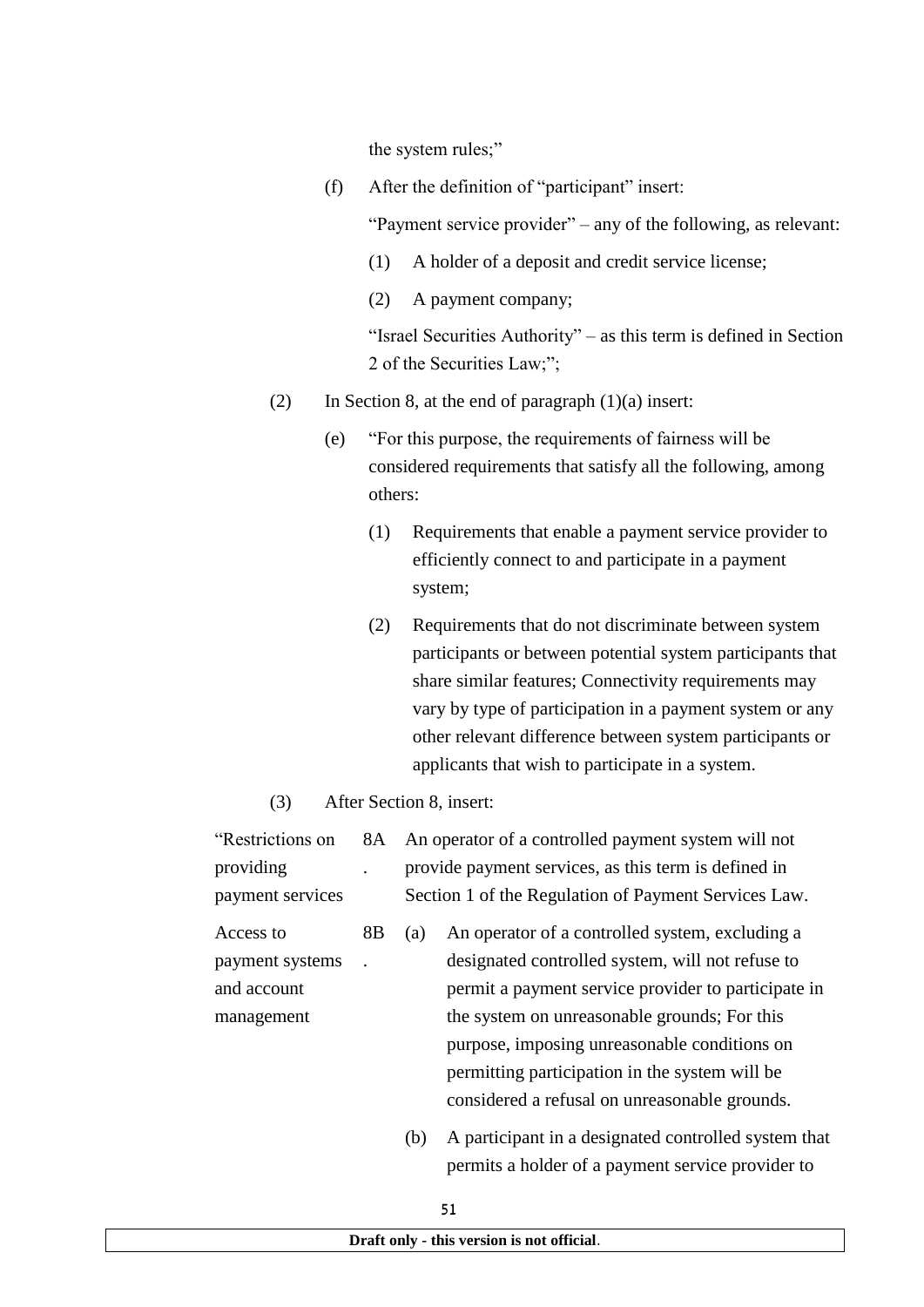participate through it in that system will not refuse to provide this service on unreasonable grounds and will not impose unreasonable conditions for providing this service to another payment services license holder."

- (4) In Section 11, in subsection (a1)
	- (a) At the beginning of the subsection, in lieu of "with regard to a holder of a license to provide deposit and credit services and with regard to a holder of an issuing license" insert "with" regard to payment service providers."
	- (b) In paragraph (1), in lieu of "with regard to the fulfillment of a controlled system operator's obligation to formulate rules pursuant to Section 8(1)(a) related in any way to said license holders, shall be carried out with the consent of the Supervisor of Financial Service Providers" insert "with regard to the fulfillment of a controlled system operator's obligation to formulate rules pursuant to Section  $8(1)(a)$  related in any way to holders of deposit and credit services, shall be carried out in consultation with the Supervisor of Financial Service Providers, and with regard to a payment company – shall be carried out in consultation with the ISA insofar as it is supervised by it, and with regard to a payment company that is an insurer that holds a payment service license – shall be carried out in consultation with the Commissioner of Capital Market Insurance and Savings.".
	- (c) In paragraph  $(2)$  -

(1) In lieu of "holders of licenses" insert "payment service providers";

(2) In lieu of "with the consent of the Supervisor of Financial Service Providers" insert "in consultation with the Supervisor of Financial Service Providers with regard to a holder of a deposit and credit service license, and in consultation with the ISA with regard to a payment company insofar as it is supervised by it, and in consultation with the Commissioner of Capital Market Insurance and Savings with regard to a payment company that is an insurer that holds a payment service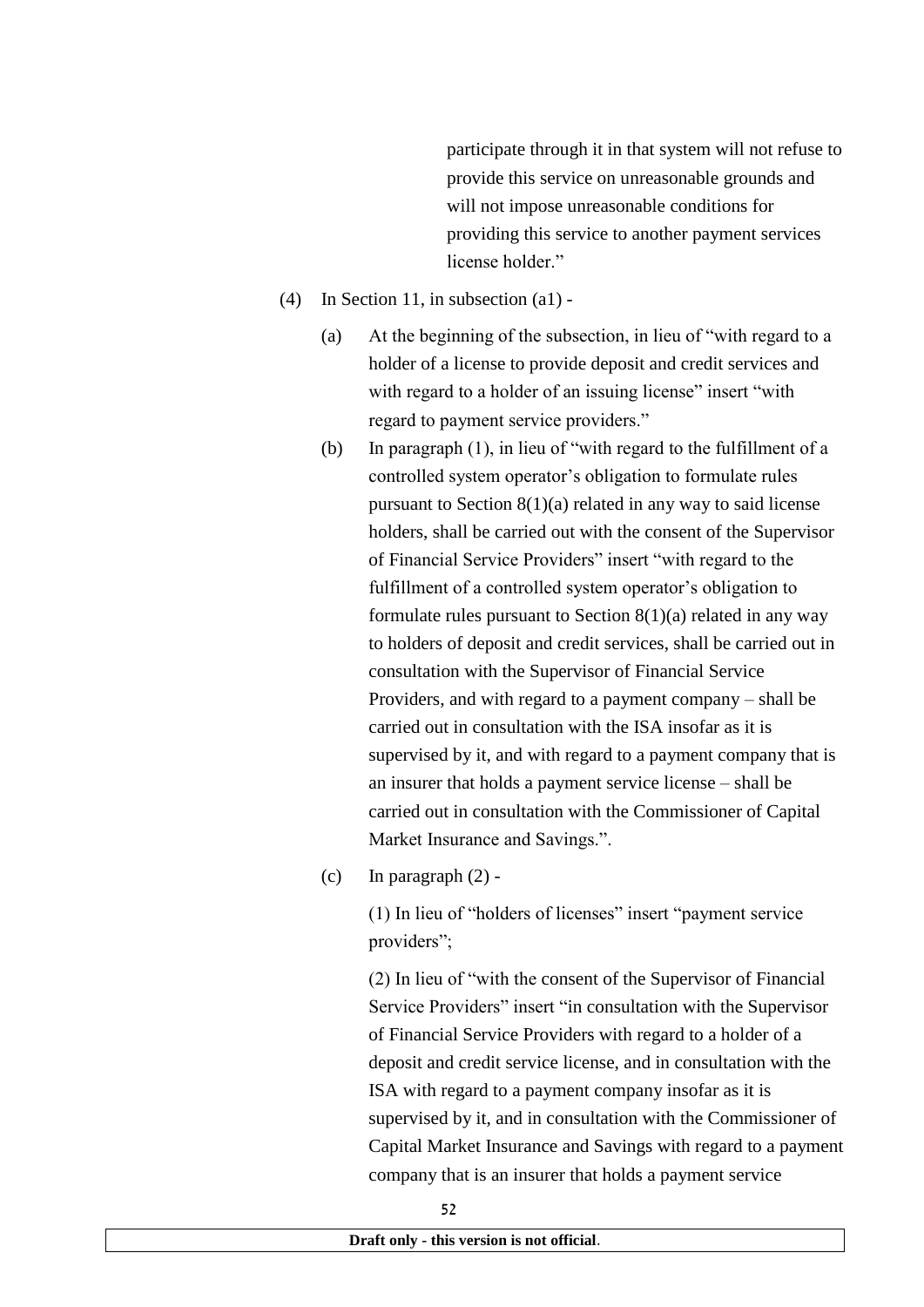license.".

- (d) Delete the definitions "Supervision of Regulated Financial Services Law," "issuer license" and "license to grant deposit and credit services."
- (5) In Section 19, after subsection (b), insert:

"(b1) Notwithstanding the provisions of subsection (a), the Governor or any party acting on their behalf may convey information that came into their possession under this law to the Supervisor of the Banks or to the Supervision of Financial Service Providers or to the Commissioner of Capital Market Insurance and Savings or to the ISA (hereinafter, "the transferee") only if they find that the document or information is required by the transferee to performs its duties. The provisions of this subsection will not apply to any document or information concerning a payment system that is declared as a controlled system by the Governor in accordance with the provisions of Section 2(b).";

- (6) In Section 20(a), after paragraph  $(3)$ , insert:
	- "(4) An operator of a controlled system that failed to comply with the conditions and requirements that apply to a system, in violation of the provisions of Section 8;

An operator of a controlled system that engaged in the

(5) provision of payment services, in violation of the provisions of Section 8A;

An operator of a controlled system that refused to allow a

- (6) payment service provider to participate in a system for unreasonable grounds, in violation of the provisions of Section 8B(a).".
- Amendment 54. In the Payment Service Law 5779-2019 -

to the

Payment

Services Law

- (1) In Section 1
	- (a) After the definition "the Postal Bank" insert:

""Payment initiator" and "payment company" – as these terms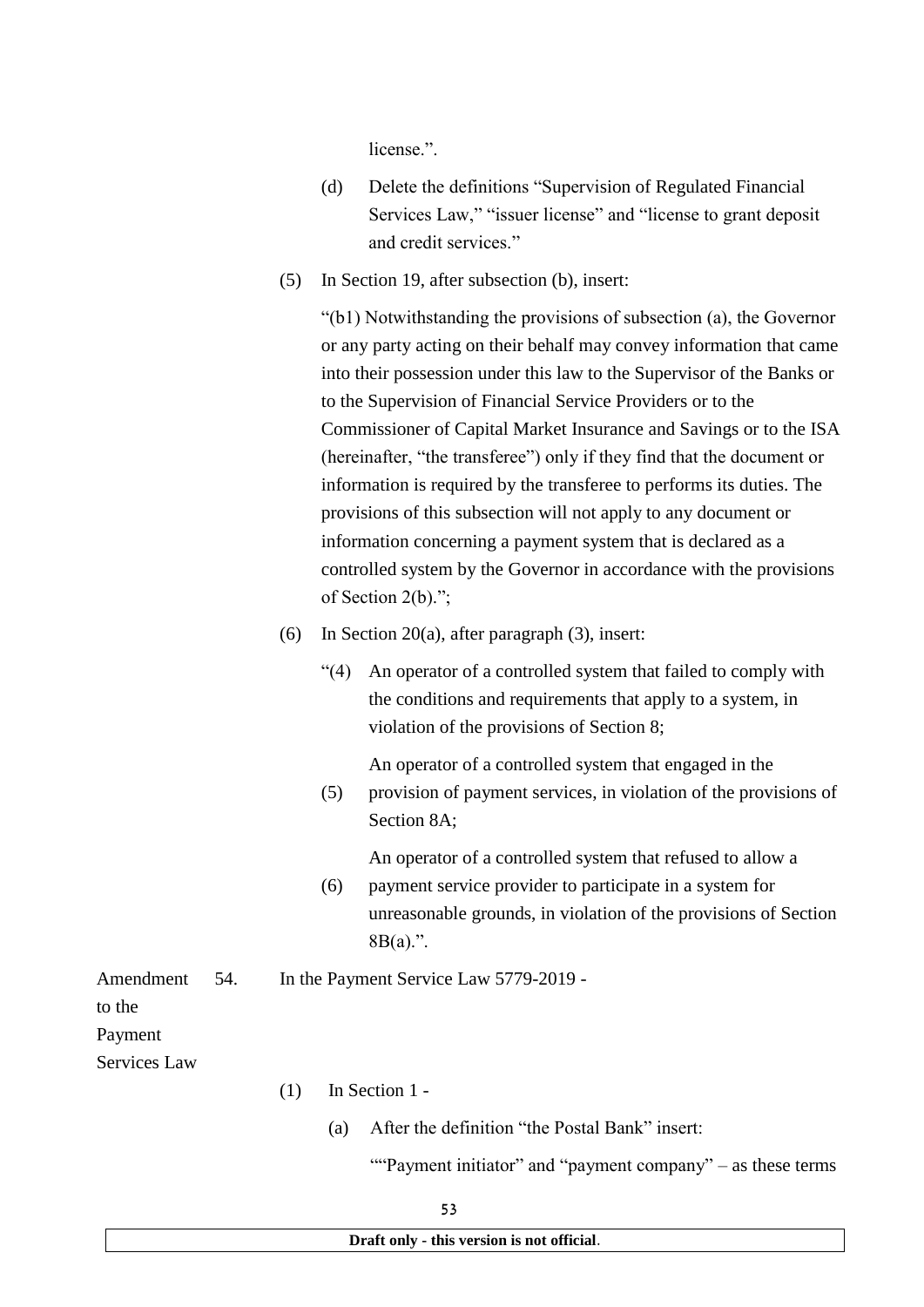are defined in the Regulation of Payment Services Law 5782- 2022;"

(b) In the definition "supervised financial entity," insert the following after paragraph (6):

"(7) a payment initiator;

(8) a payment company;";

(c) In the definition "regulatory directives," insert after paragraph (3):

"(4) with respect to the ISA and the Commissioner of Capital Market Insurance and Savings – directives issued under Section 30 of the Regulation of Payment Services Law;"

(d) After the definition "the Consumer Protection Law" insert:

"The Regulation of Payment Services Law" – the Regulation of Payment Services Law 5782-2022";

(e) In the definition of "a regulator," insert the following after paragraph (3):

"(4) with respect to a payment initiator and a payment company that is not an insurer, as this term is defined in the Supervision of Insurance Law, that was issued a payment service license – the ISA;"

(5) With respect to a payment company that is an insurer, as this term is defined in the Supervision of Insurance Law, that was issued a payment service license – the Commissioner of Capital Market Insurance and Savings;";

(f) After the definition of a "beneficiary" insert:

"Commissioner of Capital Market Insurance and Savings" – the Commissioner of Capital Market Insurance and Savings appointed in accordance with Section 2 of the Supervision of Insurance Law;";

(g) In the definition "issuer license," "license to operate a credit intermediation system," "lender license" and "license to grant credit and deposit services" — delete "issuer license";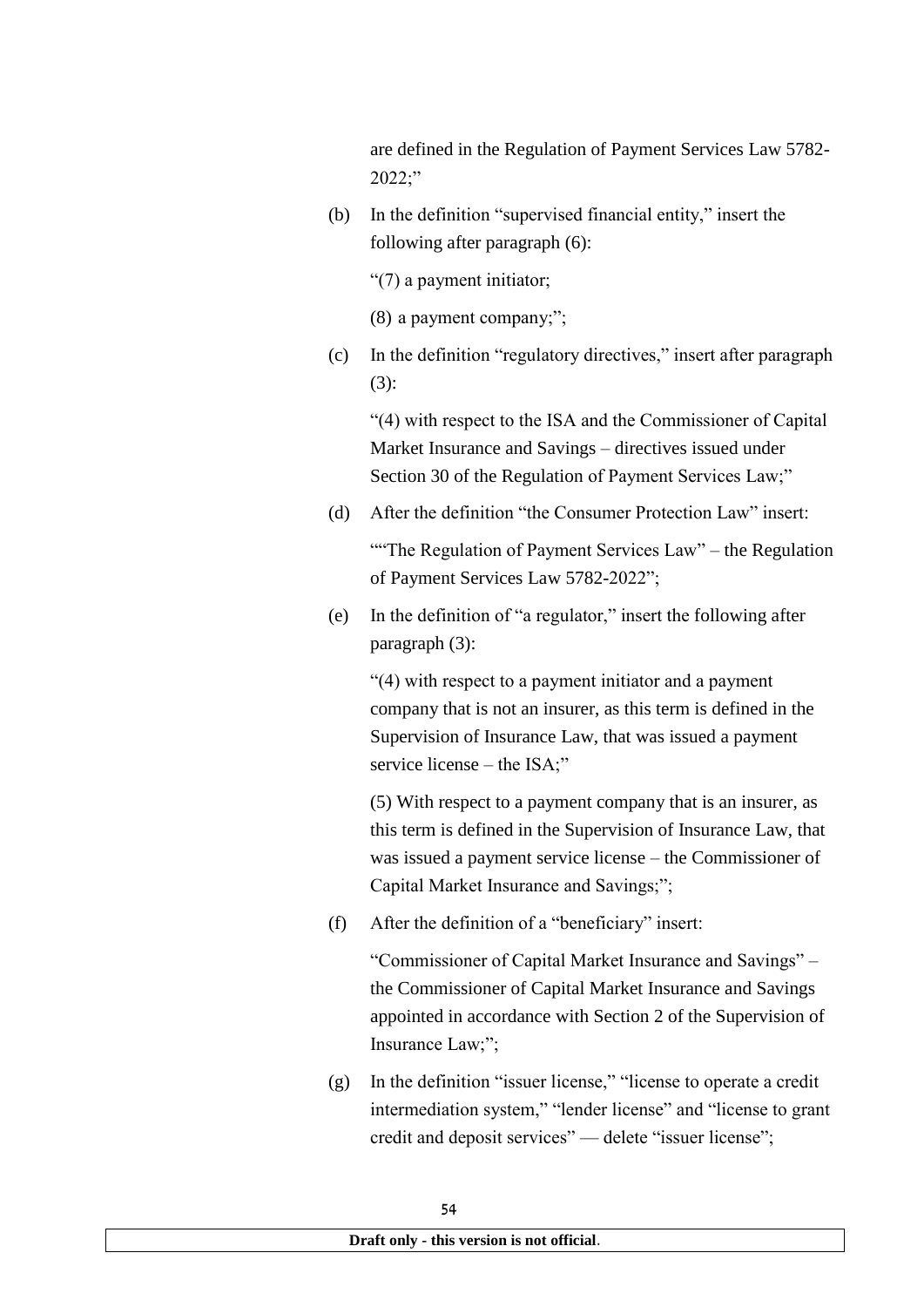(h) After the definitions "issuer license," "license to operate a credit intermediation system," "lender license" and "license to grant credit and deposit services" insert:

""Payment initiation license" and "payment company license" – as these terms are defined in the Regulation of Payment Services Law;"

(i) After the definition "essential component" insert:

"The Israel Securities Authority" – within the meaning of this term in Section 2 of The Securities Law 5728-1968;"

- (2) In Section 41
	- (a) In the definition of a "regulator", after paragraph (3) insert:

"(4) with respect to a payment initiator and a payment company – the Israel Securities Authority';

(b) In the definition of "the Base Amount", after paragraph (4) insert:

"(4a) with respect to a payment service provider that is a payment initiator - NIS \_\_\_\_\_;

(4b) with respect to a payment service provider that is a payment company - NIS  $\qquad$ ;

- (3) In Section 42(c), after the word "dealer" insert "payment initiator, payment company";
- (4) In Section 43, after paragraph (3), insert:

"(4) with respect to a payment initiator and a payment company – the directives issued under Sections 52P to 52CC of the Securities Law, with the necessary changes;"

(5) In Section 44, after paragraph (3) insert:

"(4) with respect to a payment initiator and a payment company – the directives issued under Sections 52P to 52CC of the Securities Law, with the necessary changes;"

-

Amendment In the Wage Protection Law 5718-1958<sup>16</sup> -

<sup>16</sup> Book of Laws 5718, p. 86; 5788, p. 438.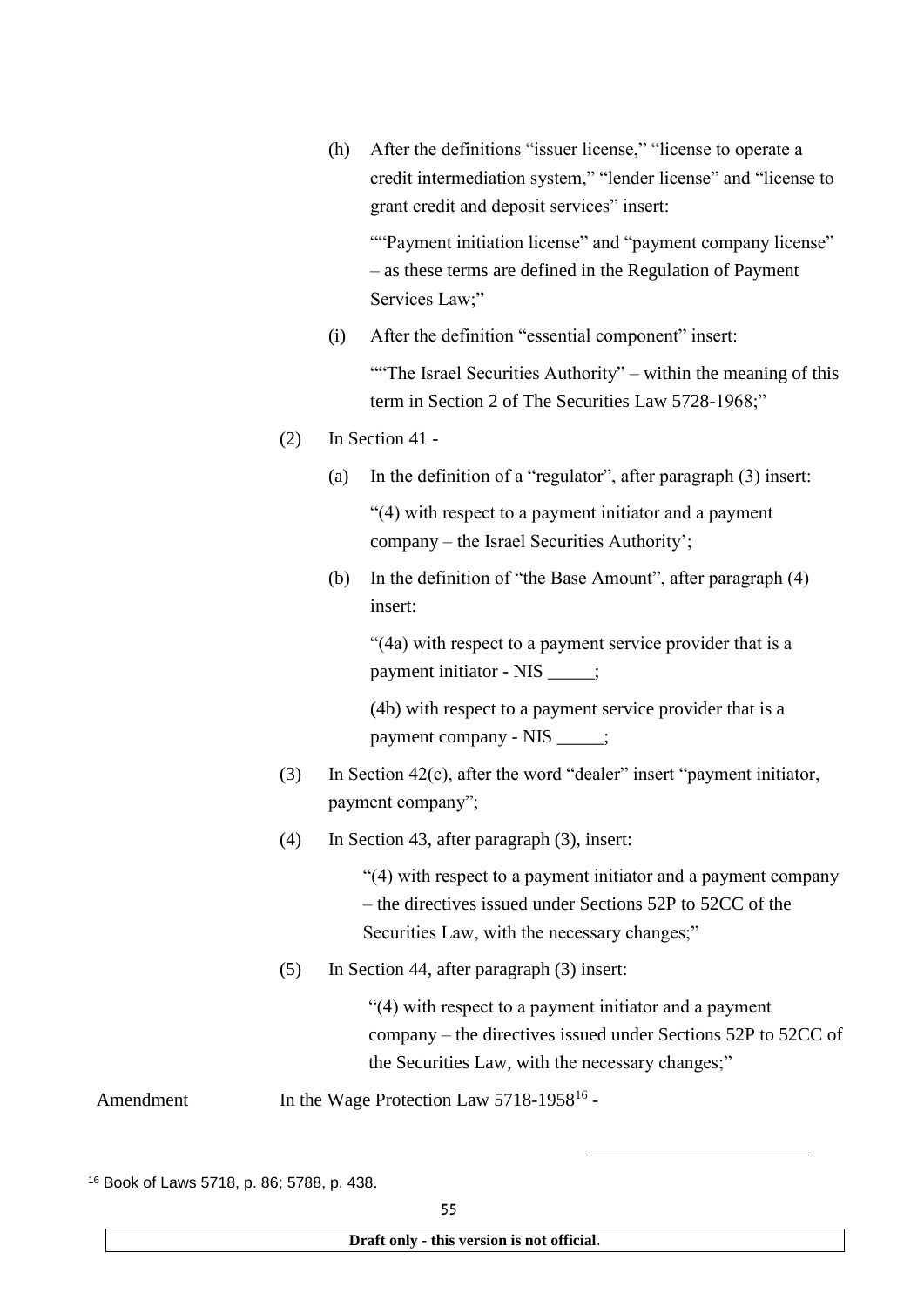to the Wage Protection

Law

| La vv                                                               | (1) | In Section 6(a) after "employment bureau established under Section<br>23 of the Employment Service Law 5719-1959" insert: "a payment<br>company as this term is defined in the Regulation of Payment<br>Services Law 5782-2022 or a holder of a payment company license<br>of systemic financial significance in accordance with Section 36K of<br>the Banking Law (Licensing) 5741-1981"; |
|---------------------------------------------------------------------|-----|--------------------------------------------------------------------------------------------------------------------------------------------------------------------------------------------------------------------------------------------------------------------------------------------------------------------------------------------------------------------------------------------|
|                                                                     | (2) | In paragraph $(3)$ of item $(8)$ of the Addendum, insert at the end: "and<br>if the payment is made through a payment company or a holder of a<br>payment company license of systemic financial significance in<br>accordance with Section 36K of the Banking Law (Licensing) 5741-<br>1981– the payment account number and the details of said license<br>holder.".                       |
| Amendment<br>to the<br>Prohibition<br>on Money<br>Laundering<br>Law |     | In the Prohibition on Money Laundering Law $5760-2000^{17}$ -                                                                                                                                                                                                                                                                                                                              |
|                                                                     | (1) | In Section 1, after the definition "the Postal Bank" insert:                                                                                                                                                                                                                                                                                                                               |
|                                                                     |     | ""Payment company" – as this term is defined in the Regulation of<br>Payment Services Law 5782-2022, excluding an insurer, as this term<br>is defined in the Supervision of Financial Services (Insurance) 5741-<br>1981 that holds a payment service license as stated in Section $2(a)(2)$<br>of the Regulation of Payment Services Law 5782-2022;"                                      |
|                                                                     |     | "Payment initiator" – as this term is defined in the Regulation of<br>Payment Services 5282-2022;                                                                                                                                                                                                                                                                                          |
|                                                                     | (2) | In Section $11M(a)(2)$ , after "a company that holds a trading platform<br>license" insert: "a payment initiator, a payment company".                                                                                                                                                                                                                                                      |
|                                                                     | (3) | In the Third Addendum, after item 1A, insert:                                                                                                                                                                                                                                                                                                                                              |
|                                                                     |     | "1B. a holder of a payment services license.                                                                                                                                                                                                                                                                                                                                               |

<sup>17</sup> Book of Laws 5760, p. 293; Book of Laws 5772, p. 366.

**Draft only - this version is not official**.

-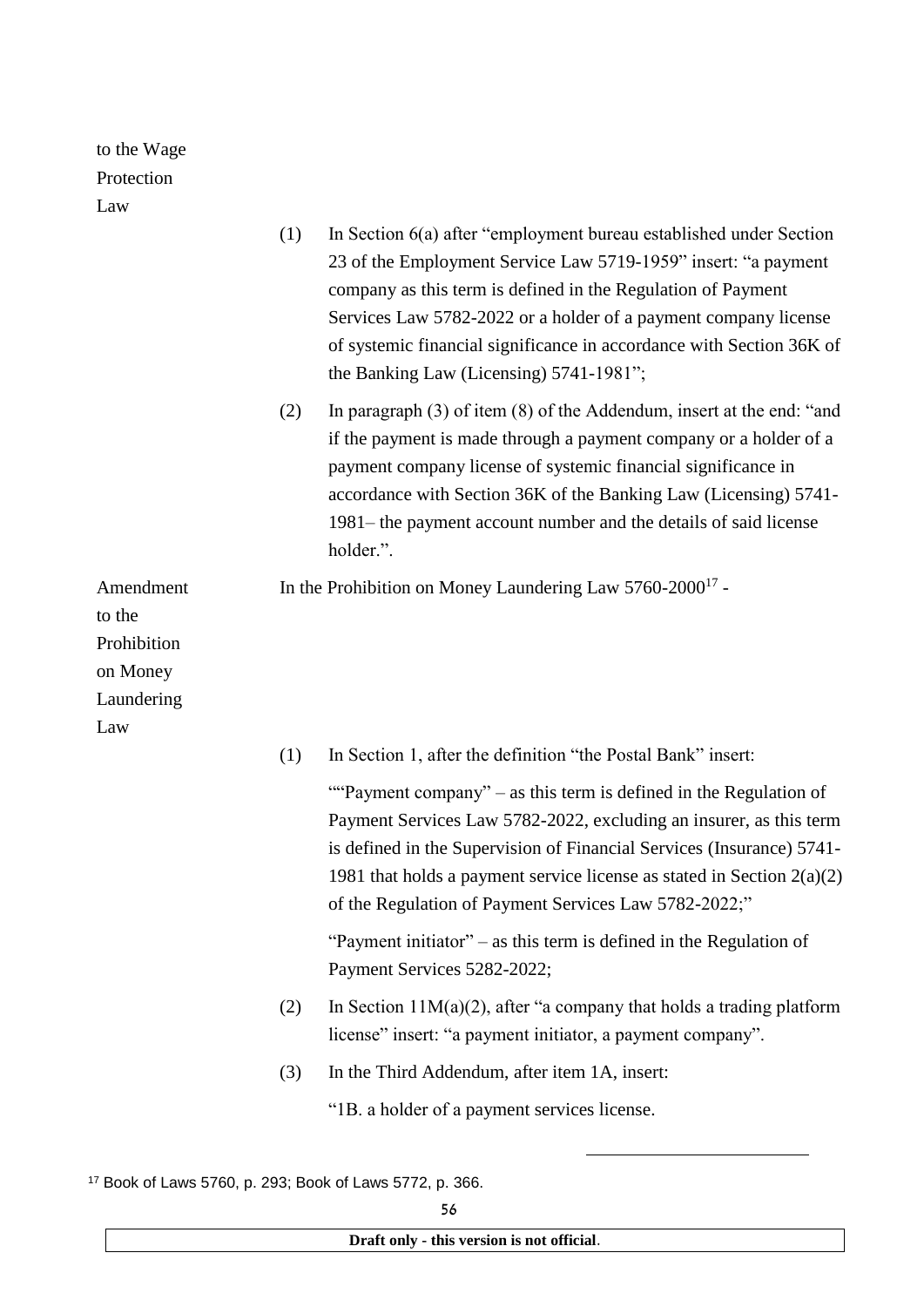1C. a payment company."

#### **Chapter J: Commencement and Transitional Provisions**

Effective Date This Law will enter into force one year from the date of its publication or from the effective date of regulations and directives created under Sections 3(a)(6), 25(a), 29(a) and (b), 34(d), 35 and 37 of the Law, the later of these dates (above and below – "the effective date").

Transitional provisions (a) Notwithstanding the provisions of Section 2, a corporation that was, on the eve of the effective date, engaged in providing payment services and submitted an application for a payment services license no more than three months after the effective date and received confirmation from the ISA that said application was filed, may continue its business even without a license as long as the ISA has not made a decision on its application.

> (b) Notwithstanding the provisions of Section 2, a corporation that provides payment services and which, on the eve of the effective date, held a lender license or a license to provide services involving financial assets, as this term is defined in the Supervision of Regulated Financial Services Law, may continue to engage in their business activities even though they do not hold a license issued in accordance with this Law until the elapse of 24 months from the effective date, only if they gave notice to the ISA in such format and manner and on such dates as the ISA instructs and they filed an application for a license in accordance with this Law before the elapse of 18 months from its effective date and received confirmation from the ISA that their application was filed.

> (c) Whoever was, on the eve of the effective date, a controlling shareholder of a company as stated in subsection (a) or an interested party in such company, and the circumstances stated in Section 16 occur, will be considered a holder of a permit under Section 12. Nothing in the provisions of this subsection detracts from the ISA's authority to revoke a permit under Section 13 and to demand, in order to exercise said authority, any document that it requires to examine whether the conditions for revoking the permit obtain.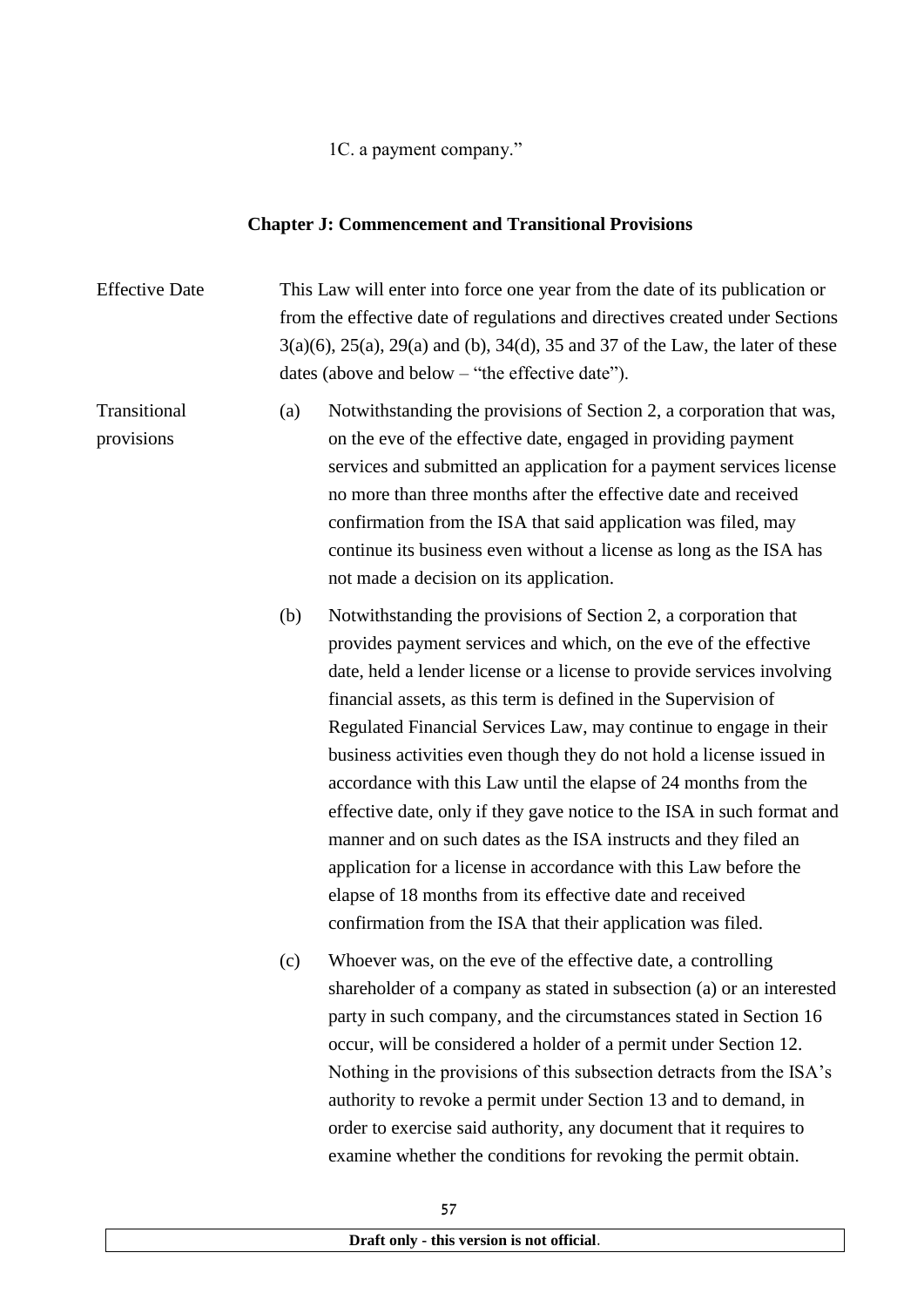## **First Addendum**

(Features of a payment order interface system)

## **Second Addendum**

(Services that will not be considered payment services)

- (1) A payment service provided by the government;
- (2) A payment service provided by the Bank of Israel;
- (3) A payment service provided to a payment system participant within its operations in the payment system;
- (4) A payment transaction made on the basis of a note, as this term is defined in the Bank Notes Ordinance [New Version];
- (5) A transfer of money from a payment account to a consideration account or from a consideration account to a payment account, if said accounts are managed by the same payment service provider for the same customer. For this purpose "consideration account" - an account designated for providing a financial service that is not a payment service, including buying, holding, or selling securities, as defined in the Securities Law 5728-1968, deposits, and purchase or sale of foreign currency;
- (6) A payment transaction in which money is transferred between payment service providers on their own behalf.
- (7) A payment service for the purpose of services involving securities.
- (8) A payment service for donations for which no consideration is received, through a merchant account.

### **Third Addendum**

### (Foreign law provisions in Section 23 and Section 31)

The laws of a EU member state that applies provisions in the matter of money laundering and terrorism financing in said state and implements one of the EU directives listed below, as amended from time to time:

- (1) Directive (EU) 2015/2366 of the European Parliament and of the Council of 25 November 2015 on payment services in the internal market
- (2) Directive 2009/110/EC of the European Parliament and of the Council of 16 September 2015 on the taking up, pursuit and prudential supervision of the business of electronic money institutions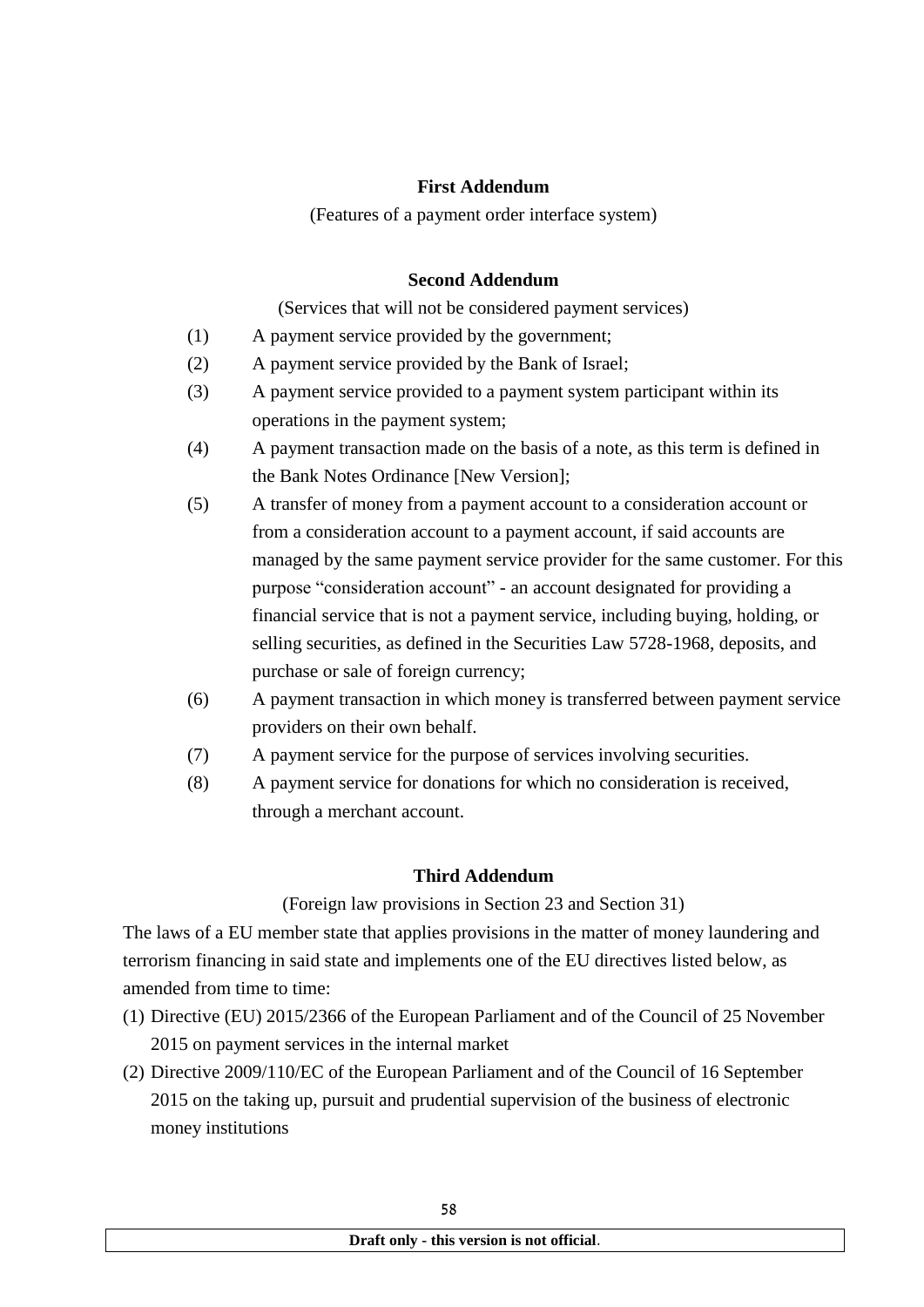## **Fourth Addendum**

(Definition of the "Base Amount" in Section 40)

## **The Base Amount**

- 1. With respect to a payment initiator or a holder of authorization to engage in payment initiation issued by the ISA - NIS :
- 2. With respect to a payment company NIS \_\_\_\_\_\_\_\_;
- 3. With respect to a holder of a control permit NIS  $\cdot$

## **Fifth Addendum**

## (Section 41(a))

# **Violations of a license holder or a holder of authorization to engage in payment initiation issued by the ISA**

## **Part A**

- 1. Failed to report to the ISA the existence of a circumstances listed in Section 27(c)(1) to (6) of the Investment Advice Law with respect to itself or a senior officer thereof, in violation of the provisions of Section 15(a).
- 2. Failed to defined procedures to regulate its proper operations concerning the proper management of the work of the board of directors and its committees; to ensure the proper and fair management of a license holder or a holder of authorization to engage in payment initiation issued by the ISA; emergency preparedness and business continuity, or procedures in other matters defined by the ISA, in violation of the provisions of Section 25(b).
- 3. Violated directives that the ISA issued under Section 30.

## **Part B**

- 1. Failed to ensure the existence of proper, advanced mechanisms for information security, risk management, business continuity, and cyber defense, in violation of the directives issued by the ISA under Section 25(a).
- 2. Failed to hold money received from or for their customers in a separate trust account administered by a management entity on behalf of its customers, or failed to comply with the other conditions defined in order to safeguard all of its customers' money, in violation to the provisions of Section 27.
- 3. Failed to comply with the requirements related to insurance, minimum shareholders' equity, or other collateral security, as defined by the ISA, in violation of the directives issued by the ISA under Section 29(a).
- 4. Failed to submit to the ISA a report or notice in accordance with the directives issued by the ISA, in violation of the provisions of Section 29(b), or failed to give the ISA explanations, details, information, or documents related to the information contained in said report or notice in